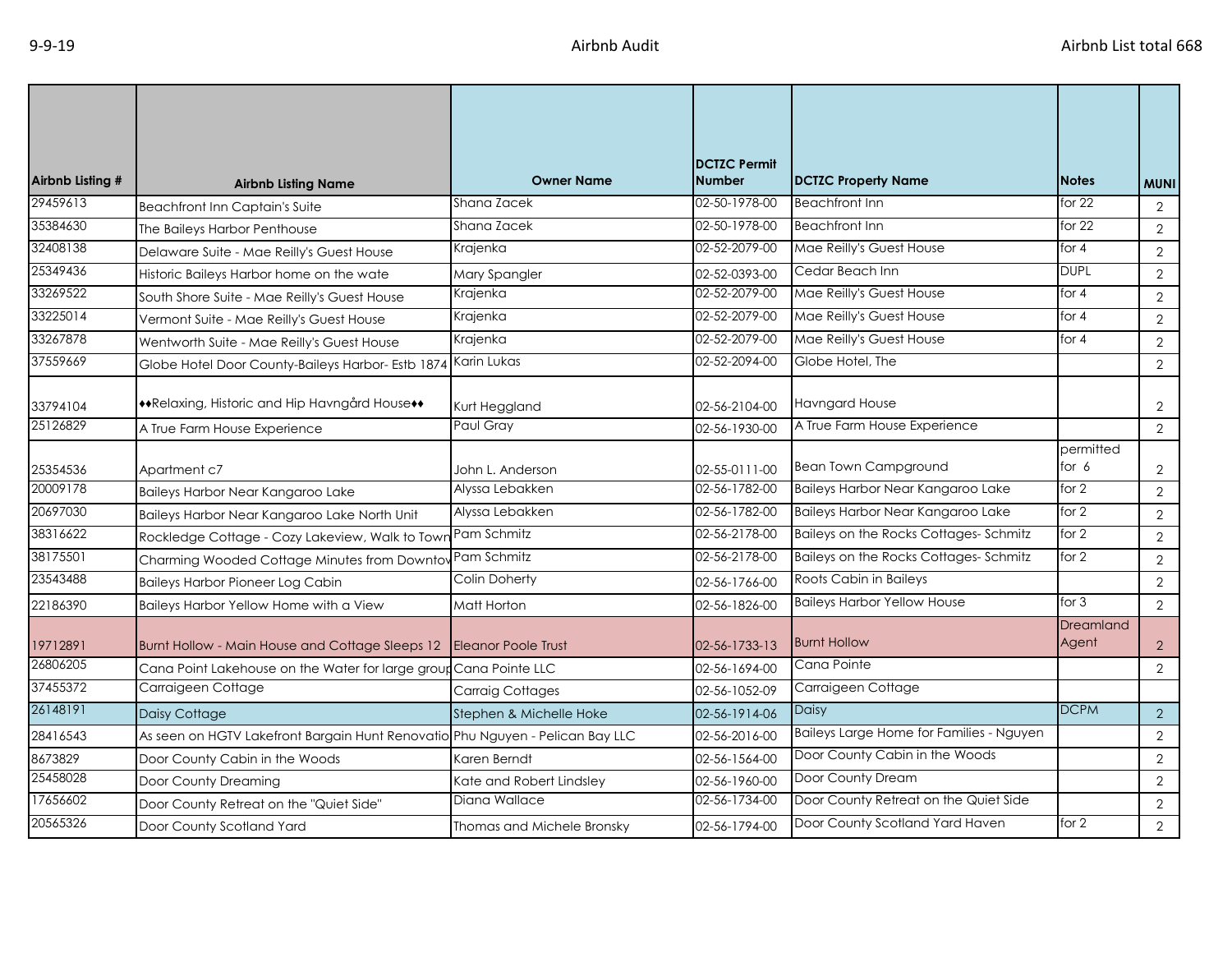| 20989165 | Door County Scotland Yard Haven-Native America Thomas and Michele Bronsky |                              | 02-56-1794-00 | Door County Scotland Yard Haven                               | Permitted<br>for $2$ | $\overline{2}$ |
|----------|---------------------------------------------------------------------------|------------------------------|---------------|---------------------------------------------------------------|----------------------|----------------|
| 11676845 | Door County Vacation Rental Home                                          | Dr. Phil Arnold              | 02-56-1563-00 | West Meadow Rental                                            |                      | $\overline{2}$ |
| 6785263  | Eclectic Modern Farmhouse in Baileys Harbor                               | Tim Raduenz                  | 02-56-1693-00 | <b>BHDC</b>                                                   |                      | $\overline{2}$ |
| 37746737 | Harborview                                                                | Timothy Magnin               | 02-56-2158-06 | Harbor View - Magnin                                          |                      | $\overline{2}$ |
| 4709576  | Heart of the Door Homestead                                               | Nicole Henquinet             | 02-56-1455-00 | Heart of the Door Homestead, LLC                              |                      | $\overline{2}$ |
| 22163891 | Heggeland                                                                 | Dennis & Jeff Hickey         | 02-56-0200-06 | Heggeland                                                     | DCPM                 | 2              |
| 36067247 | Heyback Beach House near Cana Island                                      | John P & Mary S Heybach      | 02-56-0311-02 | <b>Heybach House</b>                                          | lundquist            | $\overline{2}$ |
| 1254037  | <b>Islandview Lake House</b>                                              | Michael Servais              | 02-56-1893-00 | <b>Islandview Lake House</b>                                  |                      | $\overline{2}$ |
| 22163915 | Kangaroo Lake Retreat                                                     | <b>Will Anderson</b>         | 02-56-1543-06 | Kangaroo Lake Retreat                                         | <b>DCPM</b>          | $\overline{2}$ |
| 22163920 | Kangaroo Lake Road Cottage                                                | <b>Jeff Wiswell</b>          | 02-56-1696-06 | Kangaroo Lake House Wiswell                                   | <b>DCPM</b>          | $\overline{2}$ |
| 26148863 | Lagom Lodge                                                               | Stephen & Michelle Hoke      | 02-56-1915-06 | Lagom                                                         | <b>DCPM</b>          | 2              |
| 23877408 | Lakeview Cottage in Downtown Baileys Harbor                               | Christopher & Pamela Schmitz | 02-56-1876-00 | <b>Baileys Harbor Beach House - Schmitz</b>                   |                      | $\overline{2}$ |
| 23750440 | Lighthouse Cove                                                           | Maureen McGrath              | 02-56-1614-02 | <b>Best of Times</b>                                          |                      | $\overline{2}$ |
| 7069697  | Loft • Central • Comfy • Private                                          | Sarah and Brian Bonovich     | 02-56-1644-00 | Wooded Lane Guest House                                       |                      | $\overline{2}$ |
| 28380457 | Meadowland of Baileys Harbor                                              | James Weikel                 | 32-56-2004-00 | Meadowland of Baileys Harbor                                  |                      | $\overline{2}$ |
| 23205775 | NEW! Baileys Harbor Studio on Lake Michigan!                              | James Dillenburg             | 02-56-1257-00 | <b>Shalom Stone</b>                                           |                      | $\overline{2}$ |
| 22163978 | <b>Our Place</b>                                                          | Family Style Contractor LLC  | 02-56-0339-06 | Our Place on Kangaroo Lake                                    | <b>DCPM</b>          | $\overline{2}$ |
| 19471677 | <b>Raspberry Fields</b>                                                   | Stewart Dawson               | 02-56-1741-00 | Dawson Farm - Ahrens Road                                     |                      | $\overline{2}$ |
| 22163997 | Rocky Bottom Lodge                                                        | Natalie & Terry McAllister   | 02-56-0885-06 | Rocky Bottom Lodge                                            | <b>DCPM</b>          | $\overline{2}$ |
| 22164003 | <b>Schook Shack</b>                                                       | Cole Family LLC              | 02-56-1607-06 | <b>Schook Shack</b>                                           | <b>DCPM</b>          | 2              |
| 23698728 | Seculded Waterfront on North Bay                                          | Eva McKee                    | 02-56-1850-06 | Seculded Waterfront on Northbay                               | <b>DCPM</b>          | $\overline{2}$ |
| 34908317 | Shakespeare apartment with a view.                                        | Matt Horton                  | 02-56-1826-00 | Baileys Harbor Yellow Hse-South Ln<br>Cottage-Shakespeare Apt |                      | $\overline{2}$ |
| 25236810 | Sleeper Bunk House                                                        | John L. Anderson             | 02-55-0111-00 | <b>Bean Town Campground</b>                                   | permitted<br>for 6   | $\overline{2}$ |
| 24420171 | South Lane Cottage #1                                                     | Matt Horton                  | 02-56-1826-00 | <b>Baileys Harbor Yellow House</b>                            | permitted<br>for $3$ | $\overline{2}$ |
| 24420991 | South Lane Cottage #2                                                     | Matt Horton                  | 02-56-1826-00 | <b>Baileys Harbor Yellow House</b>                            | permitted<br>for $3$ | $\overline{2}$ |
| 28100002 | The Stone House                                                           | Emil & Mary Baukert          | 02-56-1974-06 | Stone House - 8112 STH 57                                     | <b>DCPM</b>          | $\overline{2}$ |
| 25236630 | Tiny Cabin @ Beantown Campground                                          | John L. Anderson             | 02-55-0111-00 | <b>Bean Town Campground</b>                                   | permitted<br>for 6   | $\mathbf{2}$   |
| 36553230 | Waterfront Pine Tree Cottage on Kangaroo Lake                             | <b>Walter Fuchs</b>          | 02-56-1495-02 | Pine Tree by the Lake                                         | lundquist            | $\overline{2}$ |
| 32437206 | Waterfront Views in Moonlight Bay                                         | David & Ashley Paplham       | 02-56-2090-00 | Sitting on the Dock of Moonlight Bay                          |                      | $\overline{2}$ |
| 22164047 | <b>Wildwood Beach Home</b>                                                | Laura Thometz                | 02-56-1640-06 | Wildwood Beach Home                                           | <b>DCPM</b>          | $\overline{2}$ |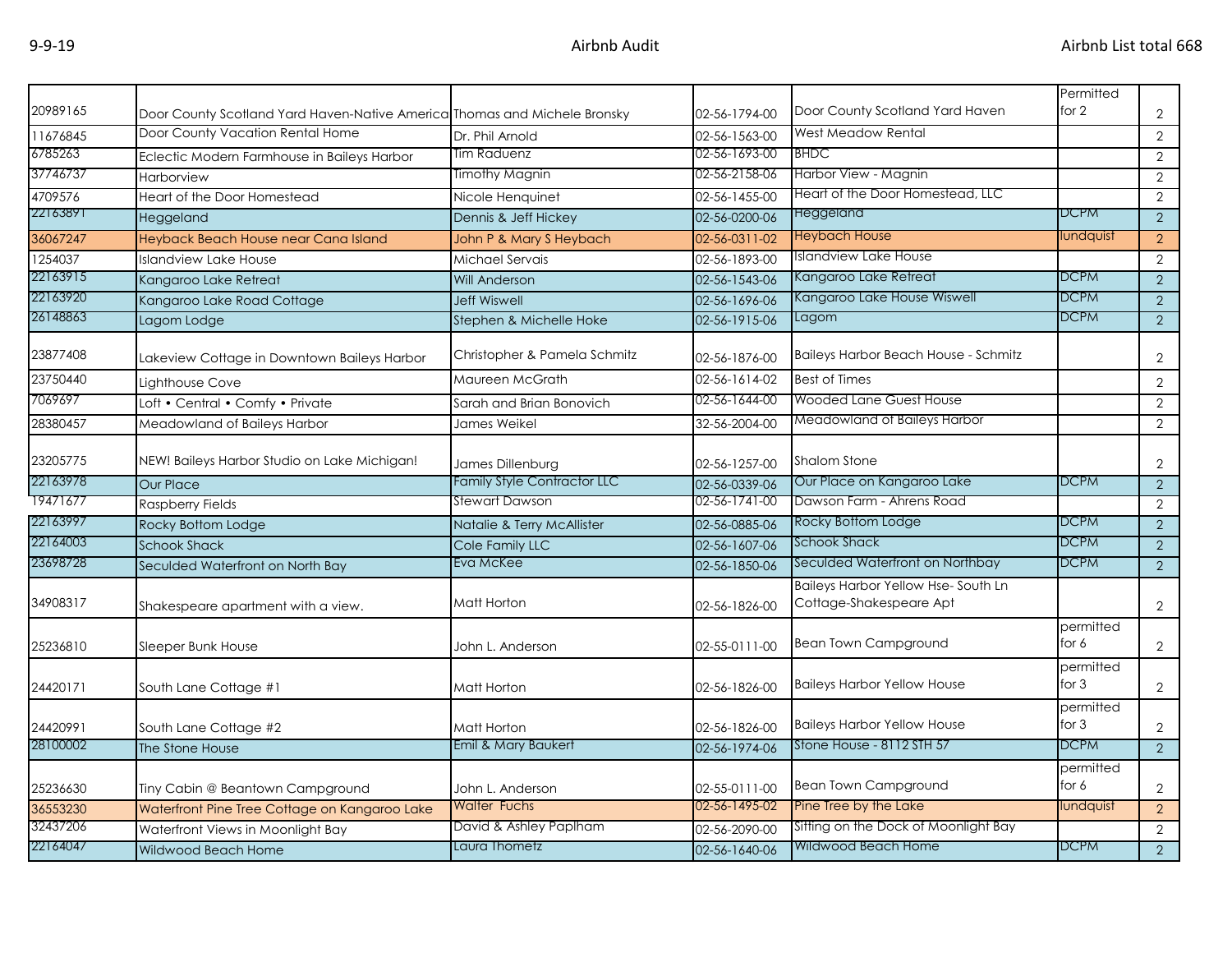| 3831684  | New-Private-Secluded Home                                                                              | <b>Patrick Donley</b>                 | 06-56-1521-00 | Donely - 6058 CTH OO                      |              | 6              |
|----------|--------------------------------------------------------------------------------------------------------|---------------------------------------|---------------|-------------------------------------------|--------------|----------------|
|          |                                                                                                        |                                       |               |                                           |              |                |
| 26397865 | 2 Bedroom, 1 Bath Condo overlooking lake                                                               | Jon Pesek                             | 08-53-1856-00 | Landmark Resort Pesek                     |              | 8              |
|          | Bay and Breeze Door County 1 bedroom Water                                                             |                                       |               | Landmark Resort - Units 1225 -1220 -      | permitted    |                |
| 33076453 | view                                                                                                   | Christopher and Sara Spencer          | 08-53-1686-00 | Spencer                                   | for 2        | 8              |
|          |                                                                                                        |                                       |               | Landmark Resort - Bay View Bungalow       |              |                |
| 27426270 | Bay View at the Landmark Resort                                                                        | Dean Hellwig                          | 08-53-1984-00 | Hellwig                                   |              | 8              |
| 28553484 | <b>Bayview Escape</b>                                                                                  | Lorie Scarborough - Swanky Properties | 08-53-2007-00 | Landmark Resort - Zanky Properties LLC    |              | 8              |
|          |                                                                                                        |                                       |               | Landmark Resort- Beautiful Water View     |              |                |
| 15951113 | <b>Beautiful Waterview Condo</b>                                                                       | Kathlyn Geracie                       | 08-53-1689-00 | Condo                                     |              | 8              |
|          | Big discount off Landmark Rates on beautiful                                                           |                                       |               |                                           | permitted    |                |
| 21595419 | condo                                                                                                  | Jewelette Neary                       | 08-53-1817-00 | Landmark Resort-Neary                     | for $2$      | $\,8\,$        |
|          | Big discount on Landmark Resort rates on 1BR                                                           |                                       |               |                                           | permitted    |                |
| 22011733 | condo                                                                                                  | Jewelette Neary                       | 08-53-1817-00 | Landmark Resort-Neary                     | for 2        | 8              |
| 7989119  | <b>Breathtaking Water View Condo</b>                                                                   | Michael and Leigh Dicks               | 08-53-1554-00 | Landmark Resort - Dicks Rental            |              | 8              |
|          |                                                                                                        |                                       |               | Landmark Resort #2230-Peaceful one bed    |              |                |
| 36355412 | Door County Getaway @Landmark Resort                                                                   | Michal & Monika Anna Chiu             | 08-53-2031-00 | bath - Chiu                               |              | 8              |
|          |                                                                                                        |                                       |               | Landmark Resort #2230-Peaceful one bed    |              |                |
| 34258383 | Door County Happy Place                                                                                | Michal & Monika Anna Chiu             | 08-53-2031-00 | bath - Chiu                               |              | 8              |
| 27784412 | Egg Harbor Sunset Bluff Condo                                                                          | David Polich and Kristine Kappel      | 08-53-1997-00 | Egg Harbor Sunset Bluff Condo             |              | 8              |
| 19082486 | Gorgeous Waterview overlooking the bay of green Matthew A Pidgeon                                      |                                       | 08-53-1754-00 | Landmark Resort - Pidgeon - Unit 205      |              | 8              |
|          |                                                                                                        |                                       |               |                                           | <b>VACAY</b> |                |
| 35933705 | Landmark Resort - 1 Bedroom                                                                            |                                       |               |                                           | <b>HOME</b>  | 8 <sup>1</sup> |
|          |                                                                                                        |                                       |               | Landmark Resort Unit 2317 - Leaf House    |              |                |
| 16751564 | Leaf House Door County                                                                                 | Sean and Cami Wright                  | 08-53-1699-00 | Door County                               |              | 8              |
|          |                                                                                                        |                                       |               | Landmark Resort - Nomad Ventures LLC -    | permitted    |                |
| 28494097 | Light & Bright Bay View Retreat                                                                        | Nicholas David Barber                 | 08-53-1990-00 | #110                                      | for $3$      | 8              |
|          |                                                                                                        |                                       |               | Landmark Resort - Good Faith Financial -  |              |                |
| 33578702 | NEW! Landmark Resort Condo w/ Spectacular View Good Faith Financial LLC - Tony Broullire 08-53-1970-00 |                                       |               | <b>Unit 2324</b>                          |              | 8              |
|          |                                                                                                        |                                       |               | Landmark Resort - Nomad Ventures LLC -    | permitted    |                |
| 33971518 | Newly Updated Lake View Escape                                                                         | Nicholas David Barber                 | 08-53-1990-00 | #110                                      | for $3$      | $\,8\,$        |
|          |                                                                                                        |                                       |               | Landmark Resort - Our Piece of the Door - |              |                |
| 13479701 | Our Piece of the Door                                                                                  | Roby Onan                             | 08-53-1652-00 | Onan #3224                                |              | 8              |
| 35716622 | NEWLY LISTED - Our Other Piece of the Door                                                             | <b>Roby Onan</b>                      |               |                                           |              | 8 <sup>°</sup> |
|          |                                                                                                        |                                       |               | Landmark Resort - Units 1225 -1220 -      | permitted    |                |
| 33274756 | Pelican Cove at the Landmark Resort                                                                    | Christopher and Sara Spencer          | 08-53-1686-00 | Spencer                                   | for $2$      | 8              |
| 3238045  | Quaint Door County Haven                                                                               | Mark Lorenzo                          | 08-53-1832-00 | Landmark Resort Lorenzo                   |              | 8              |
|          |                                                                                                        |                                       |               |                                           |              |                |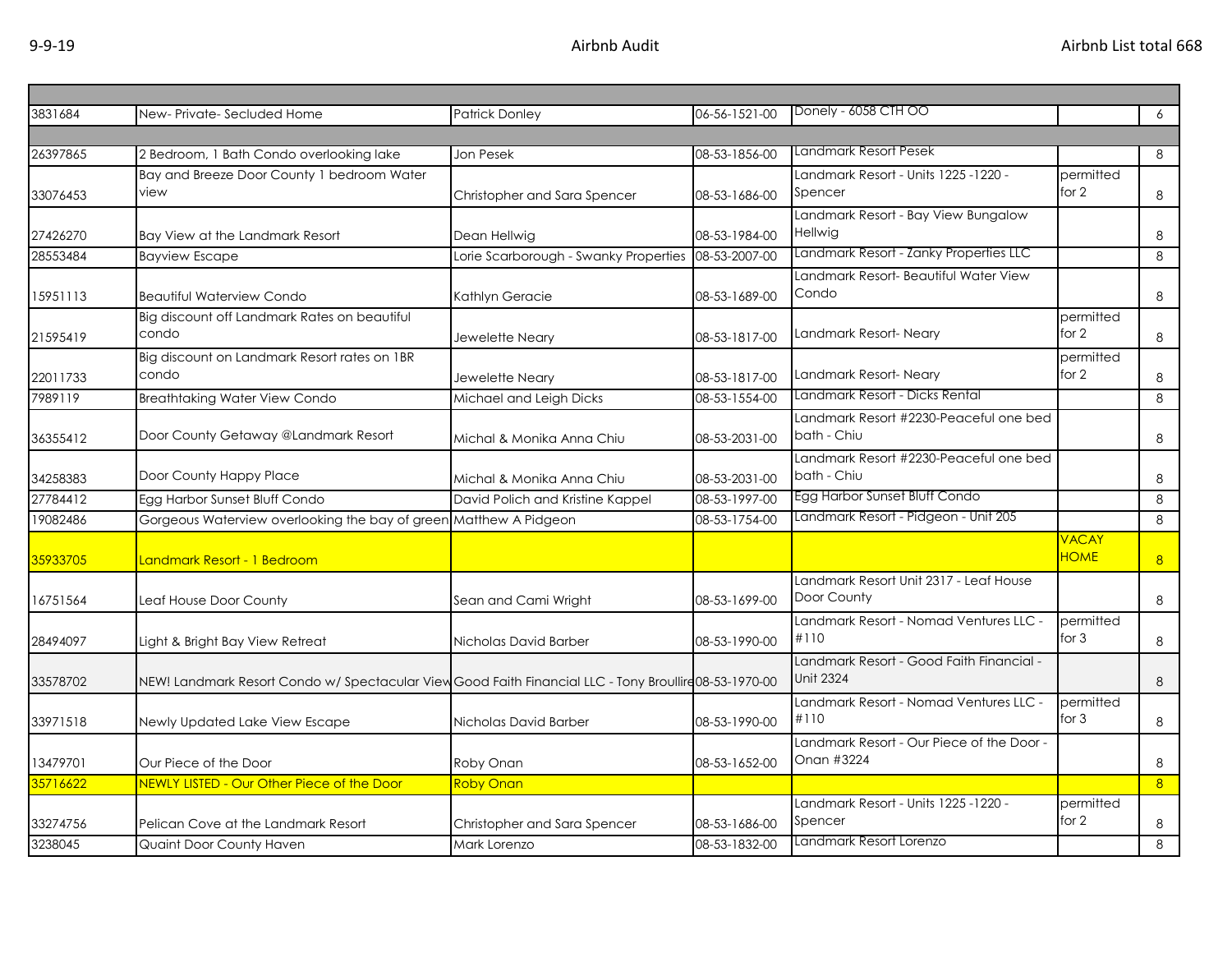| 30348565             | Sand Castle - Rare 2 bed/2 ba condo at The<br>Landmark                 | Will Pflum                                         | 08-53-1684-07                  | Landmark Resort Pflum                                             | SImpleLife                                                                       | 8      |
|----------------------|------------------------------------------------------------------------|----------------------------------------------------|--------------------------------|-------------------------------------------------------------------|----------------------------------------------------------------------------------|--------|
| 34414390             | Scenic Egg Harbor Get Away                                             | Noble Assets Inc.                                  | 08-53-2123-00                  | Landmark Resort - Noble Assets Inc #1226                          |                                                                                  | 8      |
| 30348557             | Seas the Bay - time for summer in Egg Harbor!                          | <b>Michael White</b>                               | 08-53-1834-07                  | <b>Landmark Resort White</b>                                      | SImpleLife                                                                       | 8      |
| 18287078             | Serene 1 Bed 1 Bath Condo w/ Woods View                                | <b>Brian Wiegland</b>                              | 08-53-1688-00                  | Landmark Resort - Door County Getaways-<br>Wiegand                | permitted<br>for 4 units                                                         | 8      |
| 26631795             | Serene Lake Retreat                                                    | Natalia Luque                                      | 08-53-1929-00                  | Landmark Luque Unit 1232                                          |                                                                                  | 8      |
| 33972329             | Serene Lake View Condo                                                 | Nicholas David Barber                              | 08-53-1990-00                  | Landmark Resort - Nomad Ventures LLC -<br>#110                    | permitted<br>for $3$                                                             | 8      |
| 6677520              | Sunset Bluff Getaway in Egg Harbor                                     | Michael & Christina Hauge                          | 08-53-0384-00                  | Sunset Bluff Condo - Unit 2- Hauge                                |                                                                                  | 8      |
| 4950769              | The Treehouse at Plum Bottom                                           | Chad Luberger/ Marlyn & Pamela<br>Moore            | 08-56-1284-00                  | The Treehouse at Plum Bottom/The<br>Carriage House at Plum Bottom | permitted<br>for two units<br>owner is<br>hedging<br>bets with<br>three listings | 8      |
|                      | *NEW listing* Shimmering Water cottage on the                          |                                                    |                                |                                                                   |                                                                                  |        |
| 26360966             | Lake                                                                   | Robert Ray                                         | 08-56-2161-00                  | Shimmering Water Cottage                                          |                                                                                  | 8      |
| 35570795             | A Waterfront home   Lieffort Lodge   Door County                       | James R Lieffort                                   | 08-56-2145-17                  | Lieffort Lodge                                                    |                                                                                  | 8      |
| 24133770             | <b>Harbor</b>                                                          | Gail Bergman                                       | 08-56-1874-00                  | <b>Bluff Cottage</b>                                              | for 4 units                                                                      | 8      |
| 13606442             | Cozy Farmhouse Studio                                                  | Renee Schwaller and Steve Beaudot                  | 08-56-1649-00                  | Farmhouse Studio                                                  |                                                                                  | 8      |
| 34708260             | Door County Retreat, Sunset Views, Egg Harbor                          | Mark and Elizabeth Sternig                         | 09-56-2146-00                  | Harbor                                                            |                                                                                  | 8      |
| 26020119             | Door Haven                                                             | Ronald & Christine Puszynski                       | 08-56-0099-02                  | Door Haven                                                        | lundquist                                                                        | 8      |
| 17748137             | Egg Harbor Cottage on the Waters of Green Bay                          | Patti Jo Hedeen                                    | 08-55-0302-00                  | Sunset on Bay Shore                                               |                                                                                  | 8      |
| 20123459             | NEW! 2BR Egg Harbor House on 2 Acres!                                  | Kerri Zergoski                                     | 08-56-1768-00                  | Lodge 42                                                          |                                                                                  | 8      |
| 22339046             | <b>Ohlson Chateau</b>                                                  | David Ohlson - Charles Chilcote                    | 08-56-0729-06                  | Ohlson Chateau                                                    | <b>DCPM</b>                                                                      | 8      |
| 25729564             | Pebble Beach House                                                     | Edgar and Nancy Muenzer TRUST - Victo08-56-1962-00 |                                | Pebble Beach House                                                |                                                                                  | 8      |
| 20403760<br>16987204 | Pet friendly Applewood cottage in Egg Harbor                           | Sharon Hughes<br>Patricia Culliton                 | 08-55-0093-00<br>08-56-1715-00 | Applewood Cottage<br>Green Apple Lodge                            |                                                                                  | 8      |
| 15399898             | Relaxing Nostalgic Log Home "Green Apple Lodge"                        |                                                    | 08-56-1707-00                  | Door County Lake House Tegel                                      |                                                                                  | 8<br>8 |
| 19667912             | Relaxing Waterfront Door County Lake House<br><b>Ski Shore Retreat</b> | Brianne & Barry Tegel<br>Susan Kwaterski           | 08-56-0806-13                  | <b>Ski Shore Retreat</b>                                          | Dreamland<br>Agent                                                               | 8      |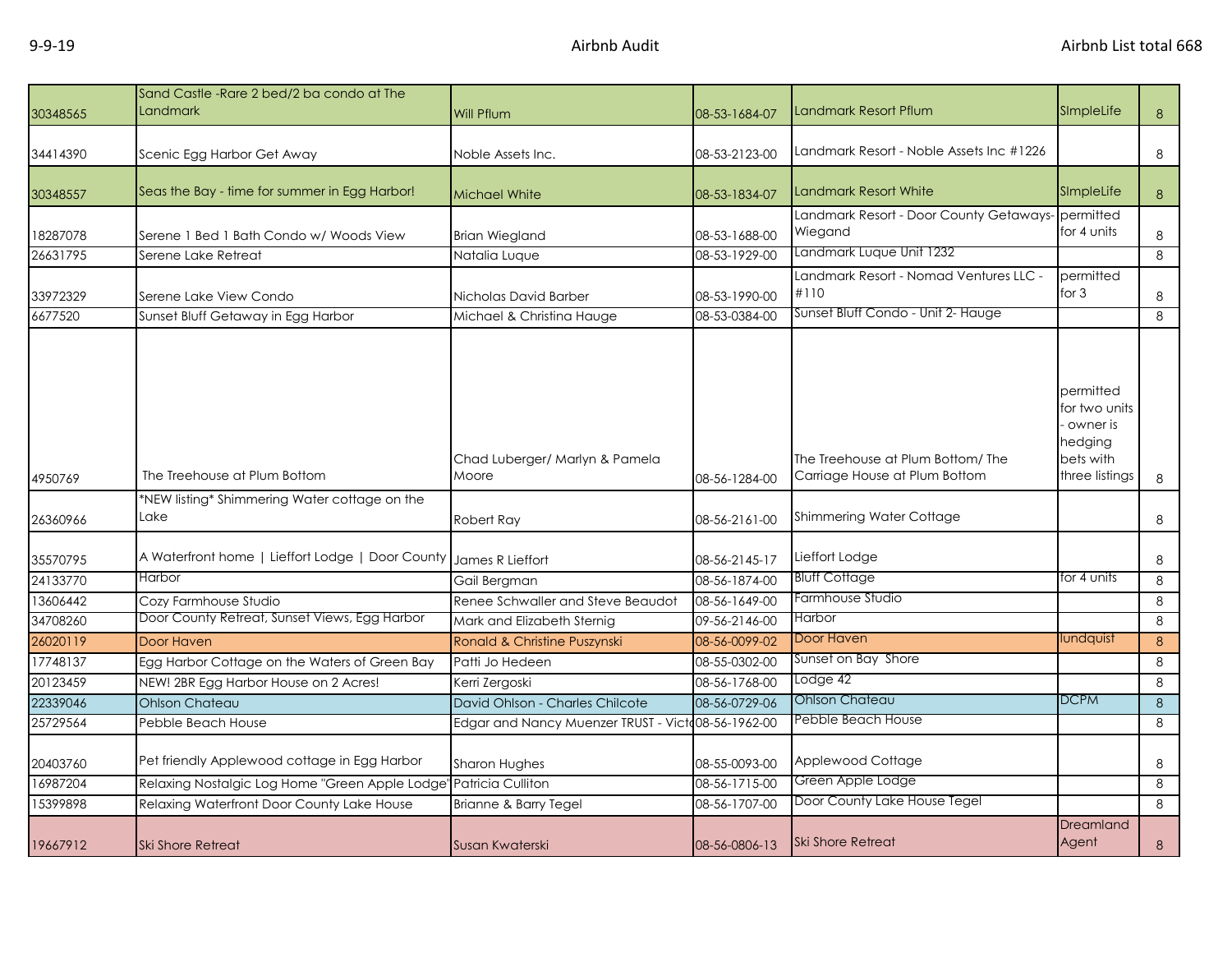| 29054697 | <b>Stones Throw</b>        | <b>Jeff Garbers</b>                              | 08-56-1396-07 | Stone's Throw                                                      |                                                                                  | 8 |
|----------|----------------------------|--------------------------------------------------|---------------|--------------------------------------------------------------------|----------------------------------------------------------------------------------|---|
| 29054699 | <b>Stony Shore Cabin</b>   | <b>Jeff Garbers</b>                              | 08-56-1395-07 | <b>Stony Shores</b>                                                |                                                                                  | 8 |
| 22164013 | <b>Sunset Sanctuary</b>    | Daniel & Wanda Kupsco                            | 08-56-1566-06 | <b>Sunset Sanctuary</b>                                            | <b>DCPM</b>                                                                      | 8 |
|          |                            |                                                  |               |                                                                    | permitted<br>for two units                                                       |   |
| 7340588  | The Cabin at Plum Bottom   | Chad Luberger/ Marlyn & Pamela<br>Moore          | 08-56-1284-00 | The Treehouse at Plum Bottom/The<br>Carriage House at Plum Bottom  | owner is<br>hedging<br>bets with<br>three listings                               | 8 |
| 28614069 | The Cabin at Shady Grove   | Maureen Gribble                                  | 08-56-1925-00 | <b>Shady Grove Gribble</b>                                         |                                                                                  | 8 |
| 8163799  | The Cottage at Plum Bottom | Chad Luberger/ Marlyn & Pamela Moo 08-56-1284-00 |               | The Treehouse at Plum Bottom/ The<br>Carriage House at Plum Bottom | permitted<br>for two units<br>owner is<br>hedging<br>bets with<br>three listings | 8 |
| 30973479 | White Cliff Landing        | Aymee and David Balison - Balison Join           | 08-56-2034-06 | White Cliff Landing                                                | <b>DCPM</b>                                                                      | 8 |
| 22164041 | Whitestone at the Water    | Sara Steinhardt & Jon Chapman                    | 08-56-1316-06 | Whitestone at the Water                                            | <b>DCPM</b>                                                                      | 8 |
| 22083085 | <b>Woodwalk Retreat</b>    | Andrew and Jillaine Seefeldt                     | 08-56-1873-00 | Woodwalk Retreat                                                   |                                                                                  | 8 |
| 19117481 | O.B.P. Baliwick Unit       | Claire & Frank Murphy                            | 08-59-1233-00 | Off the Beaten Path                                                | permitted<br>for 4 units                                                         | 8 |
| 19119678 | O.B.P. Bunk Unit           | Claire & Frank Murphy                            | 08-59-1233-00 | Off the Beaten Path                                                | permitted<br>for 4 units                                                         | 8 |
| 19123032 | O.B.P. Kornerstone Unit    | Claire & Frank Murphy                            | 08-59-1233-00 | Off the Beaten Path                                                | permitted<br>for 4 units                                                         | 8 |
| 19120828 | O.B.P. Wildside Unit       | Claire & Frank Murphy                            | 08-59-1233-00 | Off the Beaten Path                                                | permitted<br>for 4 units                                                         | 8 |
|          |                            |                                                  |               |                                                                    |                                                                                  |   |
| 36691575 | Sunset View Apartment      | Sarah Hastings-Sawyer                            | 09-50-0115-00 | Egg Harbor Lodge                                                   | permitted<br>for $25$                                                            | 9 |
| 17121280 | Awesome Sunset Condo       | <b>Christine Crowley</b>                         | 09-53-0549-00 | Awesome Sunset Condo - Ridgewood<br>Condo 5                        |                                                                                  | 9 |
| 19113075 | Awesome Sunset Condo TOO   | Claire & Frank Murphy                            | 09-53-1445-00 | Awesome Sunset Condo TOO                                           |                                                                                  | 9 |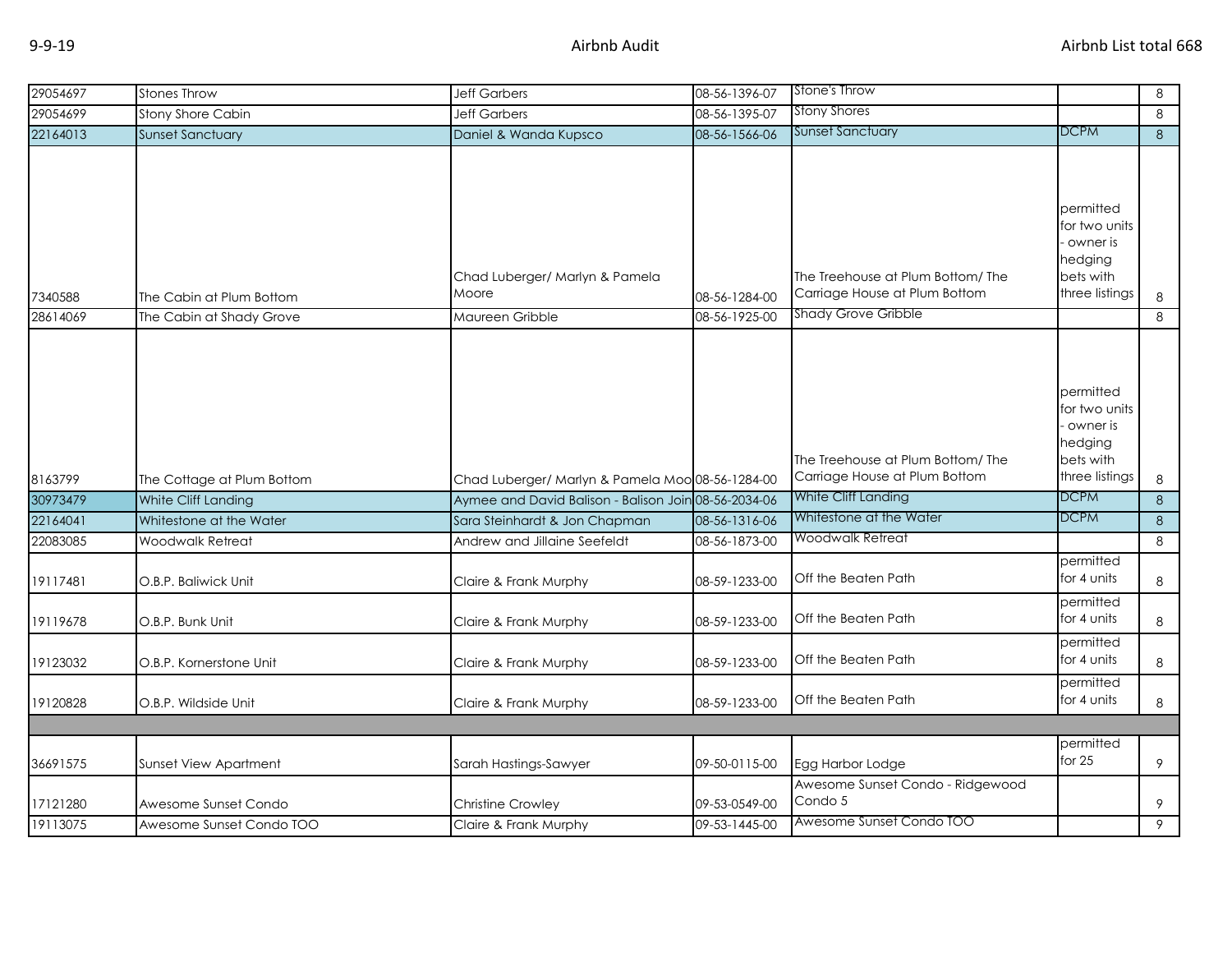| 9602336  | Downstown Sunset View Apartment                       | Kathy Navis                    | 09-53-1576-00 | Sunset View Apartment          | permitted<br>for $4$                         | 9              |
|----------|-------------------------------------------------------|--------------------------------|---------------|--------------------------------|----------------------------------------------|----------------|
| 11512240 | Gorgeous View ~ Walk to Town                          | Melanie and Richard Parsons    | 09-53-1609-00 | Ridgewood Bluff Condo - Parson |                                              | 9              |
| 20770425 | Green Door Inn Unit #5                                | Kathy Navis                    | 09-53-1576-01 | Sunset View Apartment          | permitted<br>for $4$                         | 9              |
| 20771252 | Green Door Inn Unit #6                                | Kathy Navis                    | 09-53-1576-02 | <b>Sunset View Apartment</b>   | permitted<br>for $4$                         | 9              |
| 25688306 | Modern, updated, Door County condo with pool!         | Michael and Georgina Styke     | 09-53-1959-00 | Anchorage Condo - Style        |                                              | 9              |
| 15922477 | Treehouse Appartment                                  | Kathy Navis                    | 09-53-1576-00 | <b>Sunset View Apartment</b>   | permitted<br>for $4$                         | 9              |
| 22846687 | <b>Bay Tree Loft</b>                                  | <b>Jill Sommers</b>            | 09-56-1839-00 | Bay Tree Loft                  |                                              | 9              |
| 23769295 | Church Street House                                   | Kaaren Northrup - SWNKCN LLC   | 09-56-1881-16 | Church Street House            |                                              | 9              |
| 28027474 | Door County Designer Cottage, wooded yard by<br>beach | Shawn and Sonny Hennessy       | 09-56-2010-00 | Cottage - Hennessy             |                                              | 9              |
| 13812976 | Egg Harbor Bluffwood House                            | Claire & Frank Murphy          | 09-56-1232-00 | <b>Blluffwood House</b>        |                                              | 9              |
| 20360386 | Egg Harbor Hideaway                                   | RME Holdings - Robert Esposito | 09-56-1780-00 | Egg Harbor Hideaway            | permitted<br>for 2                           | 9              |
| 13589290 | Egg Harbor Log Cabin                                  | Karen Berndt                   | 09-56-1646-00 | Egg Harbor Log Cabin           |                                              | 9              |
| 22280403 | Lighthouse Place                                      | Frank & Claire Murphy          | 09-56-1830-00 | Lighthouse Place               |                                              | 9              |
| 27360482 | Modern Craftsman Home and Hideaway                    | RME Holdings - Robert Esposito | 09-56-1780-00 | Egg Harbor Hideaway            | permitted<br>for $2-$<br>combined<br>listing | 9              |
| 22446412 | Modern Craftsman Home in Egg Harbor                   | RME Holdings - Robert Esposito | 09-56-1780-00 | Egg Harbor Hideaway            | permitted<br>for 2                           | 9              |
| 22163979 | On the Water Escape                                   | Jan & Craig Bilgen             | 09-55-0817-06 | On the Water Escape            | <b>DCPM</b>                                  | $\overline{9}$ |
| 20975595 | Point Beach House ~ Waterfront, 4 bedrooms            | Mary Zeller                    | 09-56-1882-00 | Point Beach Home               |                                              | 9              |
| 525258   | Quiaint Cozy A-Frame in Door County                   | Tim & Kristin Mahoney          | 09-56-1308-00 | Quaint Cozy A-Frame            |                                              | 9              |
| 23697711 | Scenic Home in Egg Harbor                             | Massoud Maleki                 | 09-56-1086-06 | Scenic Home in Egg Harbor      | <b>DCPM</b>                                  | 9              |
| 31711362 | The Flats on Church Street - #101                     | Egg Bnb LLC                    | 09-56-2071-00 | Flats on Church Street         | permitted<br>for $4$                         | 9              |
| 32686901 | The Flats on Church Street - #102                     | Egg Bnb LLC                    | 09-56-2071-00 | Flats on Church Street         | permitted<br>for $4$                         | 9              |
| 32687171 | The Flats on Church Street - #103                     | Egg Bnb LLC                    | 09-56-2071-00 | Flats on Church Street         | permitted<br>for $4$                         | 9              |
| 33310719 | The Flats on Church Street - #104                     | Egg Bnb LLC                    | 09-56-2071-00 | <b>Flats on Church Street</b>  | permitted<br>for $4$                         | 9              |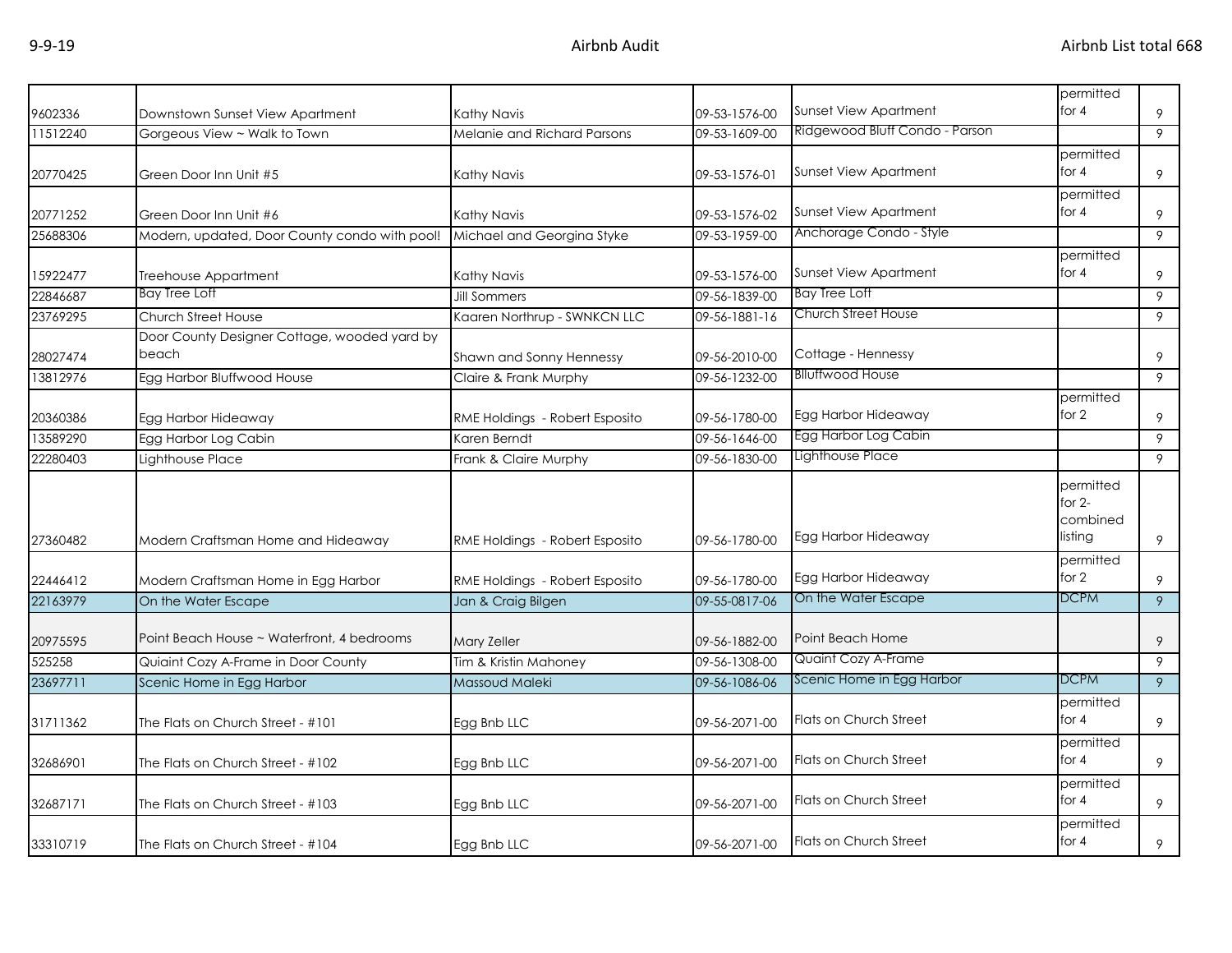| 16542621 | Village Cottage - walkable to waterfront and town A Village Cottage LLC     |                        | 09-55-0735-00 | A Village Cottage LLC                | permitted<br>for 2   | 9  |
|----------|-----------------------------------------------------------------------------|------------------------|---------------|--------------------------------------|----------------------|----|
| 16911381 | Village Cottage- close to shops, dining, & water                            | A Village Cottage LLC  | 09-55-0735-00 | A Village Cottage LLC                | permitted<br>for $2$ | 9  |
| 22339056 | White Cliff Cottage                                                         | Michael & Dawn McCole  | 09-56-0894-06 | White Cliff Cottage                  | <b>DCPM</b>          | 9  |
| 17097048 | Meadow Ridge Door County -                                                  | Peri Jackson           | 09-59-1717-00 | Meadow Ridge Timeshare Jackson       |                      | 9  |
|          |                                                                             |                        |               |                                      |                      |    |
| 31743342 | Waterfront Studio with Private Beach in Ephraim #1 Evergreen Beachside, LLC |                        | 11-50-1479-00 | Evergreen Beachside Vacation Rentals | permitted<br>for $4$ | 11 |
| 32305284 | Waterfront Studio with Private Beach in Ephraim #2 Evergreen Beachside, LLC |                        | 11-50-1479-00 | Evergreen Beachside Vacation Rentals | permitted<br>for $4$ | 11 |
| 32304716 | Waterfront Studio with Private Beach in Ephraim #3 Evergreen Beachside, LLC |                        | 11-50-1479-00 | Evergreen Beachside Vacation Rentals | permitted<br>for $4$ | 11 |
| 32305079 | Waterfront Studio with Private Beach in Ephraim #4 Evergreen Beachside, LLC |                        | 11-50-1479-00 | Evergreen Beachside Vacation Rentals | permitted<br>for $4$ | 11 |
| 36116048 | Cozy Brook North Cottage @ Ephraim Beach                                    | <b>Robert Carlisle</b> | 11-51-0430-00 | Ephraim Village Cottages             |                      | 11 |
| 36114162 | Cozy Brook South Cottage @ Ephraim Beach                                    | <b>Robert Carlisle</b> | 11-51-0430-00 | <b>Ephraim Village Cottages</b>      |                      | 11 |
| 35942416 | Ephraim Beach at Bayview (Lower Unit)                                       | <b>Robert Carlisle</b> | 11-51-0430-00 | <b>Ephraim Village Cottages</b>      |                      | 11 |
| 35941818 | Ephraim Beach at Bayview (Upper Unit - Water View Robert Carlisle           |                        | 11-51-0430-00 | Ephraim Village Cottages             |                      | 11 |
| 35938228 | Shady Rest North - a Short Walk to Ephraim Beach                            | <b>Robert Carlisle</b> | 11-51-0430-00 | <b>Ephraim Village Cottages</b>      |                      | 11 |
| 35916033 | Shady Rest South - a Short Walk to Ephraim Beach                            | <b>Robert Carlisle</b> | 11-51-0430-00 | Ephraim Village Cottages             |                      | 11 |
| 35996063 | The Cedars Near Ephraim Beach                                               | <b>Robert Carlisle</b> | 11-51-0430-00 | <b>Ephraim Village Cottages</b>      |                      | 11 |
| 26845264 | NEW 'The Carriage House' Walk to Peninsula St<br>Park                       | Deborah Eckert         | 11-55-0680-00 | <b>Park Place Cottages</b>           | permitted<br>for $5$ | 11 |
| 26845266 | NEW! 'Butternut Cottage' in Central Door County!                            | Deborah Eckert         | 11-55-0680-00 | Park Place Cottages                  | permitted<br>for $5$ | 11 |
| 26845401 | NEW! 'Cherry Cottage' near Peninsula State Park!                            | Deborah Eckert         | 11-55-0680-00 | <b>Park Place Cottages</b>           | permitted<br>for $5$ | 11 |
| 26845261 | NEW! Cozy Ephraim 'Cedar Cottage' w/Private<br>Deck!                        | Deborah Eckert         | 11-55-0680-00 | <b>Park Place Cottages</b>           | permitted<br>for 5   | 11 |
| 26845402 | NEW! Updated Ephraim 'Pine Cottage' w/ Deck!                                | Deborah Eckert         | 11-55-0680-00 | Park Place Cottages                  | permitted<br>for $5$ | 11 |
| 7746988  | #1 Peninsula Park and Island View                                           | James Lindbloom        | 11-56-1558-00 | Peninsula Park and Island View       | permitted<br>for $2$ | 11 |
| 7833318  | #2 Peninsula Park and Island View                                           | James Lindbloom        | 11-56-1558-00 | Peninsula Park and Island View       | permitted<br>for $2$ | 11 |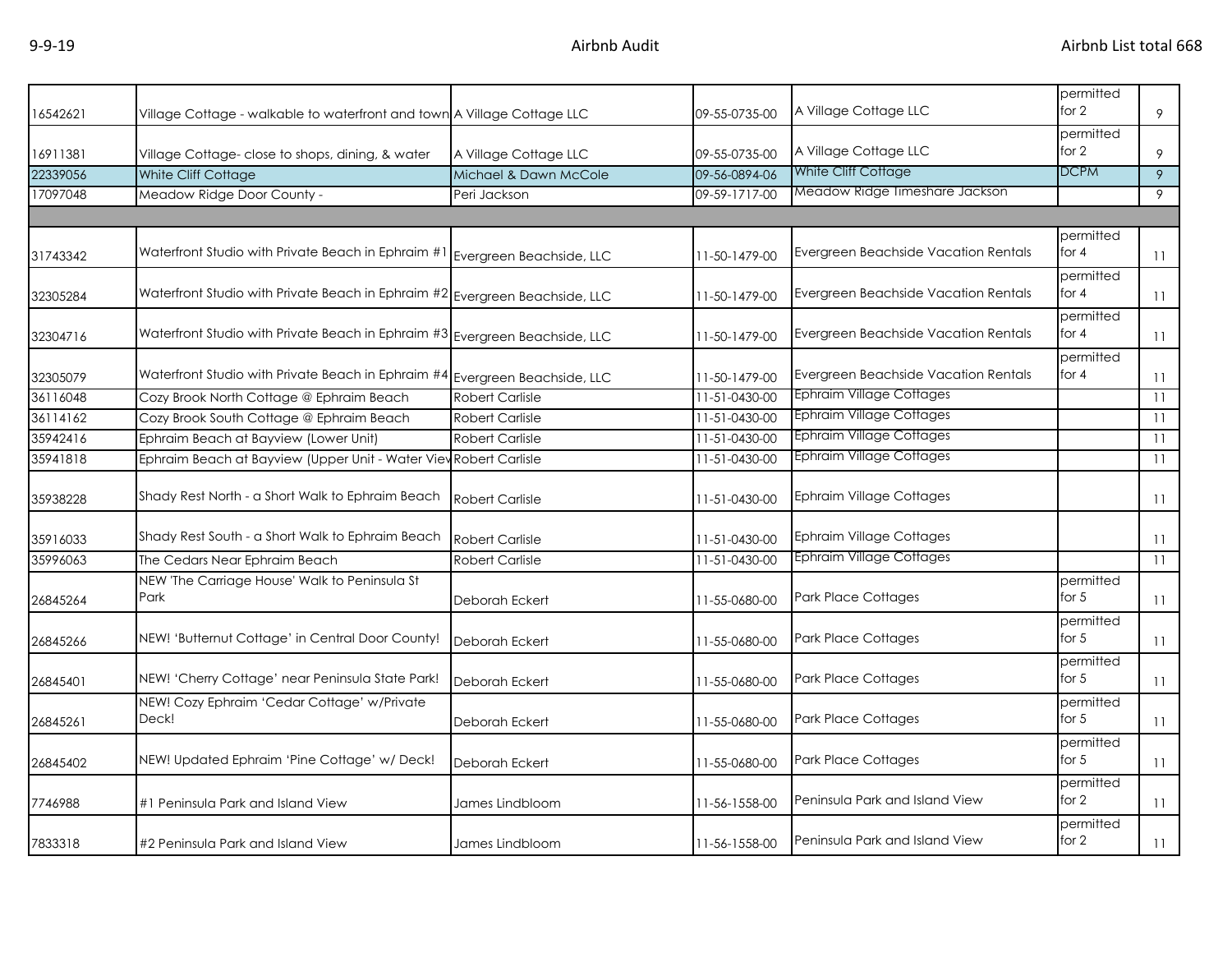| 22163846 | <b>Bay View Cottage</b>                                          | <b>Rick Wegman</b>                     | 11-56-1498-06 | <b>Bay View Cottage</b>                   | <b>DCPM</b>          | 11              |
|----------|------------------------------------------------------------------|----------------------------------------|---------------|-------------------------------------------|----------------------|-----------------|
| 22163819 | <b>BD Thorp House</b>                                            | <b>BD Thorp</b>                        | 11-56-0809-06 | Thorpe House, The                         | <b>DCPM</b>          | 11              |
|          | Big & Beautiful Ephraim Vacation House and                       |                                        |               |                                           |                      |                 |
| 31168096 | Gardens                                                          | Colin Welford                          | 11-56-2133-00 | <b>Green Gables</b>                       |                      | $\overline{11}$ |
| 35809467 | Binkhaven - A Norwegian Fairytale                                | Cathcart Holdings LLC - Elliot Taillon | 11-56-2028-00 | <b>Binkhaven the Rosemailing Cottage</b>  |                      | 11              |
| 20916442 | Boutique Home in Door County w/Eagle Harbor Vie Carol S Corbett  |                                        | 11-56-1806-00 | Harbor View Ephraim - Corbett             |                      | 11              |
| 37971066 | NEW! Ephraim Home w/ Yard - Walk to Lake Michig Carol S Corbett  |                                        | 11-56-1806-00 | Harbor View Ephraim - Corbett             |                      | 11              |
| 22163826 | Cedar Barn                                                       | Jennifer & Bjorn Larson                | 11-56-1635-06 | Cedar Barn Rental                         | <b>DCPM</b>          | 11              |
| 22337314 | Cedar Glen                                                       | John & Rachel Rothschild               | 11-55-0758-06 | Cedar Glen                                | <b>DCPM</b>          | 11              |
| 22339193 | Coral Hill Cottage                                               | Leslee and Morrie Goldman              | 11-56-1258-06 | Coral Hill Cottage                        | <b>DCPM</b>          | $\overline{11}$ |
| 22163862 | Cottage on Townline                                              | <b>Roy Elquist</b>                     | 11-56-1069-06 | Townline                                  | <b>DCPM</b>          | $\overline{11}$ |
| 27084618 | Eagle Harbor Cottage Loft                                        | Meredith (Dee) Brestin                 | 11-56-1988-00 | Eagle Harbor Cottage Loft                 |                      | 11              |
|          |                                                                  |                                        |               |                                           | permitted            |                 |
| 37902032 | Elegant Retreat in the Heart of Door County                      | Colin Welford                          | 11-56-2133-00 | Green Gables                              | for $2$              | 11              |
| 23698434 | Ephraim Boat House                                               | <b>Robert and Nicole Collins</b>       | 11-56-1708-06 | Ephraim Boat House                        | <b>DCPM</b>          | $\overline{11}$ |
| 26892652 | Ephraim Home.                                                    | David Vartanian                        | 11-56-1088-00 | Vartanian - 3235 Holand Rd                |                      | 11              |
| 34809243 | Great Value Big Families! Luxury in Çof Door!                    | Brian & Amanda Jenkins                 | 11-56-1407-00 | Norra Skoggen                             |                      | 11              |
| 22163884 | <b>Harbor House</b>                                              | Windsor McCutcheon                     | 11-56-1724-06 | Harbor House on North Shore               | <b>DCPM</b>          | $\overline{11}$ |
| 13769377 | <b>Hollis House</b>                                              | Daniel & Lori Schwefel                 | 11-56-1659-00 | <b>Hollis House</b>                       |                      | 11              |
| 22163929 | Kulma Cottages 1                                                 | Gregg & Janice Kulma                   | 11-55-0279-06 | Kulma Cottages                            | <b>DCPM</b>          | 11              |
| 22163935 | Kulma Cottages 2                                                 | Gregg & Janice Kulma                   | 11-55-0279-06 | Kulma Cottages                            | <b>DCPM</b>          | $\overline{11}$ |
| 22163944 | Kulma Cottages 3                                                 | Gregg & Janice Kulma                   | 11-55-0279-06 | Kulma Cottages                            | <b>DCPM</b>          | 11              |
| 24052610 | Natures Window                                                   | <b>Bill Anderson</b>                   | 11-56-1958-00 | Natures Window                            |                      | 11              |
| 28719025 | NEW! Ephraim Cottage w/Green Bay View - Near B Tony Schmeltz     |                                        | 11-56-1718-00 | <b>Blue Shutter &amp; Mooring Cottage</b> | permitted<br>for $2$ | 11              |
|          |                                                                  |                                        |               |                                           | permitted            |                 |
| 28719023 | NEW! Lakefront Ephraim Cottage - Walk to Beach!                  | <b>Tony Schmeltz</b>                   | 11-56-1718-00 | <b>Blue Shutter &amp; Mooring Cottage</b> | for $2$              | 11              |
| 22163987 | Park's Edge Lakeshore Home                                       | Jacob and Greta Odders                 | 11-56-1818-06 | Parks Edge Lakeshore Beach House          | <b>DCPM</b>          | 11              |
|          |                                                                  |                                        |               |                                           | permitted            |                 |
| 15152902 | Peninsula Park and Island View - 3 bedroom house James Lindbloom |                                        | 11-56-1558-00 | Peninsula Park and Island View            | for $2$              | $\overline{11}$ |
| 24993392 | Remodeled Ephraim cottage 500' from the water!                   | 3039 Cedar Street LLC                  | 11-56-1763-02 | Ephraim Cottage - 3039 Cedar Street LLC   |                      | 11              |
| 13549163 | Rustic Elegance                                                  | Daniel & Laurel Simons                 | 11-56-1656-00 | Elegant Home in Ephraim                   |                      | 11              |
|          |                                                                  |                                        |               |                                           |                      |                 |
| 22750642 | Sunny Studio in Perfect Location                                 | Laurel Ciohon                          | 11-56-1853-00 | Ephraim Modern Guesthouse - Ciohon        |                      | $\overline{11}$ |
| 22164019 | The Beach                                                        | Chris & Kirsten Bungener               | 11-56-0954-06 | The Beach                                 | <b>DCPM</b>          | $\overline{11}$ |
|          |                                                                  |                                        |               |                                           |                      |                 |
| 23629319 | <b>Fish Creek Retreat</b>                                        |                                        |               | 30+ days only                             |                      | 12              |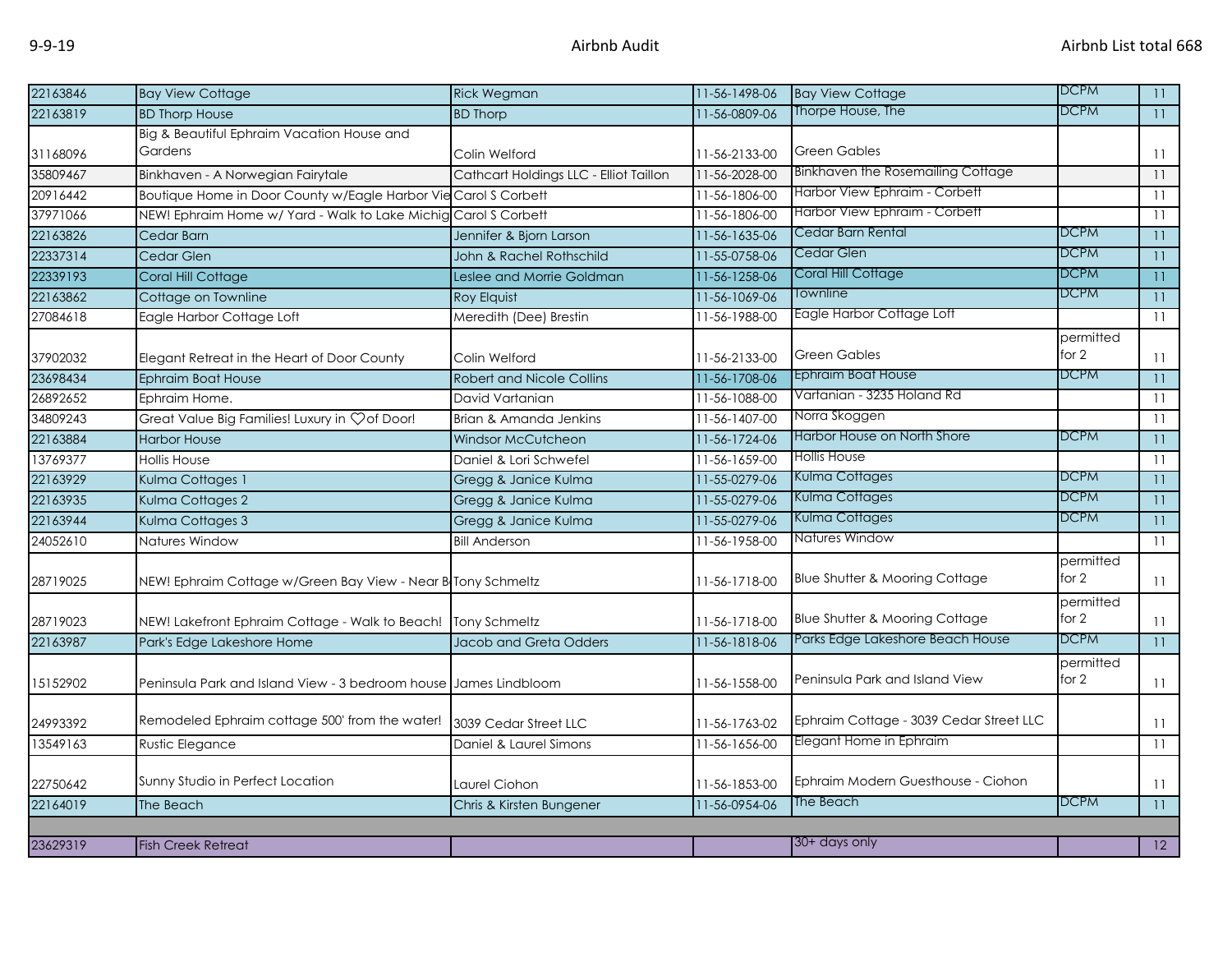| 7213011  | <b>Tuckers Retreat</b>                                |                                  |               | 30+ days only                                   |                       | $ 12\rangle$    |
|----------|-------------------------------------------------------|----------------------------------|---------------|-------------------------------------------------|-----------------------|-----------------|
| 35609837 | Blue Jay Cottage. Fish Creek access! Downtown         | Carol Vande Walle                | 12-50-0387-00 | Peninsula Park View                             |                       | 12              |
| 35224872 | Chestnut Cottage at Peninsula Park-View               | Carol Vande Walle                | 12-50-0387-00 | Peninsula Park View                             |                       | 12              |
| 30904112 | Countryside Cottage 5                                 | Sandra Solomon                   | 12-50-1042-00 | Julies Park Café & Motel - Countryside<br>Motel | permitted<br>for $40$ | 12              |
| 30904456 | Countryside Cottage 6                                 | Sandra Solomon                   | 12-50-1042-00 | Julies Park Café & Motel - Countryside<br>Motel | permitted<br>for $40$ | 12              |
| 30229308 | Countryside Cottage/Duplex Unit 7                     | Sandra Solomon                   | 12-50-1042-00 | Julies Park Café & Motel - Countryside<br>Motel | permitted<br>for $40$ | 12              |
| 29003329 | Countryside Cottage/Duplex- Unit 8                    | Sandra Solomon                   | 12-50-1042-00 | Julies Park Café & Motel - Countryside<br>Motel | permitted<br>for $40$ | 12              |
| 26007168 | Evergreen                                             | Carol Vande Walle                | 12-50-0387-00 | Peninsula Park View                             |                       | $\overline{12}$ |
| 22015884 | Julies Park Café Suite                                | Sandra Salomon                   | 12-50-1042-00 | Julies Park Café and Motel                      |                       | $\overline{12}$ |
| 35514974 | Peninsula Parkview Sunset Meadow Whirlpool<br>Cottage | Carol Vande Walle                | 12-50-0387-00 | Peninsula Park View                             |                       | 12              |
| 35515408 | Starling Cottage. Fish Creek access! downtown         | Carol Vande Walle                | 12-50-0387-00 | Peninsula Park View                             |                       | $\overline{12}$ |
| 23008138 | <b>Fish Creek Country Resort - I Bedroom Suites</b>   |                                  |               |                                                 | <u>Wholesaler</u>     | 12              |
| 23709001 | Get Away at Fish Creek                                |                                  |               |                                                 | <u>Wholesaler</u>     | $\overline{12}$ |
| 37886362 | Fun Family Times in the heart of Door County          |                                  |               |                                                 | <u>Wholesaler</u>     | 12              |
| 36825938 | Double room-Ensuite-Standard-Deluxe Room 7            | <b>William Tressler</b>          | 12-52-0174-00 | Whistling Swan                                  | permitted<br>for 7    | 12              |
| 36825808 | Double room-Ensuite-Standard-Room 1                   | William Tressler                 | 12-52-0174-00 | Whistling Swan                                  | permitted<br>for 7    | 12              |
| 36825836 | Double room-Ensuite-Standard-Room 2                   | <b>William Tressler</b>          | 12-52-0174-00 | Whistling Swan                                  | permitted<br>for 7    | 12              |
| 36825887 | Double room-Ensuite-Standard-Room 4                   | <b>William Tressler</b>          | 12-52-0174-00 | Whistling Swan                                  | permitted<br>for 7    | 12              |
| 36825919 | Double room-Ensuite-Standard-Room 6                   | <b>William Tressler</b>          | 12-52-0174-00 | Whistling Swan                                  | permitted<br>for 7    | 12              |
| 36825858 | Double room-Ensuite-Standard-Suite 3                  | William Tressler                 | 12-52-0174-00 | Whistling Swan                                  | permitted<br>for 7    | 12              |
| 36825902 | Double room-Ensuite-Standard-Suite 5                  | William Tressler                 | 12-52-0174-00 | Whistling Swan                                  | permitted<br>for 7    | 12              |
| 15634038 | Brookpoint Condo 2 BR, 2 BA                           | Karen Berndt                     | 12-53-1681-00 | Brook Point Condo #5- Berndt                    |                       | $\overline{12}$ |
| 29654419 | Condo in Fish Creek by Peninsula State Park (A7)      | Evergreen Hill Condo Owners Assn | 12-53-0357-00 | Evergreen Hill                                  | permitted<br>for $15$ | 12              |
| 22268447 | Downtown Fish Creek with a View                       | Stacey Berndt                    | 12-53-1855-00 | Downtown Fish Creek with a View - Berndt        |                       | 12              |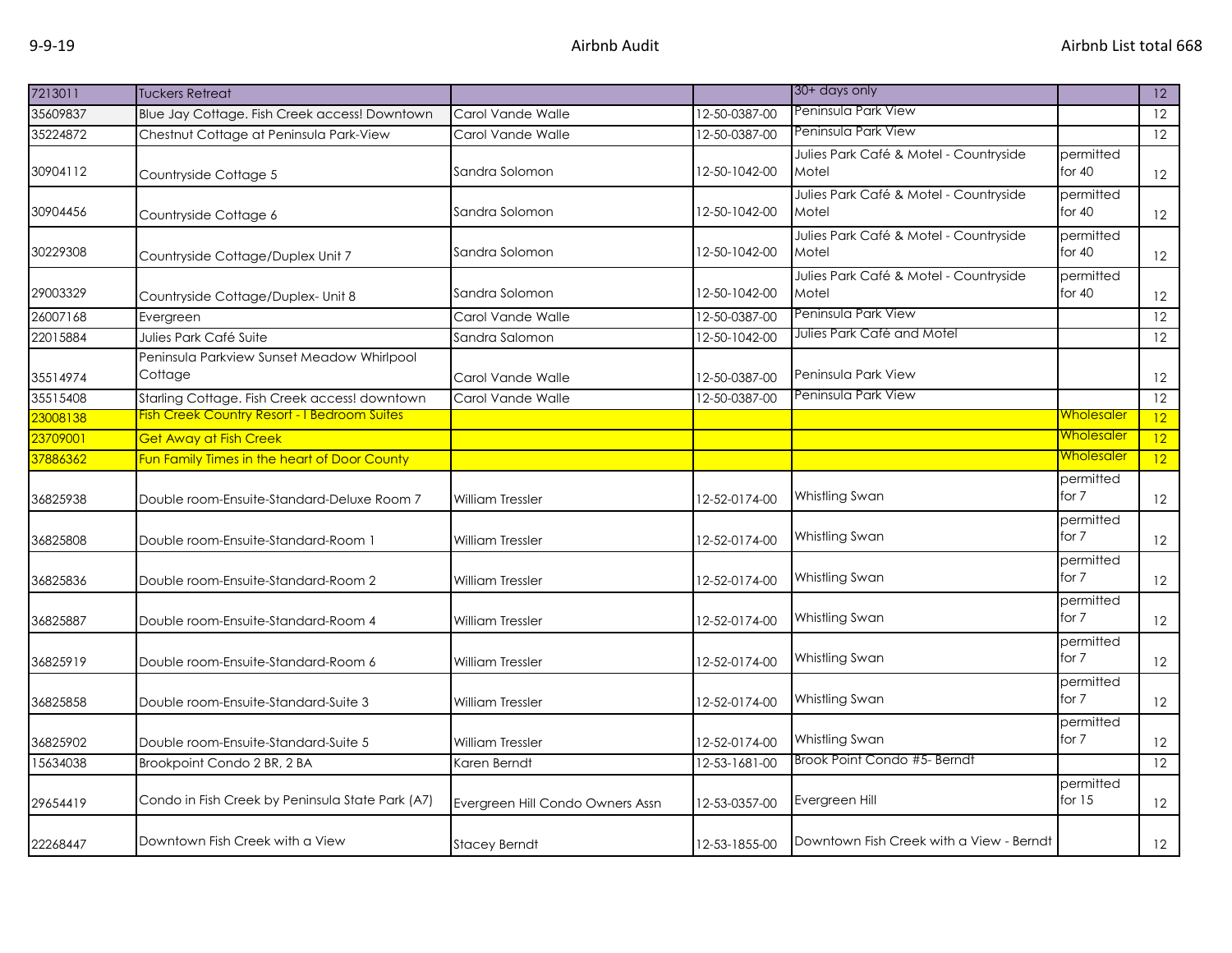| 24189891 | Elegant Creekside Cottage (on Fish Creek)                                 | Patricia Culliton                  | 12-53-1890-00 | Creekside Cottage                              |                       | $\overline{12}$   |
|----------|---------------------------------------------------------------------------|------------------------------------|---------------|------------------------------------------------|-----------------------|-------------------|
| 29659682 | Evergreen A3                                                              | Evergreen Hill Condo Owners Assn   | 12-53-0357-00 | Evergreen Hill                                 | permitted<br>for $15$ | 12                |
| 29660011 | Evergreen A8                                                              | Evergreen Hill Condo Owners Assn   | 12-53-0357-00 | Evergreen Hill                                 | permitted<br>for $15$ | 12                |
| 29660194 | Evergreen B!                                                              | Evergreen Hill Condo Owners Assn   | 12-53-0357-00 | Evergreen Hill                                 | permitted<br>for $15$ | 12                |
| 29659642 | Evergreen B3                                                              | Evergreen Hill Condo Owners Assn   | 12-53-0357-00 | Evergreen Hill                                 | permitted<br>for $15$ | 12                |
| 29708652 | Evergreen B4                                                              | Evergreen Hill Condo Owners Assn   | 12-53-0357-00 | Evergreen Hill                                 | permitted<br>for $15$ | $12 \overline{ }$ |
| 29756847 | Evergreen B5                                                              | Evergreen Hill Condo Owners Assn   | 12-53-0357-00 | Evergreen Hill                                 | permitted<br>for $15$ | 12                |
| 29709704 | Evergreen B6                                                              | Evergreen Hill Condo Owners Assn   | 12-53-0357-00 | Evergreen Hill                                 | permitted<br>for $15$ | 12                |
| 29002621 | Evergreen Hill Condo - B2                                                 | Evergreen Hill Condo Owners Assn   | 12-53-0357-00 | Evergreen Hill                                 | permitted<br>for $15$ | 12                |
| 29001809 | Evergreen Hill Condo A1                                                   | Evergreen Hill Condo Owners Assn   | 12-53-0357-00 | Evergreen Hill                                 | permitted<br>for $15$ | 12                |
| 29513817 | Evergreen Hill Condo A2 - By Peninsula State Park                         | Evergreen Hill Condo Owners Assn   | 12-53-0357-00 | Evergreen Hill                                 | permitted<br>for $15$ | 12                |
| 29513197 | Evergreen Hill Condo A4 - by Peninsula State Park                         | Evergreen Hill Condo Owners Assn   | 12-53-0357-00 | Evergreen Hill                                 | permitted<br>for $15$ | 12                |
| 29654280 | Evergreen Hill Condo-A5                                                   | Evergreen Hill Condo Owners Assn   | 12-53-0357-00 | Evergreen Hill                                 | permitted<br>for $15$ | 12                |
| 29513544 | Evergreen Hill Condo B7 - By Peninsula State Park                         | Evergreen Hill Condo Owners Assn   | 12-53-0357-00 | Evergreen Hill                                 | permitted<br>for $15$ | 12                |
| 20308419 | Luxury tri-Level Condo Downtown Fish Creek                                | Jonathan Glapa                     | 12-53-1791-00 | Luxury Tri-Level Fish Creek - Glapa            |                       | $\overline{12}$   |
| 24376818 | NEW! 'Cliff Cottage' Door County Home-Walk to<br>Bay!                     | Cottage Row LLC - Jen Ciesar       | 12-53-1979-00 | Cliff Cottage                                  |                       | 12                |
| 21125448 | Peaceful getaway in Fish Creek                                            | Mary Gunderson                     | 12-53-1423-00 | Northhaven Gunderson                           |                       | 12                |
| 31457675 | Stay by Peninsula State Park, Condo A6                                    | Evergreen Hill Condo Owners Assn   | 12-53-0357-00 | Evergreen Hill                                 | permitted<br>for $15$ | 12                |
| 33471462 | Year round luxury getaway in Fish Creek                                   | Kristi Pennenberg                  | 12-53-2124-00 | Northhaven Pennenberg #31004                   |                       | 12                |
| 32493673 | #1 Finch Cottage - Breakfast Not Included - Thorp<br>House Inn & Cottages | Thorp House LLC - Matthew J Ranzau | 12-54-2047-00 | Thorp House Inn and Cottages LLC               | permitted<br>for $11$ | 12                |
| 32494315 | #2 Teal Cottage - Breakfast Not Included - Thorp<br>House Inn & Cottages  | Thorp House LLC - Matthew J Ranzau |               | 12-54-2047-00 Thorp House Inn and Cottages LLC | permitted<br>for $11$ | 12                |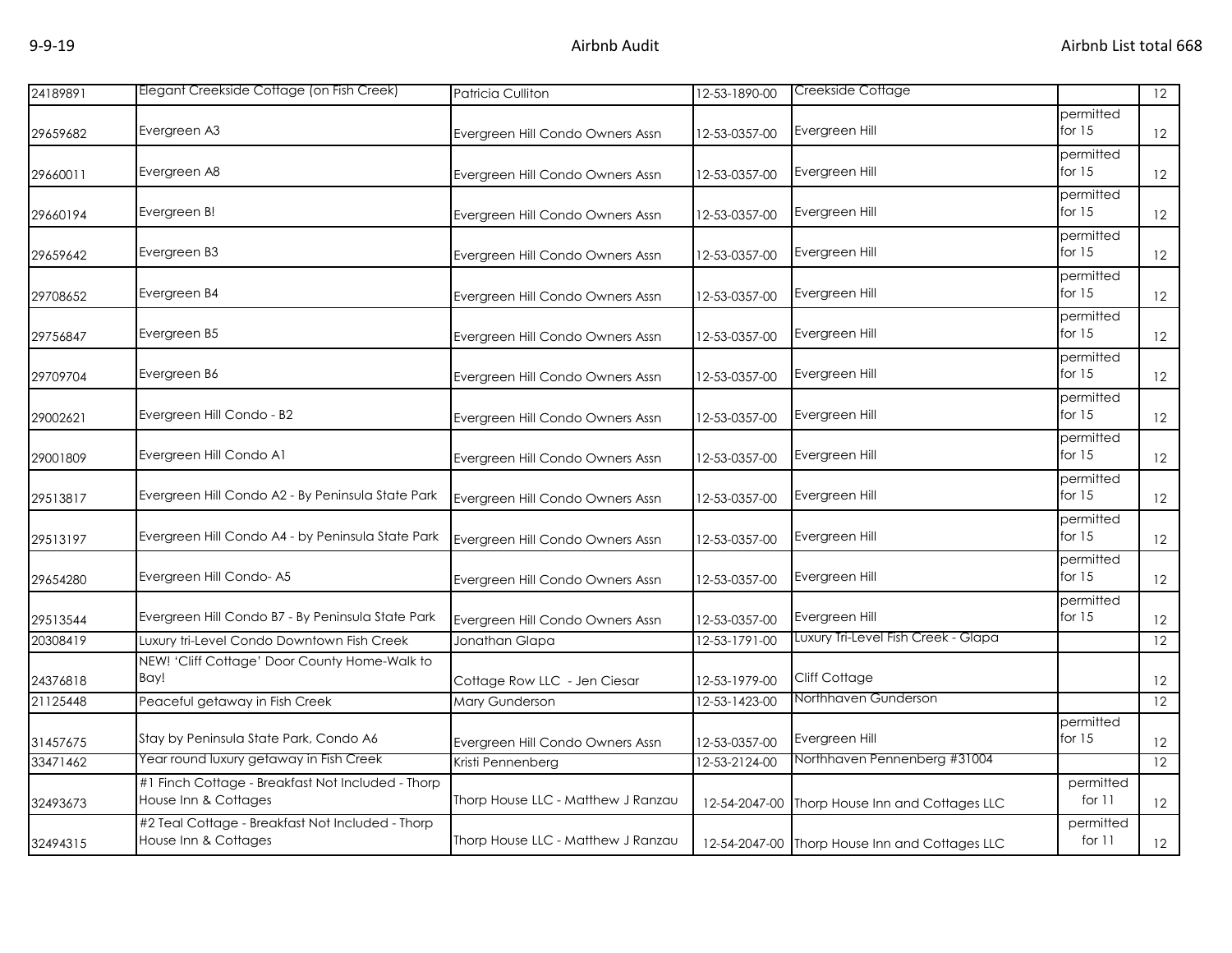| 32590423 | #3 Dove Cottage - Breakfast Not Included - Thorp<br>House Inn & Cottages  | Thorp House LLC - Matthew J Ranzau                    |               | 12-54-2047-00 Thorp House Inn and Cottages LLC | permitted<br>for $11$ | 12                |
|----------|---------------------------------------------------------------------------|-------------------------------------------------------|---------------|------------------------------------------------|-----------------------|-------------------|
| 32590795 | #4 Lark Cottage - Breakfast Not Included - Thorp<br>House Inn & Cottages  | Thorp House LLC - Matthew J Ranzau                    |               | 12-54-2047-00 Thorp House Inn and Cottages LLC | permitted<br>for $11$ | 12                |
| 32590983 | #5 Quail Cottage - Breakfast Not Included - Thorp<br>House Inn & Cottages | Thorp House LLC - Matthew J Ranzau                    |               | 12-54-2047-00 Thorp House Inn and Cottages LLC | permitted<br>for $11$ | 12                |
| 32591090 | #6 Wren Cottage - Breakfast Not Included - Thorp<br>House Inn & Cottages  | Thorp House LLC - Matthew J Ranzau                    |               | 12-54-2047-00 Thorp House Inn and Cottages LLC | permitted<br>for $11$ | 12                |
| 5278540  | Irish Hospitality in Fish Creek WI                                        | Megan O'Meara                                         | 12-54-0685-00 | O'Meara's Cottage Loft                         |                       | 12                |
| 23398401 | A Retreat Art Gallery Stay in Door County                                 | <b>Wendy Carpenter</b>                                | 12-56-1975-00 |                                                |                       | $12 \overline{ }$ |
| 22163840 | A Rileys Retreat                                                          | Bryan and Tracy Bigari                                | 12-56-1482-06 | A Rileys Retreat                               | <b>DCPM</b>           | 12                |
| 32206576 | Artist's Retreat Luxury Home in Charming setting                          | <b>Paul and Katherine Munck</b>                       | 12-56-1519-02 | An Artists Retreat                             | lundquist             | 12                |
| 6019754  | <b>Birch Bluff</b>                                                        | <b>Eleanor J Warntjes</b>                             | 12-56-1845-02 | <b>Birch Bluff</b>                             | lundquist             | 12                |
| 26149128 | <b>Button Marsh Farm</b>                                                  | <b>David Harris</b>                                   | 12-56-1919-06 | <b>Button Marsh Farm</b>                       | <b>DCPM</b>           | 12                |
| 1894636  | Cedar Creek Lodge II                                                      | Michael Servais                                       | 12-56-1357-00 | Cedar Creek Lodge #2                           |                       | 12                |
| 13496429 | Cedarwood Vacation Home                                                   | Jay and Carla Marr                                    | 12-55-0778-00 | Cedarwood Marr                                 |                       | 12                |
| 35918147 | Cottage in the Creek-Centrally Located DoCo<br>Oasis                      | <b>Irish Stories LLC</b>                              | 12-56-2077-00 | Centrally Located Fish Creek Cottage           |                       | 12                |
| 22163831 | Cottage Row on the Rocks                                                  | Apfelbach Family Trust, LLC                           | 12-56-1494-06 | Cottage Row on the Rocks                       | <b>DCPM</b>           | 12                |
| 12588724 | Country Chalet of Fish Creek                                              | Dennis & Marla Sunstron                               | 12-55-0830-00 | Country Chalet                                 |                       | 12                |
| 16497330 | COZY DC HOME RETREAT IN FISH CREEK, WI                                    | Steven Pachonphai                                     | 12-56-1692-00 | DC HOME Pachonphai                             |                       | 12                |
| 35616070 | Cuckoo's Nest: Solitude & Nature Near Everything                          | Cuckoo's Nest LLC                                     | 12-56-2167-00 | Cuckoo's Nest                                  |                       | 12                |
| 26021111 | <b>Daisy Patch Retreat</b>                                                | Tierney Home Rental LLC - Catharine Tie 12-56-1798-02 |               | <b>Tierney Home</b>                            | lundquist             | $\overline{12}$   |
| 22163833 | Eagle Harbor View                                                         | Nancy Claypool                                        | 12-56-1570-06 | Eagle Harbor View                              | <b>DCPM</b>           | 12                |
| 18941540 | Ellmann House                                                             | Steve Ellmann                                         | 12-56-0369-00 | Ellman House                                   |                       | $\overline{12}$   |
| 36517340 | <b>Field House</b>                                                        | Michael & Jaye Meyer                                  | 12-56-1282-02 | A Field House                                  | lundquist             | 12                |
| 36177607 | <b>Fish Creek Beach House</b>                                             | Wickman LLC                                           | 12-56-2142-06 | <b>Fish Creek Beach House</b>                  | <b>DCPM</b>           | $\overline{12}$   |
| 34174821 | <b>Fish Creek Cottage</b>                                                 | <b>Steven Rieck</b>                                   | 12-56-2129-00 | Fish Creek Cottage - Rieck                     |                       | 12                |
| 36178650 | <b>Fish Creek Road House</b>                                              | <b>Wickman LLC</b>                                    | 12-56-2141-06 | Road House, The - 4086 Main St                 | <b>DCPM</b>           | $\overline{12}$   |
| 12964179 | Fish Creek, WI: Sweet log cabin & meditation paths Robin Bienemann        |                                                       | 12-56-1665-00 | Sweet Log Cabin Bienneman                      |                       | 12                |
| 31948544 | Foxlea Guest House in Fish Creek                                          | <b>Rymar Properties LLC</b>                           | 12-56-2055-00 | Foxlea Farms                                   |                       | 12                |
| 28693376 | Garden House                                                              | Marise Redman                                         | 12-56-2065-00 | Garden House - 9130 STH 42- Redmann            |                       | 12                |
| 22163877 | <b>Gibraltar House</b>                                                    | Paul & Amy Devine                                     | 12-56-1439-06 | Gibraltar House                                | <b>DCPM</b>           | $\overline{12}$   |
| 26989763 | <b>Homestead Park House</b>                                               | <b>PDW Rentals LLC</b>                                | 12-56-1801-00 | Park House                                     |                       | $\overline{12}$   |
| 35875588 | House on the Hill                                                         | <b>Brett Lecy</b>                                     | 12-56-2147-06 | <b>Fish Creek Central Hom</b>                  | <b>DCPM</b>           | $\overline{12}$   |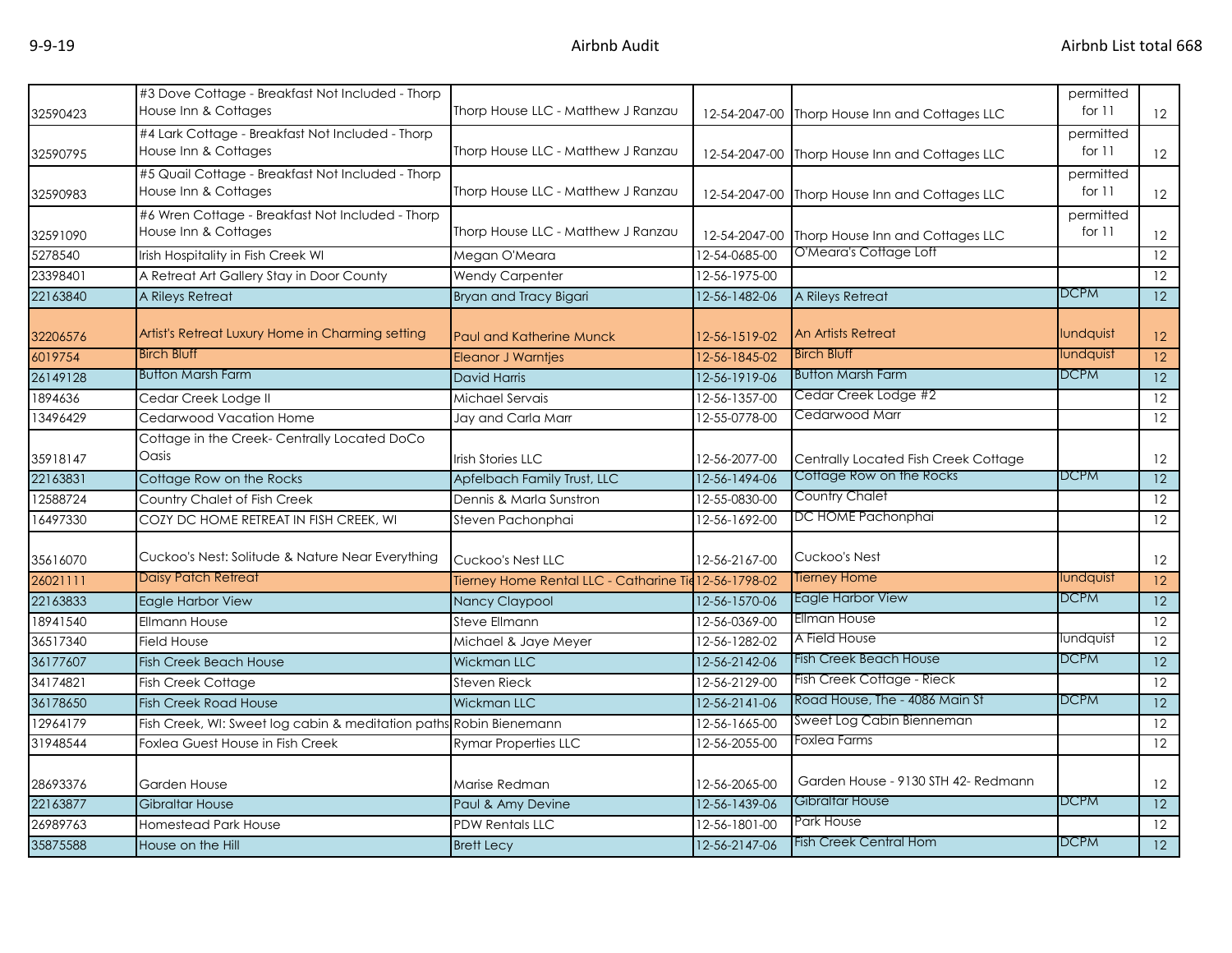| 34395537 | Kaye's Hideaway                                                  | Kaye's Hideaway                      | 12-56-2054-00 | Paul Kaye                                                  |                      | 12                |
|----------|------------------------------------------------------------------|--------------------------------------|---------------|------------------------------------------------------------|----------------------|-------------------|
| 10015145 | Lawler Guest House - Blue                                        | Greg and Dan Lawler                  | 12-56-1573-00 | Lawler Guest House                                         |                      | 12                |
| 38405636 | Lawler Guest House - Green                                       |                                      |               |                                                            |                      | 12                |
| 38127570 | Cottage Row Waterfront                                           | Harris Family Trust                  | 12-56-0876-02 | Cottage Row Waterfront Harris                              |                      | 12                |
| 22339034 | Log Retreat at Fish Creek                                        | <b>William Anderson</b>              | 12-56-1225-06 | Log Retreat at Fish Creek                                  | <b>DCPM</b>          | 12                |
| 28431338 | Maple Grove Cottage                                              | Maple Grove Cottage LLC              | 12-56-1330-00 | <b>Maple Grove Cottage</b>                                 |                      | 12                |
| 28127081 | Maple Grove Landing (Brand New Rental)                           | <b>Rick and Rachel Chomeau</b>       | 12-56-2003-00 | Maple Grove Landing Chomeau                                |                      | 12                |
| 36606925 | Modern Hygge Farmhouse - Baileys Harbor/Fish Creshelly Sprinkman |                                      |               |                                                            |                      | 12                |
| 26845405 | NEW Family-Friendly Fish Creek 'Cape House'<br>w/Yard            | Deborah, Carl & Joan Eckert          | 12-56-0679-00 | Eckert Vacation Home - Cape Cod House<br><b>Fish Creek</b> |                      | 12                |
| 32662963 | Newly renovated farmhouse in Fish Creek on 25<br>acre            | JJ JETS LLC                          | 12-56-2078-00 | Tirangle Farmhouse                                         |                      | 12                |
| 34178567 | Perfect for weekend getaways and family<br>reunions              | Ken Riche                            | 12-56-1241-00 | Riche - 9419 Tree Top                                      |                      | 12                |
| 31150450 | Private Fish Creek cottage in the woods.                         | Steven and Lana Amenda               | 12-56-2091-00 | Private Fish Creek Cottage - Amenda                        |                      | 12                |
| 5123586  | Relax & Refocus at Hesed House                                   | Rebecca and Richard Van Sistine      | 12-56-2038-00 | <b>Hesed House</b>                                         |                      | 12                |
| 23254660 | Rustic Custom Home - 3 Min from Fish Creek<br>Harbor!            | <b>Beth Ciesar</b>                   | 12-56-1858-00 | <b>Bluff Barn</b>                                          |                      | $12 \overline{ }$ |
| 23233934 | The House on High Rock Creek                                     | Karen L Wagner Trust & Andrew J Lang | 12-56-1938-00 | House on High Rock Creek                                   |                      | $\overline{12}$   |
|          |                                                                  |                                      |               |                                                            |                      |                   |
|          |                                                                  |                                      |               |                                                            |                      |                   |
| 26231098 | Forest hideaway Home                                             | <b>Ransom Flanders</b>               | 14-56-1961-00 | Forestville Hideaway Home                                  |                      | 14                |
|          |                                                                  |                                      |               |                                                            |                      |                   |
| 19709930 | Beach House Whispering Pines Door Co, lake view                  | <b>Beth Ann Meyer</b>                | 15-56-1793-00 | <b>Whispering Pines</b>                                    | permitted<br>for $2$ | 15                |
| 19706345 | Beach House Whispering Pines, Door Co, forest<br>view            | <b>Beth Ann Meyer</b>                | 15-56-1793-00 | <b>Whispering Pines</b>                                    | permitted<br>for 2   | 15                |
| 27421061 | Beautiful Waterfront Cottage on Clark Lake                       | Kari and Scott Hunt                  | 15-56-1998-00 | Lake                                                       |                      | 15                |
| 25625710 | Beechwood Lodge                                                  | Jessica Porter                       | 15-56-1956-00 | Beechwood Lodge Porter                                     |                      | 15                |
| 11659022 | Classic Farm House in Egg Harbor (upper unit)                    | Tim Raduenz                          | 15-56-1601-00 | Raduenz 6551 CTH T                                         |                      | 15                |
| 14400793 | Door County Lakeside Retreat                                     | Janet Slater                         | 15-56-1085-00 | Lakeside Paradise Slater                                   |                      | 15                |
| 36277174 | Smitty's Lakehouse - Wonderful Beachouse.<br>Fresca!!            |                                      |               |                                                            |                      | 15                |
| 25284585 | Jacksonport Home                                                 | <b>Robert Geitner</b>                | 15-56-1944-00 | Jacksonport Home Geitner                                   |                      | 15                |
| 22163921 | Kangaroo South Shore                                             | Michael K & Mary Lou H Serchen       | 15-56-1157-06 | Kangaroo South Shore                                       | <b>DCPM</b>          | 15                |
| 34023502 | Logan Creek Cottage                                              | Robert Geitner                       | 15-56-2105-00 | Logan Creek Cottage                                        |                      | 15                |
| 29701170 | NEW! Door County Lake Cabin on Private<br>Peninsula              | Jeremy and Caitlyn Jeffery           | 15-56-2060-00 | The Point on Clark Lake                                    |                      | 15                |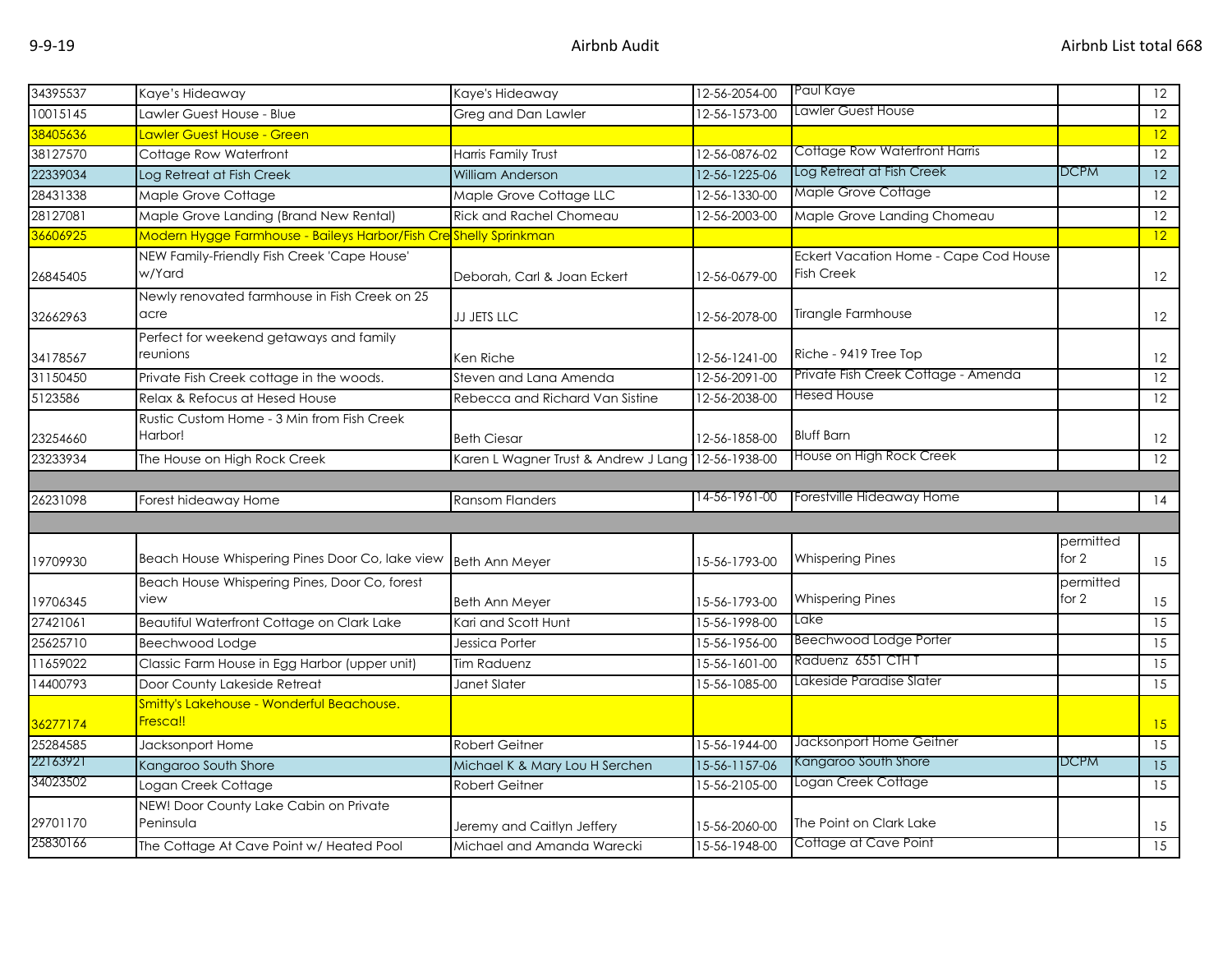| 22164036            | Vans Log Home                                                            | Robert & Marilyn Van Lieshout                           | 15-56-0308-06                  | Vans Log Home                                                    | <b>DCPM</b>                                              | $\overline{15}$ |
|---------------------|--------------------------------------------------------------------------|---------------------------------------------------------|--------------------------------|------------------------------------------------------------------|----------------------------------------------------------|-----------------|
|                     |                                                                          |                                                         |                                |                                                                  |                                                          |                 |
| 28561474            | Beach Harbor Resort - C Upper                                            | Jon Hanson                                              | 27-51-0807-00                  | <b>Beach Harbor Resort</b>                                       | 36 (35<br>beach<br>harbor $+1$<br>unit at 6404<br>CTH C) | 27              |
| 33826439            | Studio Cottage                                                           | Jon Hanson                                              | 27-51-0807-00                  | <b>Beach Harbor Resort</b>                                       | 36 (35<br>beach<br>harbor $+1$<br>unit at 6404<br>CTH C) | 27              |
| 33284391            | Waterfront Beach House Cottage                                           | Jon Hanson                                              | 27-51-0807-00                  | <b>Beach Harbor Resort</b>                                       | 36 (35<br>beach<br>harbor $+1$<br>unit at 6404<br>CTH C) | 27              |
| 22163859            | Cabots point                                                             | Cabot's Point Properties LLC                            | 27-56-1729-06                  | <b>Cabots Point</b>                                              | <b>DCPM</b>                                              | 27              |
| 24010019<br>9953250 | Door County Cabin next to working lighthouse<br>Door County Country Home | Bay Area Property Management LLC<br><b>Terry Kinney</b> | 27-56-1900-00<br>27-55-0737-00 | Door County Cabin next to Lighthouse<br>Door County Country Home |                                                          | 27<br>27        |
| 185416              | Door County Waterfront Cottage                                           | Lane Kendig and Elaine Carmichael                       | 27-56-1156-00                  | Kendig Snake Island                                              |                                                          | 27              |
| 26157331            | English Bluebell Cottage                                                 | Reginald Peter Jackson                                  | 27-56-1955-00                  | <b>English Blubell Cottage</b>                                   |                                                          | 27              |
| 18022339            | <b>Harbor Cottage Retreat</b>                                            | Ray Ambrosius                                           | 27-56-1723-00                  | <b>Harbor Cottage Retreat</b>                                    |                                                          | 27              |
| 35999204            | Log Cabin House on the Water (Waterfront)                                | <b>Rachel Messner</b>                                   | 27-56-2184-00                  | Log Cabin House on the Water                                     |                                                          | 27              |
| 37080488            | Sand Bay Door County Waterfront cottage                                  | Donn Rozz, Robert Paul                                  | 27-56-2179-00<br>27-55-0471-17 | Sand Bay Door County Waterfront Cottage                          |                                                          | 27              |
| 23881936            | Meredith House                                                           | Steven C Sullivan                                       |                                | Meredith House                                                   |                                                          | 27              |
| 25447356            | Nasewaupee Trail Log Home                                                | <b>Terry Kinney</b>                                     | 27-56-1841-00                  | Nasewaupee Trail Log Home react<br>5/29/18                       |                                                          | 27              |

25189877 Quiet Country Shed Surrounded by Nature's Beauty Glen Vander Velden 27-56-1912-00 Shed, The - Vander Velden 22983752 Sunrise Cabin in Sturgeon Bay, Door County Claire Miller & Justin Berken 27-56-1861-00 Big Island Sunrise Cabin in Sturgeon Bay, Door County 22983092 Sunset Cabin in Sturgeon Bay, Door County Claire Miller & Justin Berken 27-56-1861-00 Big Island Counter 27

20512078 Sunshine's Bayshore Vacation Cottage Lyle Handeland 27-56-1796-00 Sunshine's Bayshore Vacation Cottage 27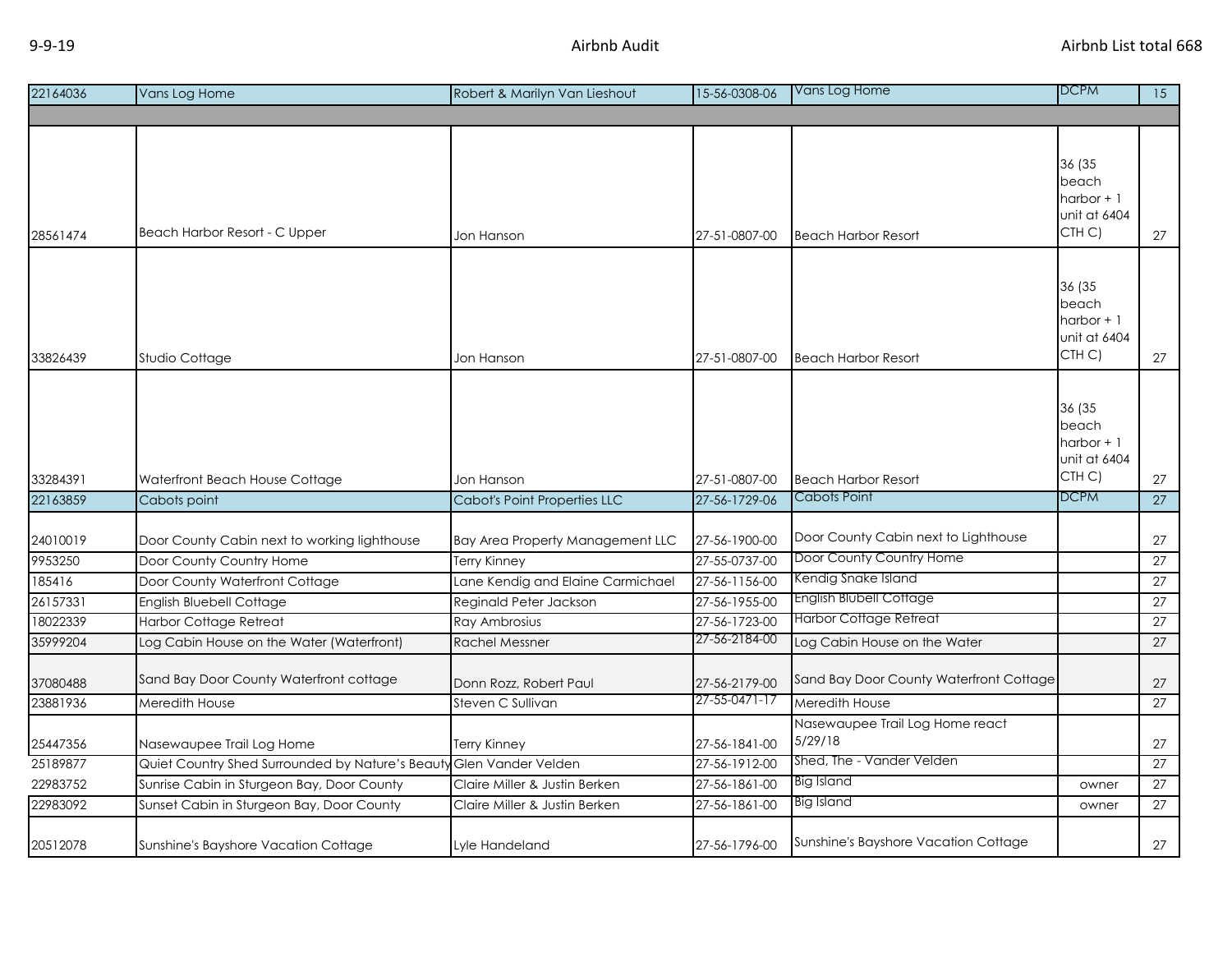| 33704069 | Sunshine's Wooded Retreat - Door County                      | Ning Handeland                    | 27-56-2093-00 | Sunshine's Wooded Retreat                |             | 27              |
|----------|--------------------------------------------------------------|-----------------------------------|---------------|------------------------------------------|-------------|-----------------|
| 28741299 | The Bungalow at Potawatomi State Park                        | Andy Isaacson                     | 27-56-2011-00 | Bungalow at Potawatomi Park-Isaacson     |             | 27              |
| 14142417 | Waterfront Cottage on Sturgeon Bay                           | Louise Knutter                    | 27-56-1680-00 | Waterfront Cottage - Knutter             |             | 27              |
|          |                                                              |                                   |               |                                          |             |                 |
| 22163909 | Hideaway                                                     | <b>Gregory Herman</b>             | 32-53-0955-06 | Hideaway, The Herman                     | <b>DCPM</b> | 32              |
| 13368133 | Delightful 2 Bdrm B&B                                        | Kathleen Schmidt                  | 32-54-1638-00 | Hummingbird B&B                          |             | 32              |
| 22163817 | A Pearl                                                      | Jeffrey & Alliscon Ockwood        | 32-56-1409-06 | A Pearl                                  | <b>DCPM</b> | $\overline{32}$ |
| 23698547 | <b>Appleport Sunrise</b>                                     | Kathleen and Edward Callahan      | 32-56-1913-06 | <b>Appleport Sunrise</b>                 | <b>DCPM</b> | 32              |
| 22163843 | Arnie's Sanctuary                                            | James Arneson                     | 32-56-1352-06 | Arnie's Sanctuary                        | <b>DCPM</b> | 32              |
| 22163815 | <b>Aunt Sallys</b>                                           | <b>William Bell</b>               | 32-56-1238-06 | <b>Aunt Sallys</b>                       | <b>DCPM</b> | 32              |
| 22163849 | <b>Beechers Cabin</b>                                        | Susan Szabo & Mark Beecher        | 32-56-1571-06 | <b>Beechers Cabin</b>                    | <b>DCPM</b> | 32              |
| 22163853 | <b>Bells' Cottage</b>                                        | Matt & Ryan Bell                  | 32-56-1131-06 | <b>Bells Cottage</b>                     | <b>DCPM</b> | 32              |
|          |                                                              | reBarn LLC - Douglas and Gretchen |               |                                          |             |                 |
| 35162816 | <b>Birch Isle</b>                                            | Cunliffe-Owen                     | 32-56-1922-02 | <b>Birch Isle</b>                        |             | 32              |
| 23005364 | <b>Blackberry Acres</b>                                      | Chad Ewald                        | 32-56-1847-00 | <b>Blackberry Acres</b>                  |             | 32              |
| 22163856 | <b>Brenner Tower</b>                                         | <b>Brenner Tower LLC</b>          | 32-56-1227-06 | <b>Brenner Tower</b>                     | <b>DCPM</b> | 32              |
| 35262306 | <b>Bumpfy Hill</b>                                           | Donna & Kirk Scattergood          | 32-56-2132-06 | <b>Bumpfy Hill</b>                       |             | 32              |
| 36554021 | Cabin at the tip of the Door                                 | Scott Studebaker                  | 32-56-1747-02 | Cabin at the Tip of the Door             | Lundquist   | 32              |
| 26020396 | <b>Camp Door</b>                                             | <b>Jonathan Ocker</b>             | 32-56-1844-02 | <b>Camp Door</b>                         | Lundquist   | 32              |
| 22337471 | Cappy Cottage                                                | <b>Hakes Family Trust</b>         | 32-56-1132-06 | Cappy Cottage                            | <b>DCPM</b> | 32              |
| 22163823 | Cedar Dell Chalet                                            | <b>Vicky Kalscheur</b>            | 32-56-1203-06 | <b>Cedar Dell Chalet</b>                 | <b>DCPM</b> | $\overline{32}$ |
| 30926930 | <b>Cedar Tree Cottages</b>                                   | Glen and Laurie Moegenburg        | 32-56-1202-02 | Cedar Tree Cottages                      | Lundquist   | 32              |
| 9818691  | Charming 1880's Log Cabin                                    | Terry & Kermit Bott               | 32-55-0770-00 | Doc's Hideaway                           |             | 32              |
| 23255108 | Charming Bluff Cottage abuts Waterfront &<br><b>Orchards</b> | Kathleen Van Gemert               | 32-56-1908-00 | <b>Bluffside Cottage Van Gemert</b>      |             | 32              |
|          |                                                              |                                   |               | Zehnder - Colorful Cozy Cottage Windside |             |                 |
| 25949863 | Colorful, Cozy Cottage in a Quiet Town                       | Mathias Zehender                  | 32-56-1992-00 | #3                                       |             | 32              |
| 21026430 | Cottage Hideaway                                             | Mary Jahnke                       | 32-55-0710-00 | Cottage Hideaway                         |             | 32              |
| 36176625 | Country Lane Home                                            | Greg & Suzanne Sunstrom           | 32-56-2144-06 | <b>County Lane Home</b>                  | <b>DCPM</b> | 32              |
| 27550326 | <b>DOOR 42</b>                                               | Shawn and Kim Marshall            | 32-56-1976-00 | <b>DOOR 42</b>                           |             | 32              |
| 634251   | Door County Lakefront Cottage                                | Diane Christell                   | 32-56-1250-00 | Door County Lakefront Cottage            |             | 32              |
| 24741359 | Eagle Sands Beach Lodge                                      | Matthew P Shumway                 | 32-56-1870-06 | <b>Vandelay Shore</b>                    | <b>DCPM</b> | 32              |
| 22163835 | East Haven                                                   | <b>Barnara Moline</b>             | 32-56-1592-06 | East Haven                               | <b>DCPM</b> | 32              |
| 1036370  | <b>Eclectic Style Cottage</b>                                | <b>Tim Raduenz</b>                | 32-56-0930-00 | <b>EBDC-Raduenz</b>                      |             | 32              |
| 1807644  | First Floor with Forest View                                 | Loren & Helen Fandrei             | 32-56-1341-00 | Granpa's House Rental Door Co WI         |             | 32              |
| 22163867 | Garret Bay Bluff                                             | <b>William Berry</b>              | 32-56-1641-06 | Garret Bay Bluff                         | <b>DCPM</b> | 32              |
| 20802710 | Garrett Bay Getaway                                          | Kenneth Hays & Sally Wheelock     | 32-56-1802-00 | Garret Bay Getaway                       |             | 32              |
| 18686076 | Get Ready to hear Welcome Home                               | Charlene K Berg                   | 32-56-1756-00 | Welcome Home- 12625 STH 42               |             | $\overline{32}$ |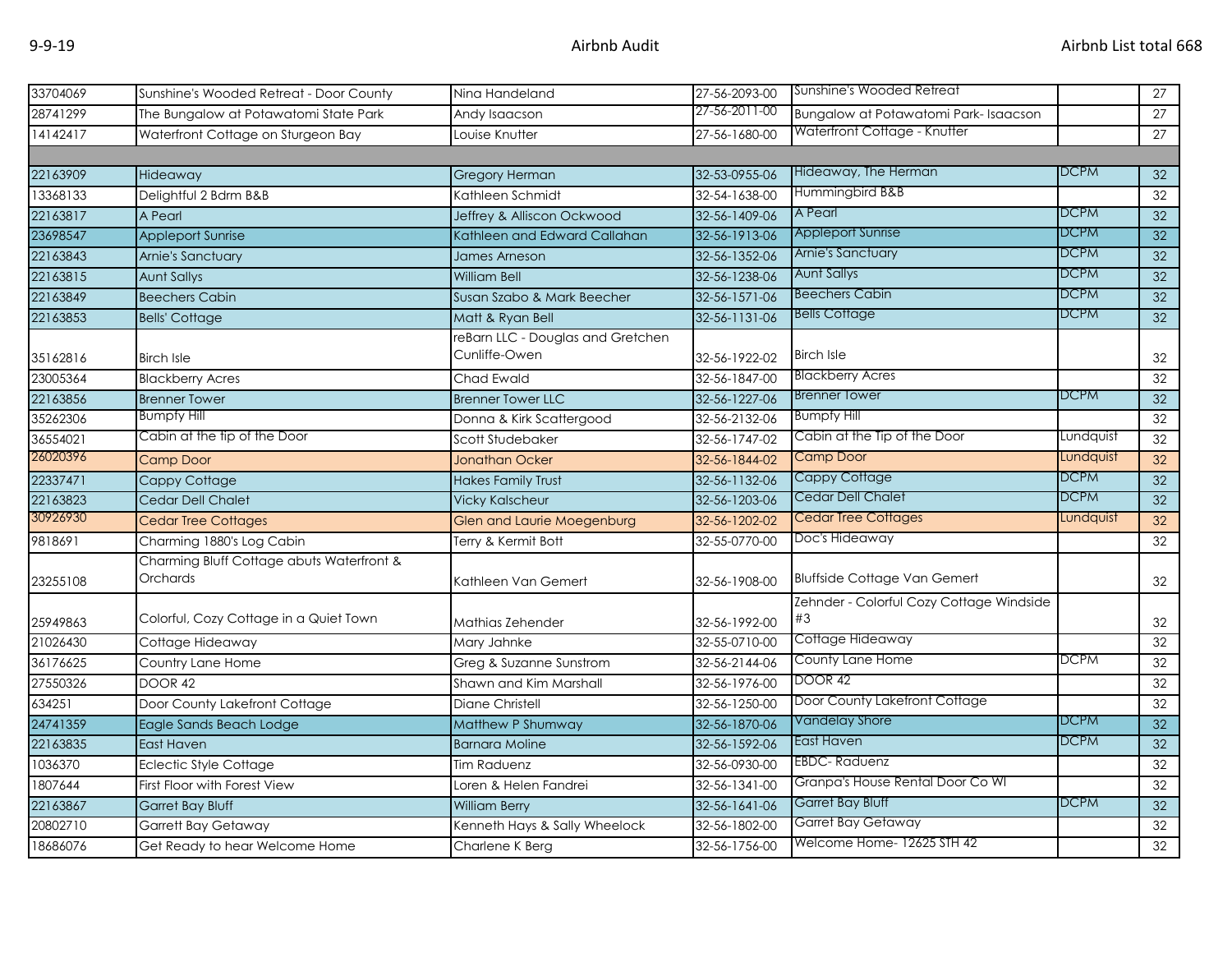| 37805022 | <b>Gunderson Cabin</b>                                | <b>Edward Patera</b>                                    | 32-56-2186-00 | Gunderson Cabin on the Water                |                             | 32 |
|----------|-------------------------------------------------------|---------------------------------------------------------|---------------|---------------------------------------------|-----------------------------|----|
| 22163913 | Hoffman's Up North                                    | Hoffman's Up North LLC - Matthel Hoffm 32-56-1463-06    |               | Hoffman's Up North                          | <b>DCPM</b>                 | 32 |
| 22163924 | Krause Cottage                                        | Douglas & Ellen Krause                                  | 32-56-1466-06 | Krause Cottage                              | <b>DCPM</b>                 | 32 |
| 23682161 | Lakeview Lodge                                        | Lee Hildebrand - Lakeview Lodge LLC                     | 32-56-1804-06 | Lakeview Lodge                              | <b>DCPM</b>                 | 32 |
| 22163958 | Le Jardin                                             | <b>Jeff Brozek</b>                                      | 32-56-2067-06 | Le Jardin                                   | <b>DCPM</b>                 | 32 |
| 26019632 | Lime Kiln Cottage                                     | <b>Carol B Sills</b>                                    | 32-56-1107-02 | Old Lime Kiln Cottage                       | Lundquist                   | 32 |
| 26960062 | Lovely Apt in Sister Bay                              | Stoyan Dimitrov                                         | 32-56-2006-00 | Lovely Apartment in Sister Bay-Dimitrov     |                             | 32 |
| 35222861 | Moose Manor                                           | David & Cory Erickson                                   | 32-56-2085-02 | Moose Manor                                 |                             | 32 |
| 27154178 | Never Want to Leave Cottage                           | Herman and Camille Unger                                | 32-56-1996-00 | Never Want to Leave Cottage                 |                             | 32 |
| 36416958 | NEW! Cottage in Roweleys Bay w/ Deck & Grill!         | Mary Cole                                               | 32-55-0014-00 | Rowleys Bay Cabins                          | evolve                      | 32 |
| 36417068 |                                                       | Mary Cole                                               | 32-55-0014-00 | <b>Rowleys Bay Cabins</b>                   | evolve                      | 32 |
| 19476764 | North Woods Cottage                                   | <b>Robert Grant</b>                                     | 32-56-1749-00 | Northwoods Cottage                          |                             | 32 |
| 22163990 | Porcupine Shores                                      | Brian Bartell - Kim Winburn                             | 32-56-1603-06 | Porcupine Shores                            | <b>DCPM</b>                 | 32 |
| 23052847 | Rothaus/Europe Lake                                   | Roman and Claudia Apuzzo                                | 32-56-1849-00 | Europe Lake Cottage-Apuzzo -501 Europe Lake |                             | 32 |
| 22163998 | <b>Rustic Cottage</b>                                 | Sandra Berg                                             | 32-56-1387-06 | Rustic Cottage                              | <b>DCPM</b>                 | 32 |
| 6795558  | Rustic Summer Sleeping House                          | Tim and Kathleen Kay                                    | 32-56-1523-00 | Three Sisters Farm                          | permnitted<br>for $3$       | 32 |
| 31885024 | Sand Bay Beach Cabin (Waterfront w/ private<br>beach) | Tom & Tanya Wismar - Sand Bay<br><b>Beach Cabin LLC</b> | 32-56-1880-00 | Sand Bay Beach Cabin LLC - Wismar           |                             | 32 |
| 17656861 | Schwandt Cottage                                      | Georgina Schwandt                                       | 32-55-0177-00 | <b>Schwandt Cottage</b>                     |                             | 32 |
| 31074495 | Serendipity Meadow 7-acre oasis in Door County W      | Cecilia and Dennis Lindell                              | 32-56-1963-00 | Serendipity Meadow                          |                             | 32 |
| 26095414 | Serenity Now                                          | <b>Todd and Michelle Cox</b>                            | 32-56-1838-00 | Sister Bay Respite                          |                             | 32 |
| 22339050 | Shadow Lawn                                           | John Peterson                                           | 32-56-0190-06 | Shadown Lawn                                | <b>DCPM</b>                 | 32 |
| 24307299 | Sister Bay Log Home with a View                       | Van Moreau Properties LLC                               | 32-56-1932-00 | Sister Bay Log Home with a view             |                             | 32 |
| 896385   | Sunny Cottage in Ellson Bay                           | Deborah "Sophie" Taubert Gehan                          | 32-55-0124-00 | <b>Terra Cottages</b>                       | permitted<br>for five units | 32 |
| 7998854  | Sweet Door County Cabin                               | Shelly Sprinkman                                        | 32-56-1682-00 | Architecturally Designed Charmer            |                             | 32 |
| 2336212  | Terra Cottages #2                                     | Deborah "Sophie" Taubert Gehan                          | 32-55-0124-00 | <b>Terra Cottages</b>                       | permitted<br>for five units | 32 |
| 14648663 | Terra Cottages #4                                     | Deborah "Sophie" Taubert Gehan                          | 32-55-0124-00 | <b>Terra Cottages</b>                       | permitted<br>for five units | 32 |
| 896560   | Terra Cottages Gills Rock 3                           | Deborah "Sophie" Taubert Gehan                          | 32-55-0124-00 | <b>Terra Cottages</b>                       | permitted<br>for five units | 32 |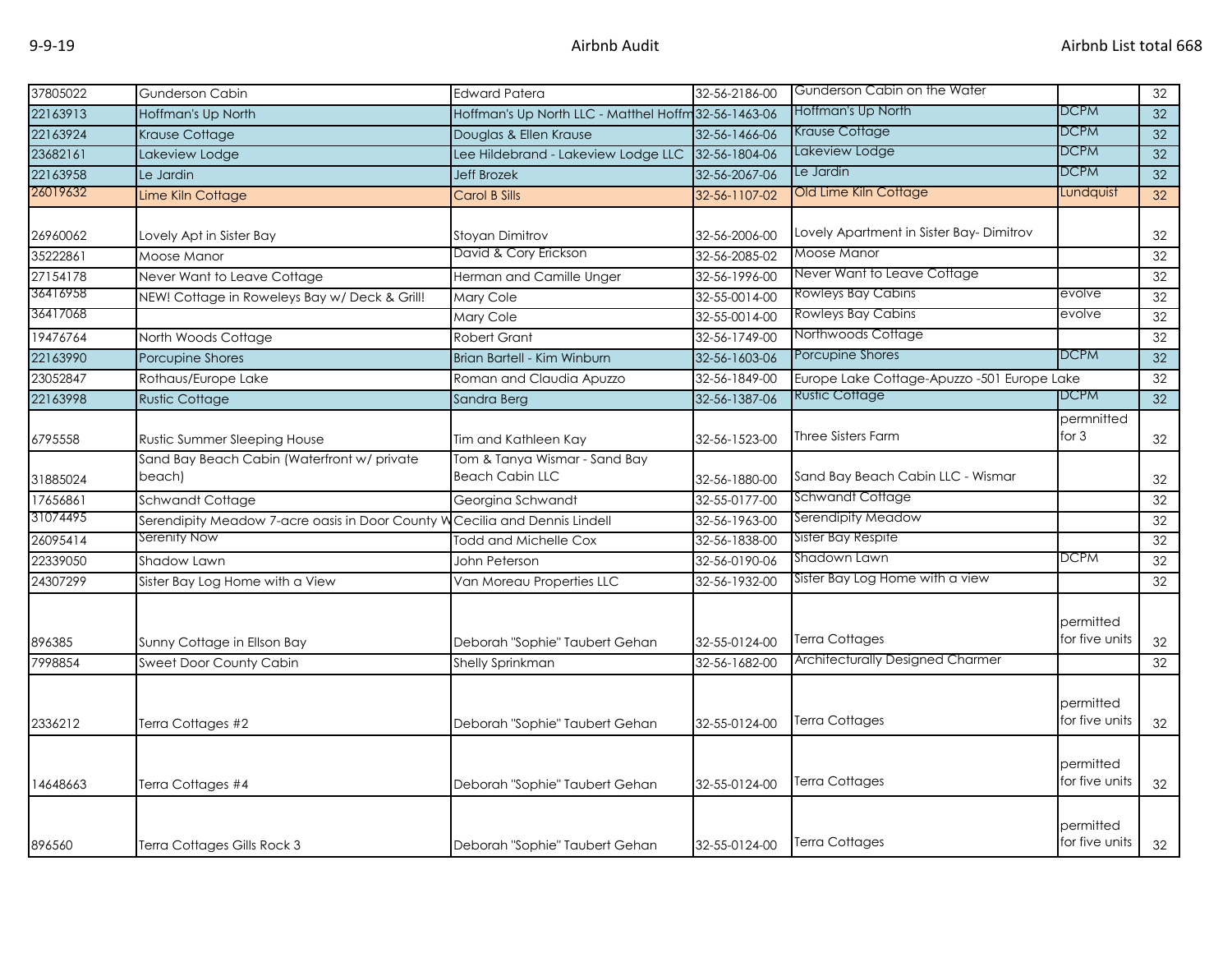| 897991   | Terra Cottages Gills Rock, Door Co.                             | Deborah "Sophie" Taubert Gehan | 32-55-0124-00 | Terra Cottages                           | permitted<br>for five units | 32              |
|----------|-----------------------------------------------------------------|--------------------------------|---------------|------------------------------------------|-----------------------------|-----------------|
| 6798124  | The Cabbage, a 1969 A frame                                     | Kimberly Hazen                 | 32-56-1496-00 | Hazen Cabbage                            |                             | 32              |
| 22164029 |                                                                 | Paul O'Keefe                   | 32-56-1514-06 | Nest, The                                | DCPM                        | 32              |
| 22164028 | The Nest<br>The Point                                           | <b>Heather Erickson</b>        | 32-56-1292-06 | Point, The                               | DCPM                        | 32              |
|          |                                                                 |                                |               |                                          |                             |                 |
|          |                                                                 |                                |               |                                          | permitted<br>for three      |                 |
| 8346814  | Three Sister Meadow Private Room                                | Tim and Kathleen Kay           | 32-56-1523-00 | <b>Three Sisters Farm</b>                | units                       | 32              |
|          |                                                                 |                                |               |                                          |                             |                 |
|          |                                                                 |                                |               |                                          | permitted<br>for three      |                 |
| 8036265  | Three Sisters "Sweet" Retreat                                   | Tim and Kathleen Kay           | 32-56-1523-00 | <b>Three Sisters Farm</b>                | units                       | 32              |
| 31650868 | <b>Tree Top Getaway</b>                                         | Kayla Gensler                  | 32-56-2040-00 | Tree Top Getaway                         |                             | 32              |
| 24230129 | Unique architect designed home on waterfront blu Kimberly Hazen |                                | 32-56-1971-00 | Vinkelhus-Vest                           |                             | 32              |
| 34750391 | Windermere                                                      | <b>Barton Warner</b>           | 32-56-2103-06 | Windermere                               |                             | 32              |
|          |                                                                 |                                |               | Windmill - 10104 Town Line Dr            | <b>DCPM</b>                 | $\overline{32}$ |
| 22164049 | <b>Windmill Place</b>                                           | Michael & Vicki Bowers         | 32-56-1134-06 |                                          |                             |                 |
| 33129311 | Your million dollar view of the Bay awaits you                  | Sandra Rice                    | 32-56-2137-00 | Rice - 11243 Bayview Road                |                             | 32              |
|          |                                                                 |                                |               |                                          |                             |                 |
|          |                                                                 |                                |               |                                          | permitted                   |                 |
| 26565068 | Chanticleer Guest House-Garden Room                             | Chanticleer Guest House, Inc.  | 33-54-0006-00 | <b>Chanticleer Guest House</b>           | for $12$                    | 33              |
|          |                                                                 |                                |               |                                          | permitted                   |                 |
| 26537104 | Chanticleer Guest House-Granary Room                            | Chanticleer Guest House, Inc.  | 33-54-0006-00 | <b>Chanticleer Guest House</b>           | for $12$                    | 33              |
|          |                                                                 |                                |               |                                          | permitted                   |                 |
| 26564676 | Chanticleer Guest House-Loft Room                               | Chanticleer Guest House, Inc.  | 33-54-0006-00 | <b>Chanticleer Guest House</b>           | for 12                      | 33              |
|          |                                                                 |                                |               |                                          | permitted                   |                 |
| 26565824 | Chanticleer Guest House-Rose Room                               | Chanticleer Guest House, Inc.  | 33-54-0006-00 | <b>Chanticleer Guest House</b>           | for $12$                    | 33              |
|          |                                                                 |                                |               |                                          | permitted                   |                 |
| 26565527 | Chanticleer Guest House-Sunflower Room                          | Chanticleer Guest House, Inc.  | 33-54-0006-00 | <b>Chanticleer Guest House</b>           | for 12                      | 33              |
| 23582450 | Door County Beach Retreat                                       | <b>Bill Thorton</b>            | 33-55-0726-00 | Door County Beach Retreat                |                             | 33              |
|          | Beautiful home on the best sand beach in Door                   |                                |               | Beautiful Home on the Best Sand Beach in |                             |                 |
| 28359743 | Co.                                                             | Gary and Marion Ciepluch       | 33-56-2009-00 | Do Co - Ciepluch                         |                             | 33              |
| 23546503 | Birmingham's Barn by the Bay                                    | Birmingham's of Sturgeon Bay   | 33-55-0163-00 | <b>Birminghams Cottages</b>              |                             | 33              |
| 3047435  | Cottage on Lake in State Park                                   | Barb & Gil Hoffman             | 33-56-1429-00 | Cottage on Lake                          |                             | 33              |
| 13328872 | Door County Dream House                                         | Fred Suchy                     | 33-56-0695-00 | Door County Dream Home                   |                             | 33              |
| 15048452 | Door County Escape!                                             | Ann Johnson                    | 33-56-1660-00 | Clark Lake Cottage - Johnson             |                             | 33              |
| 36114538 | Door County Family Home perfect for your Group!                 | Birmingham's of Sturgeon Bay   | 33-55-0163-00 | <b>Birminghams Cottages</b>              |                             | 33              |
| 2293900  | Elegant Farmhouse Central Location                              | Jan Mills and Russell Burie    | 33-56-1851-00 | Elegant Farmhouse                        |                             | 33              |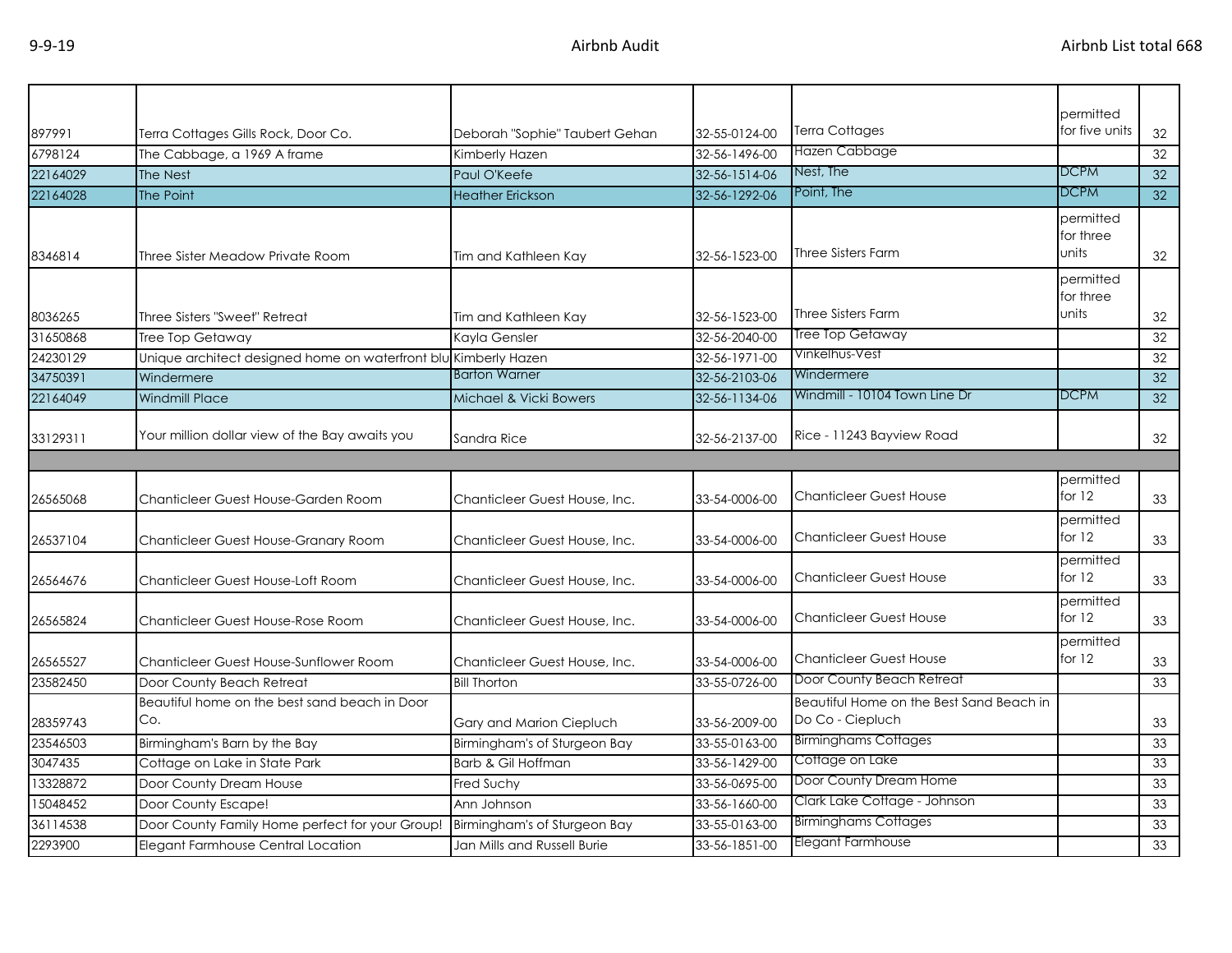| 31488590 | Fantastic Family Cottage on Sand Beach                                                       | Kaftan Family LLP                                         | 33-55-0777-00 | Kaftan - 4830 Bark Road                   |                      | 33              |
|----------|----------------------------------------------------------------------------------------------|-----------------------------------------------------------|---------------|-------------------------------------------|----------------------|-----------------|
|          |                                                                                              |                                                           |               | Whitefish Bay - Boland 4967 Cave Point Dr |                      |                 |
| 28484110 | Featured in Door County Magazine Luxury Homes                                                | Travis & Jolyn Boland                                     | 33-56-0620-00 |                                           |                      | 33              |
| 22164023 | <b>Green House</b>                                                                           | A&J Properties, LLC                                       | 33-56-1493-06 | Green House                               | <b>DCPM</b>          | 33              |
| 4860774  | Huge House on Glidden Drive                                                                  | Mary & Ray Spangler                                       | 33-56-0400-00 | Mary's Beach House                        |                      | 33              |
| 22163954 | Lakeside Haven                                                                               | Kathy Richmond                                            | 33-56-1240-06 | Lakeside Haven                            | <b>DCPM</b>          | 33              |
| 25742101 | Lodge on Laurie Lane                                                                         | Shirley Becker Trust - Polly Kerkman                      | 33-56-1492-17 | Lodge on Laurie Lane                      |                      | 33              |
| 28407162 | Log Cabin on the nicest sand beach in Door Count Log Cabin Rentals LLC                       |                                                           | 33-56-1447-00 | Log Cabin on the Water                    |                      | 33              |
| 18834422 | Midship at Three's Company                                                                   | Jon Hanson                                                | 33-56-906-00  | Little Harbor Cottages                    | permitted<br>for $3$ | 33              |
| 33554883 | NEW LISTING - Rustic Charm just steps from the Bay                                           | John & Julie Thenell- Thenell Rentals LLC 33-55-0063-07   |               | Thenells Cottage                          |                      | 33              |
| 35428738 | NEW Listing! Entire private home! Guaranteed fun!<br>NEW listing! Sand Beach Cottage on Lake | Pete Hurth<br>Greg, Mary, Nick and Jennelle               | 33-56-2151-00 | Hurth - Bluff Court Trail                 |                      | 33              |
| 25551184 | Michigan                                                                                     | Anderson                                                  | 33-56-1942-00 | Sand Beach Cottage - Anderson             |                      | 33              |
|          |                                                                                              |                                                           |               | Quella -4324 Whitefish Bay Rd-Secluded    |                      |                 |
| 36451928 | Secluded Forest Retreat in Door County                                                       | John F Quella                                             | 33-56-2169-00 | pine tree retre                           |                      | 33              |
| 22164006 | Serenity in the Woods                                                                        | Jeffrey and Lana Pray                                     | 33-56-1691-06 | Serenity in the Woods                     | <b>DCPM</b>          | 33              |
| 18834309 | Starboard Cottage at Three's Company                                                         | Jon Hanson                                                | 33-56-0906-00 | Little Harbor Cottages                    | for 3                | 33              |
| 19767552 | <b>Stunning Door County Sunsets</b>                                                          | Beth Ann Resch                                            | 33-56-1792-00 | Stunning Door County Sunsets - Resch      |                      | 33              |
| 12323917 | Woodsy Retreat on Lake Michigan                                                              | Joan Shiels                                               | 33-56-1627-00 | Woodsy Retreat on Lake Michigan           |                      | 33              |
|          |                                                                                              |                                                           |               |                                           |                      |                 |
| 26339590 | <b>Bedroom Suite</b>                                                                         | Nora Zacek                                                | 34-50-0077-00 | Open Hearth Lodge                         |                      | 34              |
| 26339607 | Evergreen Suite                                                                              | Nora Zacek                                                | 34-50-0077-00 | Open Hearth Lodge                         |                      | 34              |
| 35615823 | 101: Downtown Sister Bay Door County, Wisconsin                                              | Mary Erickson                                             | 34-53-2150-00 | Marina View Condominium #101 - The 101    |                      | 34              |
| 34598765 | Marina View #104                                                                             | Max Mc Cormick                                            | 34-56-2023-06 | Marina View Condominiums #104             |                      | 34              |
| 34599988 | Marina View #201                                                                             | McCormick Family Enterprises LLP-Kris<br><b>McCormick</b> | 34-53-2024-06 | Marina View Condominiums #201             |                      | 34              |
| 34538998 | Mill Road Place #1                                                                           | Patrick Quinn                                             | 34-53-2072-06 | Mill Road Place #1                        |                      | 34              |
| 34539755 | Mill Road Place #2                                                                           | Kevin and Vicki Quinn                                     | 34-53-2120-06 | Mill Road Place #2                        |                      | 34              |
| 34540316 | Mill Road Place #3                                                                           | Ken Larsen - Mill Road Place LLC                          | 34-53-2112-06 | Mill Road Place #3                        |                      | 34              |
| 34540627 | Mill Road Place #4                                                                           | Ken Larsen - Mill Road Place LLC                          | 34-53-2113-06 | Mill Road Place #4                        |                      | 34              |
| 38355098 | Abode on Spring                                                                              | Kevin Schuhart                                            | 34-56-1291-06 | Abode on Spring                           | <b>DCPM</b>          | 34              |
| 23698884 | Another Thyme                                                                                | <b>David Peterson</b>                                     | 34-56-1805-06 | Anpther Thyme                             | <b>DCPM</b>          | 34              |
| 12672427 | Beach view waterfront park access!                                                           | Dawn and Walter Nawrot                                    | 34-56-1620-00 | Parkview Drive - Nawrot                   |                      | 34              |
| 22163827 | Copper Moon                                                                                  | <b>Donald Denny</b>                                       | 34-55-0761-06 | Copper Moon Cottage                       | <b>DCPM</b>          | $\overline{34}$ |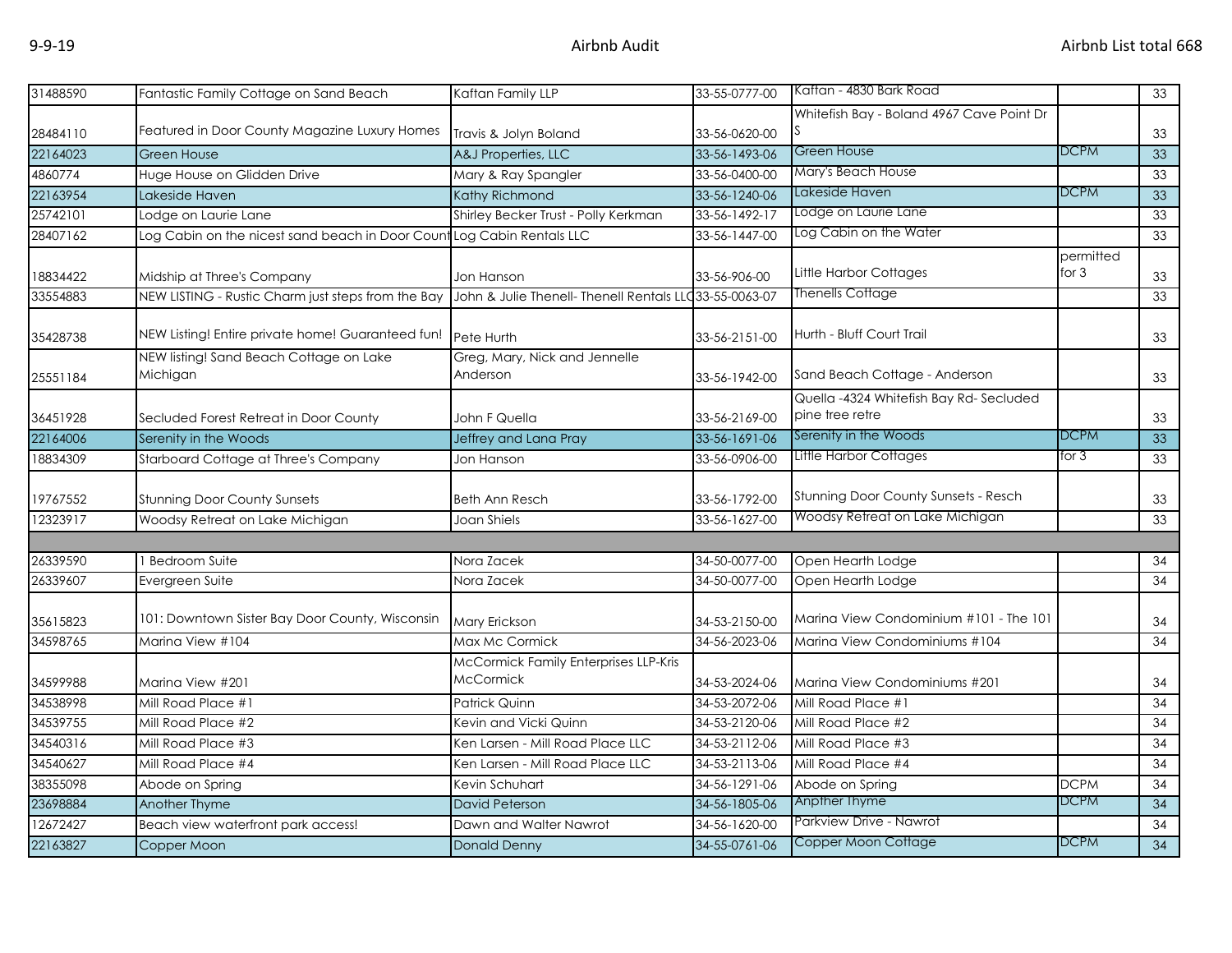| 24200272 | Cotter Cottage                                               | <b>Brandon Cotter</b>                    | 34-56-1885-00  | Cotter Cottage                     |              | 34              |
|----------|--------------------------------------------------------------|------------------------------------------|----------------|------------------------------------|--------------|-----------------|
| 19227870 | Cute and Cozy Steps from Downtown                            | Audrey and Craig Schmidt                 | 34-56-1769-00  | Cute and Cozy Sister Bay - Schmidt |              | 34              |
| 25692012 | Door in the woods                                            | Tom Ahlbeck - Daisy Ahlbeck Trust        | 34-56-1892-06  | Door in the Woods                  |              | $\overline{34}$ |
| 16332969 | Family Friendly Retreat in the Heart of Sister Bay           | Pamela Schmitz/ CPS Holdings LLC         | 34-56-1695-00  | Sister Bay Chalet                  |              | 34              |
| 33579557 | Farmhouse on Northwoods                                      | Hillside Cove LLC                        | 34-56-2080-00  | Farmhouse on Northwoods            |              | 34              |
| 22163906 | Hidden Gem                                                   | Julie & Nathan Slovin                    | 34-56-0495-06  | Hidden Gem on Trillium             | <b>DCPM</b>  | 34              |
| 22164027 | <b>High Garden</b>                                           | Jeff & Alisha Wiswell - Wiswell Property | 434-56-1888-06 | <b>High Garden</b>                 | <b>DCPM</b>  | $\overline{34}$ |
| 30368118 | Hillside Haven                                               | Pamela Schmitz/ CPS Holdings LLC         | 34-56-2051-00  | <b>Hillside Haven</b>              |              | 34              |
| 22339043 | King's Landing                                               | <b>Wiswell Property Group</b>            | 34-56-1602-06  | Kings Landing                      | <b>DCPM</b>  | 34              |
| 30958438 | Maple Manor                                                  | <b>Gary Polipnick</b>                    | 34-56-2050-00  | Maple Manor - Polipnick            |              | 34              |
| 33591420 | Newly Renovated Home in Heart of Sister Bay                  | Fred Bexell                              | 34-56-2138-00  | <b>Heart of Sister Bay Bexell</b>  |              | $\overline{34}$ |
| 22163993 | Port New                                                     | Andrew Bookmeier                         | 34-56-0075-06  | Port New                           | DCPM         | 34              |
| 25692031 | Salinskys Domicile Cottage                                   | Jim Salinsky                             | 34-56-1757-06  | Salinskys Domicile Cottage         | <b>DCPM</b>  | 34              |
| 20981273 | Sister Bay Cottage                                           | Karen Berndt                             | 34-56-1788-00  | Sister Bay Cottage                 |              | 34              |
| 23352551 | Sister Bay Eclectic Cottage                                  | Tim Raduenz                              | 34-56-1859-00  | SBDC                               |              | 34              |
| 25692218 | <b>Sister Bay View</b>                                       | James Johnson                            | 34-56-1422-06  | Sister Bay View                    | <b>DCPM</b>  | 34              |
| 36055085 | Spacious Sister Bay Home                                     | <b>HRISTO BLAGOEV ET AL</b>              | 34-56-2180-00  | Spacious Sister Bay Home           |              | 34              |
| 26327643 | The Yoga Pad - Open & Eclectic Includes Free Yog Brad Massey |                                          | 34-56-1982-00  | Yoga Pad, The                      |              | $\overline{34}$ |
| 22164033 | <b>Trillium Lane</b>                                         | Dennis & Maribeth Dorn                   | 34-56-1702-06  | <b>Trillium Retreat</b>            | DCPM         | 34              |
| 22164040 | Wall to Wall Retreat                                         | Jack and Teresa Wall                     | 34-56-1335-016 | Wall to Wall Retreat               | DCPM         | 34              |
|          |                                                              |                                          |                |                                    |              |                 |
|          |                                                              |                                          |                |                                    |              |                 |
|          |                                                              |                                          |                |                                    | 17 (15 rooms |                 |
| 27656165 | 33ft Yacht!                                                  | Jon Hanson                               | 35-50-0907-00  | Snug Harbor Inn                    | + 2 boats)   | 35              |
|          |                                                              |                                          |                |                                    |              |                 |
|          |                                                              |                                          |                |                                    | 17 (15 rooms |                 |
| 20869118 | Carver Cabin                                                 | Jon Hanson                               | 35-50-0907-00  | Snug Harbor Inn                    | +2 boats)    | 35              |
|          |                                                              |                                          |                |                                    | permitted    |                 |
| 31929058 | Deluxe Room, 1 King Bed, Second Floor                        | Holiday Motel Management LLC             | 35-50-0964-00  | Holiday Music Hotel                | for $18$     | 35              |
|          |                                                              |                                          |                |                                    | permitted    |                 |
| 31927648 | Deluxe Room, 1 Queen Bed, Second Floor                       | Holiday Motel Management LLC             | 35-50-0964-00  | Holiday Music Hotel                | for $18$     | 35              |
|          |                                                              |                                          |                |                                    |              |                 |
|          |                                                              |                                          |                |                                    | 17 (15 rooms |                 |
| 24113755 | Luxury Cottage 1                                             | Jon Hanson                               | 35-50-0907-00  | Snug Harbor Inn                    | + 2 boats)   | 35              |
|          |                                                              |                                          |                |                                    |              |                 |
|          |                                                              |                                          |                |                                    | 17 (15 rooms |                 |
| 33549110 | Luxury Suite                                                 | Jon Hanson                               | 35-50-0907-00  | Snug Harbor Inn                    | $+ 2$ boats) | 35              |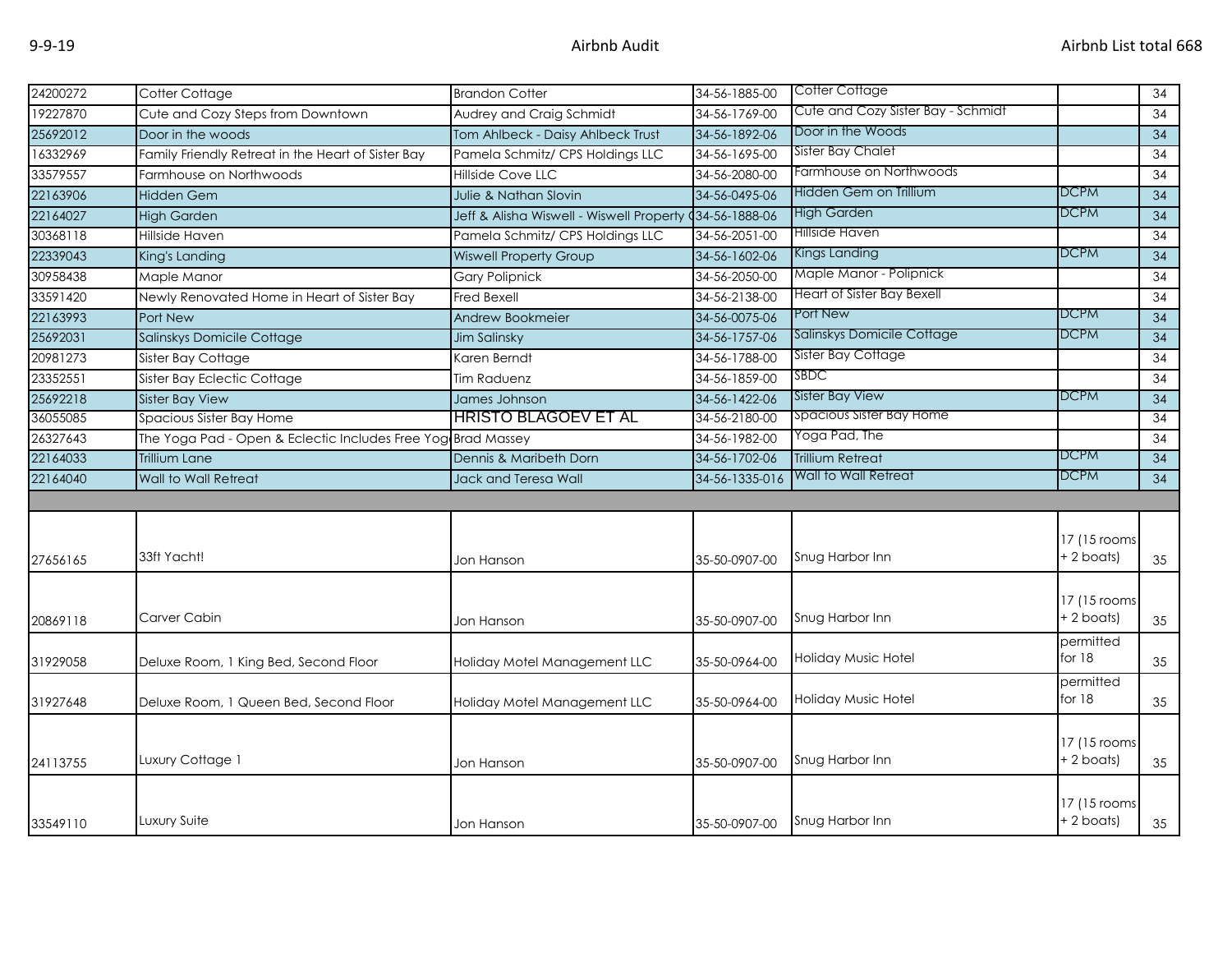| 31928802 | Room, 1 King Bed, Second Floor                               | Holiday Motel Management LLC | 35-50-0964-00 | <b>Holiday Music Hotel</b> | permitted<br>for 18         | 35 |
|----------|--------------------------------------------------------------|------------------------------|---------------|----------------------------|-----------------------------|----|
| 24498867 | Room, 1 Queen Bed and 1 Full Bed, Ground Floor               | Holiday Motel Management LLC | 35-50-0964-00 | Holiday Music Hotel        | permitted<br>for $18$       | 35 |
| 31928561 | Room, 1 Queen Bed and 1 Full Bed, Second Floor               | Holiday Motel Management LLC | 35-50-0964-00 | <b>Holiday Music Hotel</b> | permitted<br>for $18$       | 35 |
| 24476710 | Room, 1 Queen Bed, Ground Floor                              | Holiday Motel Management LLC | 35-50-0964-00 | <b>Holiday Music Hotel</b> | permitted<br>for 18         | 35 |
| 31927631 | Room, 1 Queen Bed, Second Floor                              | Holiday Motel Management LLC | 35-50-0964-00 | Holiday Music Hotel        | permitted<br>for $18$       | 35 |
| 31926806 | Room, 2 Double beds, Ground Floor                            | Holiday Motel Management LLC | 35-50-0964-00 | Holiday Music Hotel        | permitted<br>for $18$       | 35 |
| 31928285 | Room, 2 Double Beds, Second Floor                            | Holiday Motel Management LLC | 35-50-0964-00 | Holiday Music Hotel        | permitted<br>for $18$       | 35 |
| 33826447 | Snug Harbor Inn - 2 Bedroom Cottage                          | Jon Hanson                   | 35-50-0907-00 | Snug Harbor Inn            | 17 (15 rooms<br>$+2$ boats) | 35 |
| 3382645  | Snug Harbor Inn - Basic-Water                                | Jon Hanson                   | 35-50-0907-00 | Snug Harbor Inn            | 17 (15 rooms<br>$+2$ boats) | 35 |
| 33826446 | Snug Harbor Inn - Cottage 1A                                 | Jon Hanson                   | 35-50-0907-00 | Snug Harbor Inn            | 17 (15 rooms<br>$+2$ boats) | 35 |
| 33826458 | Snug Harbor Inn - Deluxe                                     | Jon Hanson                   | 35-50-0907-00 | Snug Harbor Inn            | 17 (15 rooms<br>$+2$ boats) | 35 |
| 24114293 | Snug Harbor Inn - Luxury Cottage 4                           | Jon Hanson                   | 35-50-0907-00 | Snug Harbor Inn            | 17 (15 rooms<br>+ 2 boats)  | 35 |
| 18834495 | Snug Harbor Inn - Port Cottage                               | Jon Hanson                   | 35-50-0907-00 | Snug Harbor Inn            | 17 (15 rooms<br>+ 2 boats)  | 35 |
| 24114480 | Studio Suite                                                 | Jon Hanson                   | 35-50-0907-00 | Snug Harbor Inn            | 17 (15 rooms<br>+ 2 boats)  | 35 |
| 31535739 | Room 1: Door County Orchard (Main House) -<br>White Lace Inn | <b>Dennis Statz</b>          | 35-52-0856-00 | White Lace Inn             | permitted<br>for $19$       | 35 |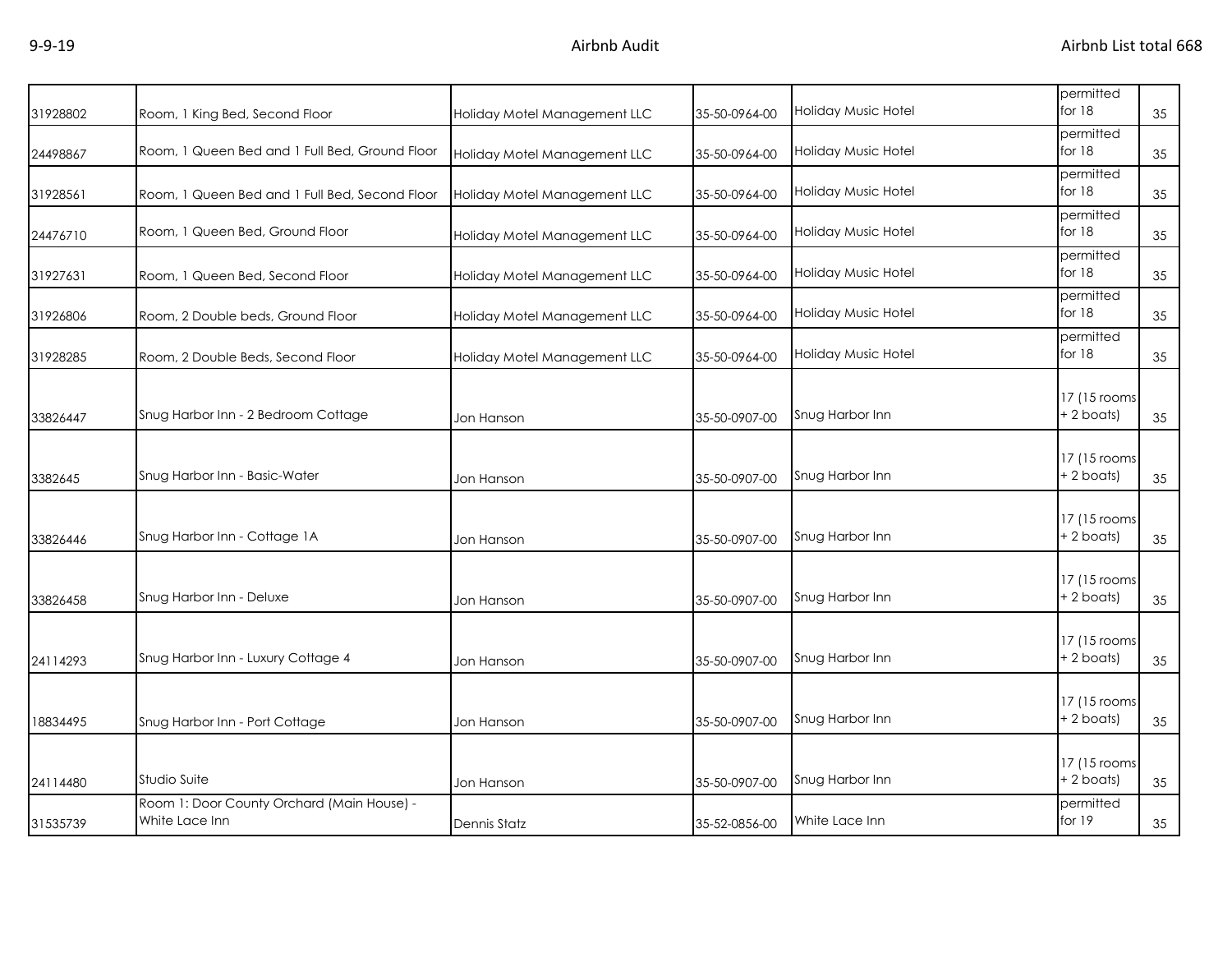|          | Room 10: Secret Garden (Garden House) - White       |                     |               |                | permitted |    |
|----------|-----------------------------------------------------|---------------------|---------------|----------------|-----------|----|
| 31560774 | ace Inn                                             | Dennis Statz        | 35-52-0856-00 | White Lace Inn | for 19    | 35 |
|          | Room 11: The Hideaway (Garden House) - White        |                     |               |                | permitted |    |
| 31560870 | Lace Inn                                            | <b>Dennis Statz</b> | 35-52-0856-00 | White Lace Inn | for $19$  | 35 |
|          | Room 2: Old Garden Roses (Main House) - White       |                     |               |                | permitted |    |
| 31535845 | Lace Inn                                            | <b>Dennis Statz</b> | 35-52-0856-00 | White Lace Inn | for $19$  | 35 |
|          | Room 3: English Lavender (Main House) - White       |                     |               |                | permitted |    |
| 31536049 | Lace Inn                                            | <b>Dennis Statz</b> | 35-52-0856-00 | White Lace Inn | for 19    | 35 |
|          | Room 4: Romantic Retreat (Main House) - White       |                     |               |                | permitted |    |
| 31536176 | Lace Inn                                            | Dennis Statz        | 35-52-0856-00 | White Lace Inn | for $19$  | 35 |
|          | Room 6: Vintage Rose (Garden house) - White         |                     |               |                | permitted |    |
| 31536254 | Lace Inn                                            | <b>Dennis Statz</b> | 35-52-0856-00 | White Lace Inn | for 19    | 35 |
|          | Room 7: Garden View (Garden House) - White          |                     |               |                | permitted |    |
| 31536340 | Lace Inn                                            | <b>Dennis Statz</b> | 35-52-0856-00 | White Lace Inn | for 19    | 35 |
|          | Room 8: English Country (Garden House) - White      |                     |               |                | permitted |    |
| 31560145 | .ace Inn                                            | <b>Dennis Statz</b> | 35-52-0856-00 | White Lace Inn | for 19    | 35 |
|          | Room 9: Casual Victorian (Garden House) - White     |                     |               |                | permitted |    |
| 31560520 | Lace Inn                                            | <b>Dennis Statz</b> | 35-52-0856-00 | White Lace Inn | for 19    | 35 |
|          | Room A: Royal Chamber (Washburn House) -            |                     |               |                | permitted |    |
| 31561008 | White Lace Inn                                      | Dennis Statz        | 35-52-0856-00 | White Lace Inn | for $19$  | 35 |
|          | Room C: Wild Roses (Washburn House) - White         |                     |               |                | permitted |    |
| 31566668 | Lace Inn                                            | <b>Dennis Statz</b> | 35-52-0856-00 | White Lace Inn | for 19    | 35 |
|          | Room D: Country Cottage (Washburn House) -          |                     |               |                | permitted |    |
| 31566760 | White Lace Inn                                      | <b>Dennis Statz</b> | 35-52-0856-00 | White Lace Inn | for $19$  | 35 |
|          |                                                     |                     |               |                | permitted |    |
| 31877729 | Steeple View Cottage                                | <b>Dennis Statz</b> | 35-52-0856-00 | White Lace Inn | for $19$  | 35 |
|          | Suite 16: Winter Warmth (Hadley House) - White      |                     |               |                | permitted |    |
| 31586882 | Lace Inn                                            | <b>Dennis Statz</b> | 35-52-0856-00 | White Lace Inn | for $19$  | 35 |
|          | Suite 17: Country Summer (Hadley House) - White     |                     |               |                | permitted |    |
| 31587028 | ace Inn                                             | Dennis Statz        | 35-52-0856-00 | White Lace Inn | for 19    | 35 |
|          | Suite 18: Fall Festival (Hadley House) - White Lace |                     |               |                | permitted |    |
| 31587189 | Inn                                                 | <b>Dennis Statz</b> | 35-52-0856-00 | White Lace Inn | for $19$  | 35 |
|          | Suite 19: Spring Floral (Hadley House) - White Lace |                     |               |                | permitted |    |
| 31587433 | Inn                                                 | Dennis Statz        | 35-52-0856-00 | White Lace Inn | for $19$  | 35 |
|          | Suite B: Victorian Suite (Washburn House) - White   |                     |               |                | permitted |    |
| 31561096 | Lace Inn                                            | <b>Dennis Statz</b> | 35-52-0856-00 | White Lace Inn | for 19    | 35 |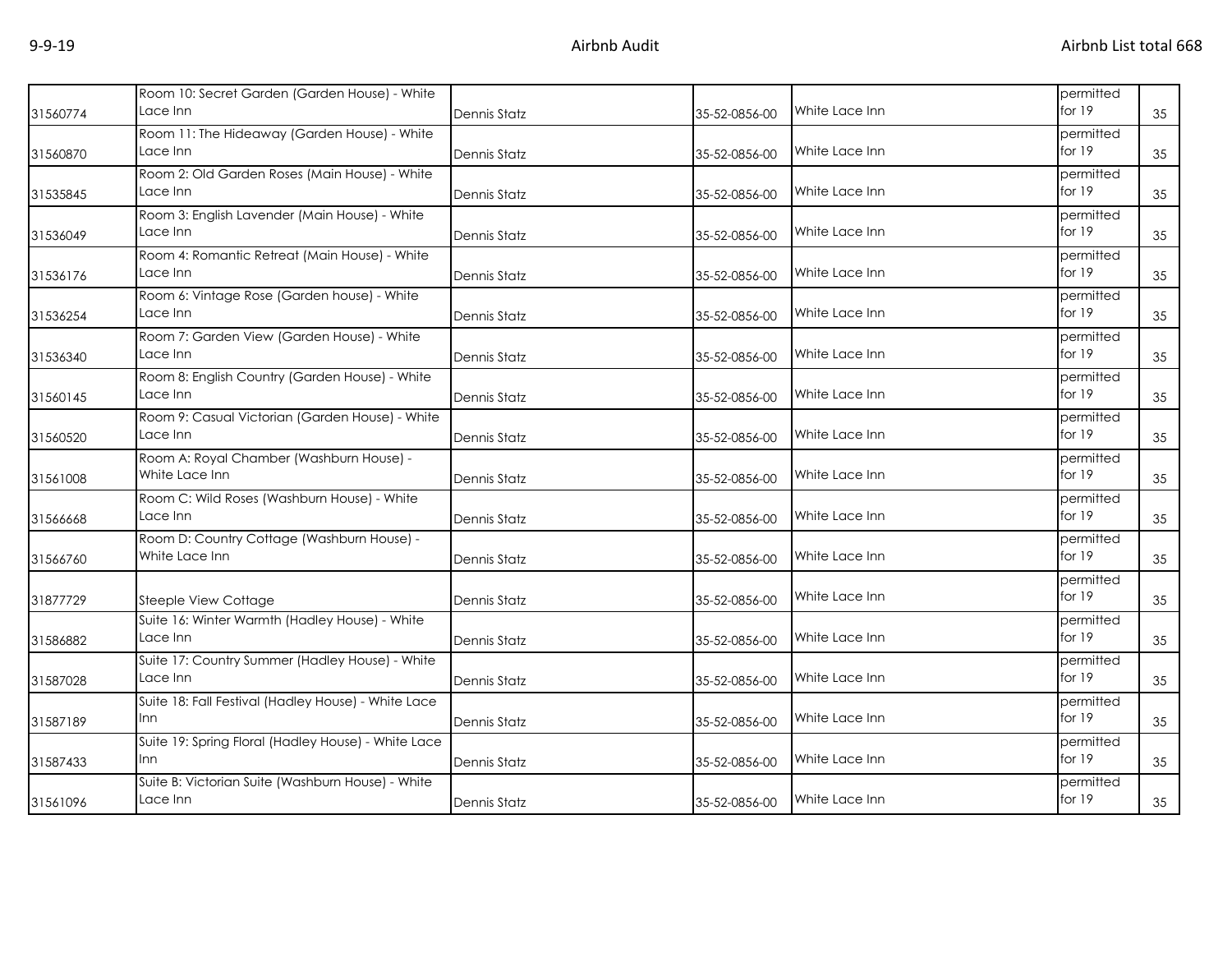|          |                                                 |                                    |               | Arbor and Postcard - RME Holdings | Permitted<br>for two units |    |
|----------|-------------------------------------------------|------------------------------------|---------------|-----------------------------------|----------------------------|----|
| 3190446  | Downtown Sturgeon Bay - Postcard                | RME Holdings - Robert Esposito     | 35-53-1452-00 |                                   |                            | 35 |
| 12792862 | Downtown Sturgeon Bay CornerSuite               | Robert & Teresa Esposito           | 35-53-1628-00 | Villa and Corner Suite            | permitted<br>for $3$       | 35 |
| 12793691 | Downtown Sturgeon Bay Villa Suite               | Robert & Teresa Esposito           | 35-53-1628-00 | Villa and Corner Suite            | permitted<br>for $3$       | 35 |
| 3324489  | Downtown Sturgeon Bay, Arbor                    | RME Holdings - Robert Esposito     | 35-53-1452-00 | Arbor and Postcard - RME Holdings | Permitted<br>for two units | 35 |
| 19180482 | The Coach House                                 | Robert & Teresa Esposito           | 35-53-1628-00 | Villa and Corner Suite            | permitted<br>for $3$       | 35 |
| 4692800  | the Magnolia Suite                              | Diane Allen & Mike Perski          | 35-53-1096-00 | The Magnolia                      |                            | 35 |
| 22027336 | Dancing Dragonfly Airbnb                        | David Hayes                        | 35-54-1427-00 |                                   |                            | 35 |
| 9506189  | Diplomat Bed and Breakfast/Treaty Suite         | Tami Dal Santo                     | 35-54-1544-00 | Diplomat Bed and Breakfast        | permitted<br>for six units | 35 |
| 35225889 | Suite Sweets #2 Cherries Jubilee                | <b>Terry Ullman</b>                | 35-54-1967-00 | Door County Candy B&B             | permitted<br>for $3$       | 35 |
| 28540445 | Sweet Suites                                    | <b>Terry Ullman</b>                | 35-54-1967-00 | Door County Candy B&B             | permitted<br>for $3$       | 35 |
| 17586605 | The Diplomat Bed and Breakfast/Chancery suite   | Tami Dal Santo                     | 35-54-1544-00 | Diplomat Bed and Breakfast        | permitted<br>for six units | 35 |
| 28459138 | Almost Like Home" Country Suite                 | Jerome Jobishop                    | 35-56-2012-00 | Almost Like Home                  |                            | 35 |
| 34143254 | 'Almost Like Home" Parkside, Sturgeon Bay, WI   | Jerome Jobishop                    | 35-56-2068-00 | Almost Like Home Parkside         |                            | 35 |
| 37879336 | Canal House - Waterfront Living in Sturgeon Bay | Shaun Tauber                       | 35-56-2163-00 | Tauber Memorial Drive             |                            | 35 |
| 24911248 | 3BR Newly Renovated House in Sturgeon Bay       | Phlip Lyons and Judith Dwyer Lyons | 35-56-1994-00 | Three Bedroom House - Lyons       |                            | 35 |
| 1095333  | A City Cottage in the Heart of Town             | Kelly Avenson & Elliot Goettelman  | 35-56-1651-00 | City Cottage, The                 | permitted<br>for 2         | 35 |
| 26203239 | Air Mikey B                                     | Michael Bleck                      | 35-56-1911-00 | Bleck-316 N Joliet                |                            | 35 |
| 36374600 | Almost Like Home Americana                      | Jerome Jobishop                    | 35-56-2127-00 | Almost Like Home Americana        |                            | 35 |
| 18359397 | <b>Barbara's Guest House</b>                    | Stephen Day                        | 35-56-1727-00 | <b>Barbara's Guest House</b>      |                            | 35 |
| 35255687 | Between Two Bridges                             | Charolette Baierl                  | 35-56-2143-00 | Between two bridges               |                            | 35 |
| 23698225 | Boat House on the Bay                           | <b>William Anderson</b>            | 35-56-1629-06 | <b>Boat House</b>                 | dcpm                       | 35 |
| 24733645 | Castaway Cottage                                | Jonathan & Kathy Salit             | 35-56-1936-00 | Castaway Cottage                  |                            | 35 |
| 19824536 | Chalet by the Bay                               | Jonathan Salit                     | 35-56-1807-00 | Chalet by the Bay - Salit         |                            | 35 |
| 9271311  | Chalet on the Shore                             | Jennifer Jorns & Brian Frisque     | 35-56-1663-00 | Chalet by the Shore               |                            | 35 |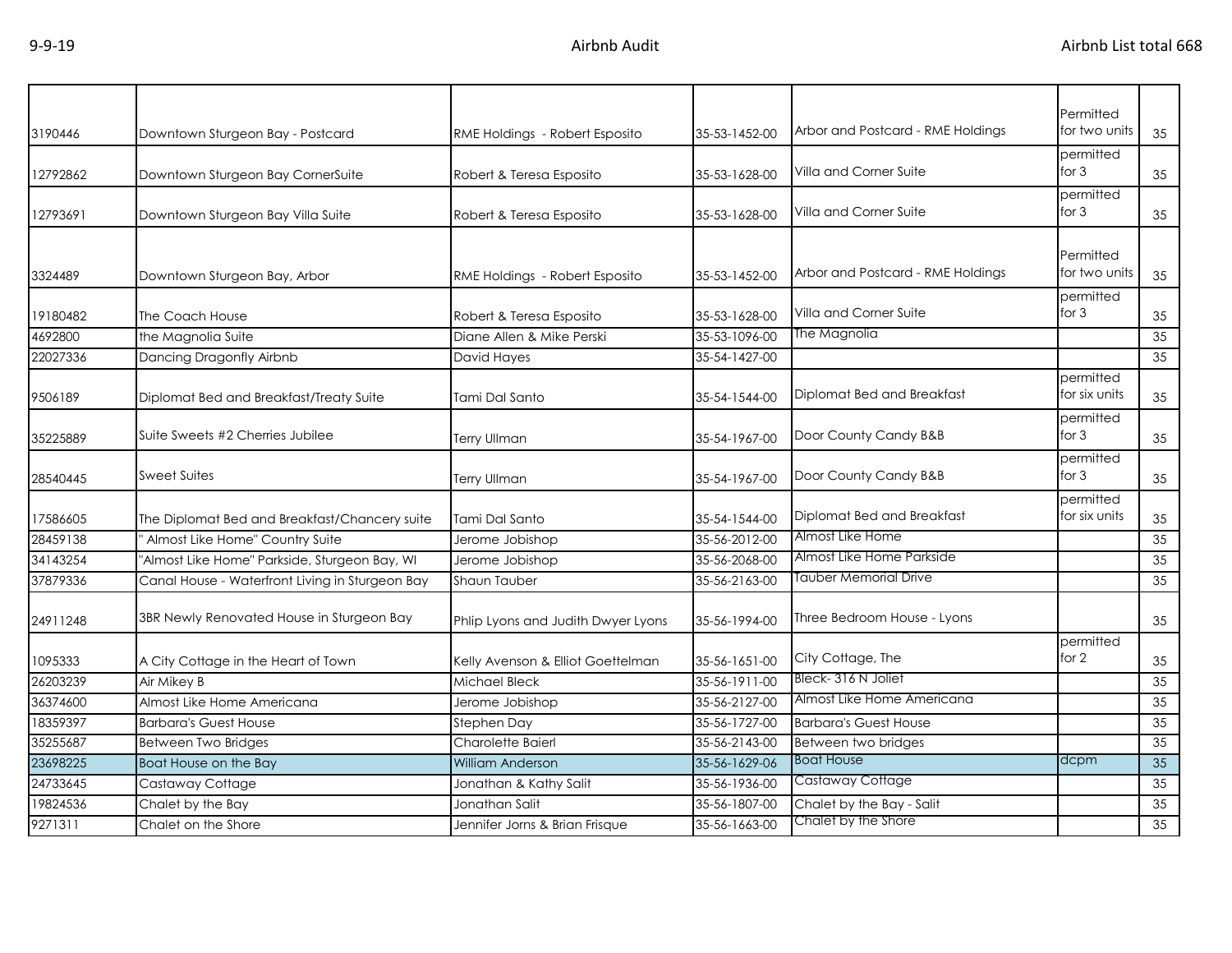| 28415584 | City Apartment   In the heart of historic downtown Kelly Avenson & Elliot Goettelman |                             | 35-56-1651-00 | City Cottage, The                                      | permitted<br>for 2              | 35 |
|----------|--------------------------------------------------------------------------------------|-----------------------------|---------------|--------------------------------------------------------|---------------------------------|----|
|          | Compass Cove   Downtown Home with Modern                                             |                             |               |                                                        |                                 |    |
| 34182259 | updates                                                                              | Matthew and Desiree Wood    | 35-56-2048-00 | <b>Compass Cove</b>                                    |                                 | 35 |
| 8146241  | Cute Yellow House                                                                    | Joan Schiels/Jan Mills      | 35-56-1559-00 | Little Yellow House                                    |                                 | 35 |
|          |                                                                                      |                             |               |                                                        | permitted                       |    |
| 19762075 | Delaware Dream                                                                       | Carter Holdings LLC         | 35-56-1746-00 | Perfectly Downtown and Delaware Dream                  | for 2                           | 35 |
| 24261293 | Dock on the Bay Coach Home                                                           | <b>Fear Investments</b>     | 35-56-1889-00 | Dock on the Bay                                        |                                 | 35 |
| 19179293 | Door County Bayview                                                                  | Diane Rockwell              | 35-56-1772-00 | Door County Bayview                                    |                                 | 35 |
| 28511065 | Door County Home Away From Home                                                      | Alison and Phil Weckler     | 35-56-2001-00 | Door County Home Away from Home                        |                                 | 35 |
| 3280736  | Door County Waterfront Cottage                                                       | CenterPointe Yacht Services | 35-56-0911-00 | CenterPointe Marina                                    | permitted<br>for three<br>units | 35 |
|          |                                                                                      |                             |               | CenterPointe Marina                                    | permitted<br>for three<br>units |    |
| 13749828 | Door County Waterfront Cottage                                                       | CenterPointe Yacht Services | 35-56-0911-00 |                                                        |                                 | 35 |
| 3518762  | Downtown Sturgeon Bay, Door County                                                   | Hans Reumschuessel          | 35-56-1437-00 | Downtown Sturgeon Bay                                  |                                 | 35 |
| 28284749 | Eagle's Nest, Waterfront Apartment                                                   | Alisa Landman               | 35-56-1808-00 | Lily Pad Cottage                                       |                                 | 35 |
| 33846594 | Home Sweet Home   Sturgeon Bay-Door County                                           | <b>Mary Olsen</b>           | 35-56-2087-17 | Home Sweet Home                                        |                                 | 35 |
| 16392503 | Lily Pad Cottage                                                                     | Alisa Landman               | 35-56-1808-00 | Lily Pad Cottage                                       |                                 | 35 |
| 18346670 | Manor on Main                                                                        | Paul Larson                 | 35-56-1777-00 | Main Manor - Larson                                    |                                 | 35 |
| 27877637 | Myrtles Place                                                                        | <b>Bonny Schinkten</b>      | 35-56-1947-00 | <b>Myrtles Place</b>                                   |                                 | 35 |
| 26270652 | NEW! 'Collectic Farmhouse Suite!' in Sturgeon Bay!                                   | Aaron Hilpipre              | 35-56-1939-00 | Hilpipre- 228 N 7th Ave - Collectic<br>Farmhouse Suite |                                 | 35 |
| 31924303 | NEW! Downtown Sturgeon Bay Home - Walk to BridgODK PROPERTIES Ben Keleny             |                             | 35-56-2017-00 | Sunset House - Keleny-Door Belle                       | permitted<br>for 2              | 35 |
| 25578596 | NEW! Sturgeon Bay Home Near Potawatomi State PTom and Christine Dehnert              |                             | 35-56-1927-00 | Port View Cottage                                      |                                 | 35 |
| 24629975 | NEW!Waterfront Sturgeon Bay Home w/Deck & Fire<br>Pit                                | Cheryl Link                 | 35-56-1875-00 | On Bay Thyme                                           |                                 | 35 |
| 29946818 | Oak Street Loft   Westside Water View                                                | <b>Jeff Tebon</b>           | 35-56-2029-17 | Oak Street Loft - Tebon                                |                                 | 35 |
| 21642288 | Overlooking Third Ave                                                                | Joe Baw and Rob Paul        | 35-53-1816-00 | Overlooking Third Ave                                  |                                 | 35 |
| 34744184 | Patti's Place                                                                        | Richard and Pat Wickman     | 35-56-2111-00 | Patti's Place                                          |                                 | 35 |
| 25614073 | Pelican Suite, Door County: Waterfront Suite                                         | John Hermanson              | 35-56-1819-00 | Suite on the Water                                     | Peritted for                    | 35 |
| 18683132 | Perfectly Downtown                                                                   | Carter Holdings LLC         | 35-56-1746-00 | Perfectly Downtown and Delaware Dream                  | permitted<br>for $2$            | 35 |
| 37967142 | <b>Pleasantly Downtown</b>                                                           | <b>Carter Holdings LLC</b>  |               |                                                        |                                 | 35 |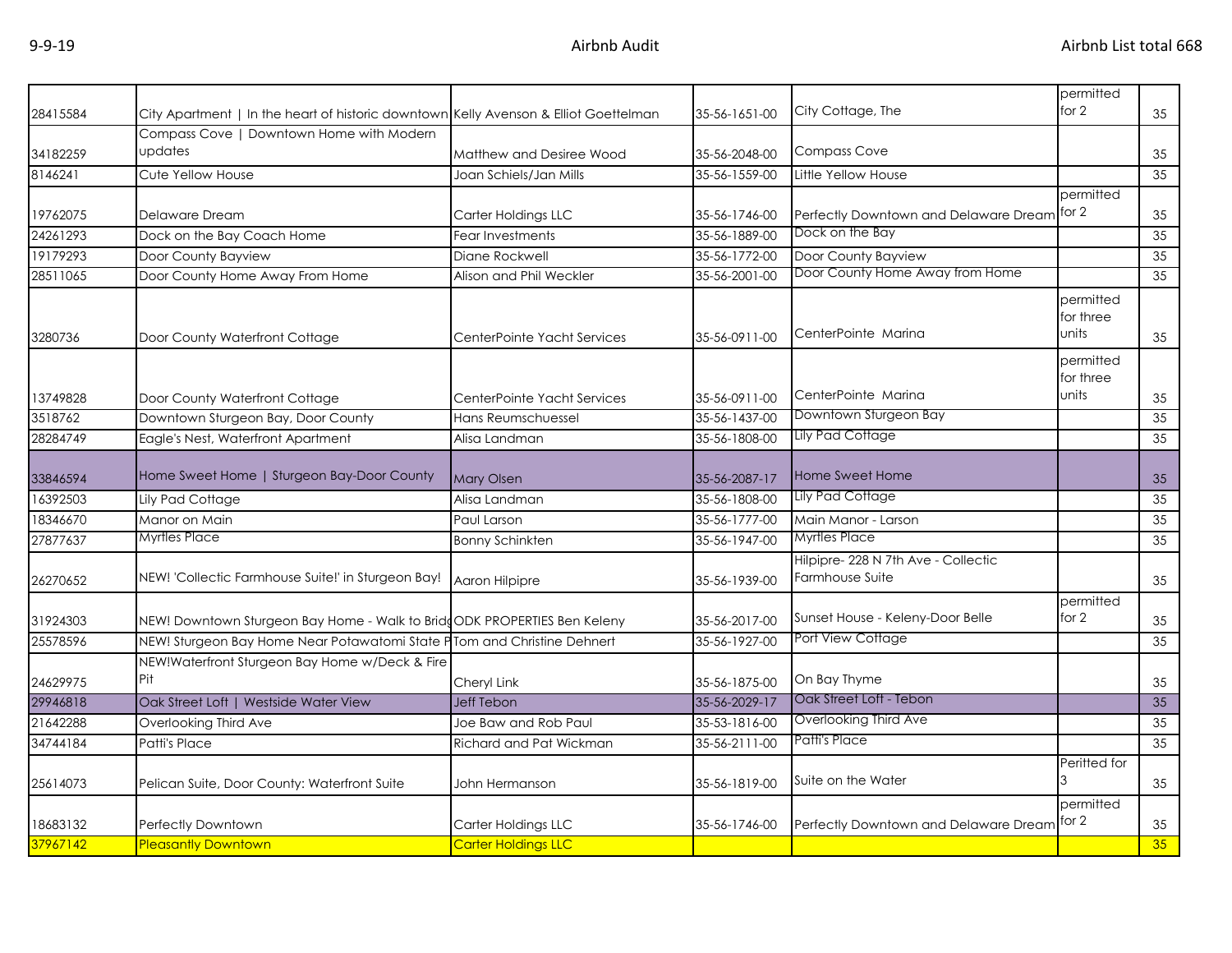| 38026760 |                                                      | Carter Holdings LLC                                 |               |                                           |                      | 35              |
|----------|------------------------------------------------------|-----------------------------------------------------|---------------|-------------------------------------------|----------------------|-----------------|
|          |                                                      |                                                     |               | Petite Maison Bleu                        |                      |                 |
| 18655796 | Petite Maison Bleu                                   | Terry Cummings                                      | 35-56-1755-00 |                                           |                      | 35              |
| 25319787 | <b>R&amp;H Bayshore Estate</b>                       | Helen & Robin Urban                                 | 35-56-1957-00 | R & H Bayshore Estate                     |                      | 35              |
| 17380652 | Sawyer View Villa                                    | Ken Glasheen                                        | 35-56-1726-00 | Sawyer View Village                       |                      | 35              |
| 37802824 | Serentiy by the Bay                                  | <b>Sheryl Taylor</b>                                |               |                                           |                      | 35              |
| 27834966 | Sive's Door                                          | Sive's Door LLC - Rebecca Bodmer                    | 35-56-1972-00 | Sive's Door                               |                      | 35              |
| 33165932 | Small new home designed for energy efficiency        | <b>Thomas Strang</b>                                | 35-56-2125-00 | Strang - Energy Efficient Home            |                      | 35              |
| 26452662 | Sturgeon Bay Countryside Studio                      | Aaron Carmody                                       | 35-56-1928-00 | Sturgeon Bay Countryside Studio           |                      | 35              |
| 8129738  | <b>Sturgeon Bay Doll House</b>                       | Patrice Sebastian                                   | 35-56-1565-00 | Sturgeon Bay Doll House                   |                      | 35              |
| 25487105 | Sturgeon Bay Waterfront Cottage                      | Justin & Lindsey Bohrer                             | 33-56-1954-00 | Bayside Cottage -- Bohrer - 3815 Bayshore |                      | 35              |
| 21982114 | Sturgeon Bay Waterfront Cottage                      | Eric Minten                                         | 35-56-1767-00 | Door County Waterfront Cottage Minten     |                      | 35              |
| 36309092 | <b>Sturgeon Bay, Door County residence!</b>          |                                                     |               |                                           |                      | 35              |
| 37520676 | Summer Crush                                         | Russell and Jill Kelley                             | 35-56-2185-00 | Summer Crush                              |                      | 35              |
| 28844540 | Sunset house                                         | <b>ODK PROPERTIES Ben Keleny</b>                    | 35-56-2017-00 | Sunset House - Keleny-Door Belle          | permitted<br>for $2$ | 35              |
| 28538540 | The Ballard House Door County                        | Restassure                                          | 35-56-2044-17 | <b>Ballard House</b>                      |                      | $\overline{35}$ |
| 27503937 | The Blue Cottage Cozy city cottage near<br>downtown. | Tom Haight                                          | 35-56-1991-00 | Blue Cottage, The -Haight                 |                      | 35              |
| 34258306 | The Corner Ranch   A Stylish Modern Retreat          | <b>Robert Starr</b>                                 | 35-56-2081-00 | The Corner Ranch                          |                      | 35              |
| 25621059 | The Nest, Door County: Room in Waterfront Home       | John Hermanson                                      | 35-56-1819-00 | Suite on the Water                        | Peritted for         | 35              |
| 25623966 | Turtle Suite, Door County: Waterfront Suite          | John Hermanson                                      | 35-56-1819-00 | Suite on the Water                        | Peritted for         | 35              |
| 23343621 | Veronica Joyce                                       | Lola DeVillers and Stuart Champeau                  | 35-56-1877-00 | Veronica Joice                            |                      | 35              |
| 24607218 | West Side Gem                                        | Susan I Guthrie                                     | 35-56-1918-00 | West Side Gem - 223 S Lansing             |                      | 35              |
| 15678659 | Yellow Cottage                                       | Megan and Shane Wheeler                             | 35-56-1946-00 | Yellow Cottage, Wheeler                   |                      | 35              |
| 24076184 | Bay Breeze - the Floating Cottage                    | The Yacht Harbor, LLC & Sturgeon Bay<br>Marinas.com | 35-59-1676-02 | Door County Houseboat Rentals, LLC        | permitted<br>for 4   | 35              |
| 34364786 | Be a Pirate in Door County, Wisconsin!               |                                                     |               |                                           |                      | 35              |
| 23915694 | <b>Boat Bungalow</b>                                 | Sam Parent                                          | 35-59-1907-00 | Gypsy Soul - Boat bungalow                |                      | 35              |
| 24077834 | Pier Relaxn' - the Floating Cottage                  | The Yacht Harbor, LLC & Sturgeon Bay<br>Marinas.com | 35-59-1676-00 | Door County Houseboat Rentals, LLC        | permitted<br>for $4$ | 35              |
| 18035205 | The Mary I                                           | The Yacht Harbor, LLC & Sturgeon Bay<br>Marinas.com | 35-59-1676-00 | Door County Houseboat Rentals, LLC        | permitted<br>for $4$ | 35              |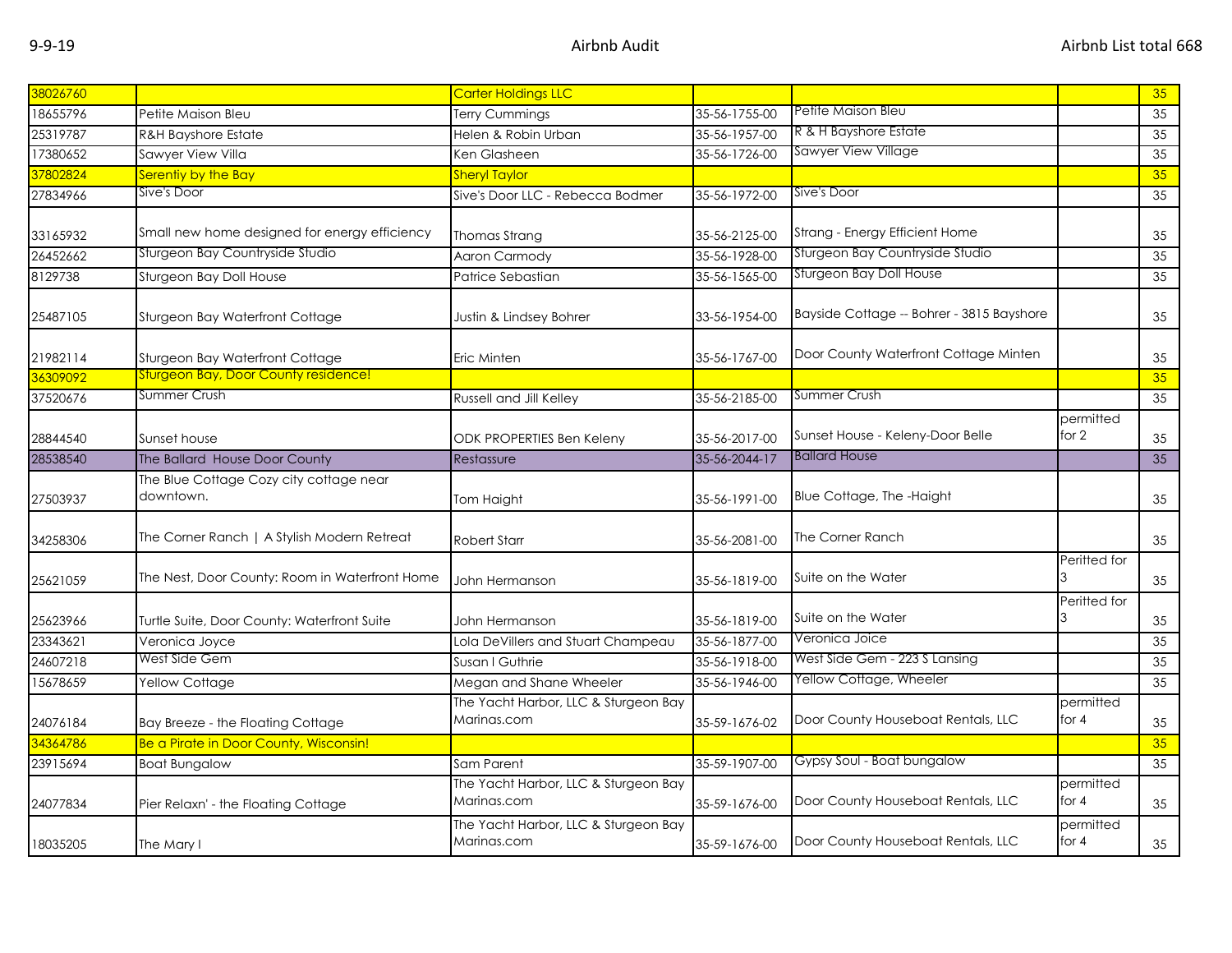| 30532976 | Abode on the beach                                                     | LLC Great Wulf Partners/Cap Wulf | 36-56-0811-00 | Abode on the Beach                       |                      | 36 |
|----------|------------------------------------------------------------------------|----------------------------------|---------------|------------------------------------------|----------------------|----|
|          |                                                                        |                                  |               | A Spirit of Adventure-Wadkins -2986 Lake |                      |    |
| 28333052 | Beach House right on Lake Michigan!                                    | <b>Mercedes Wadkins</b>          | 36-56-1814-01 | Forest Park Road                         |                      | 36 |
| 18073736 | Claybanks   A Woodsy Retreat near Lake Michigar David Goettelman       |                                  | 36-56-1731-17 | Clay Banks Woodsy Retreat                |                      | 36 |
| 10283729 | <b>Historic Family Farm</b>                                            | Tom Mickelson                    | 36-56-1579-00 | <b>Historic Family Farm</b>              |                      | 36 |
|          |                                                                        |                                  |               |                                          | permitted<br>for $3$ |    |
| 11699220 | Lake Lane Cottage #2                                                   | Rob Vogel                        | 36-56-0869-00 | Lake Lane Cottages                       |                      | 36 |
| 11700582 | Lake Lane Cottages Camper                                              | Rob Vogel                        | 36-56-0869-00 | Lake Lane Cottages                       | permitted<br>for $3$ | 36 |
|          |                                                                        |                                  |               |                                          | permitted            |    |
| 6253565  | Lake Lane Cottages in Door County #1                                   | Rob Vogel                        | 36-56-0869-00 | Lake Lane Cottages                       | for $3$              | 36 |
|          |                                                                        |                                  |               |                                          |                      |    |
| 5585456  | On the shore of Lake Michigan                                          | Ann Emmerich                     | 36-56-1487-00 | Emmerich - On the Shore of Lake Michigan |                      | 36 |
| 28214581 | Peace of Beach                                                         | Chris Jeanquart                  | 36-56-1969-00 | Jeanquart - 3140 Lake Forest Park Road   |                      | 36 |
| 32846114 | The Chickadee Cottage                                                  | <b>Tyler Lenz</b>                | 36-56-2073-00 | Chickadee Cottage                        |                      | 36 |
| 20123299 | The Clerestory on Lake Michigan                                        | Christopher Mohar                | 36-56-1789-00 | The Clerestory on Lake Michigan          |                      | 36 |
| 19548982 | <b>Tolan's Cottage</b>                                                 | Sally Tolan                      | 36-56-0816-13 | Tolans Cottage                           |                      | 36 |
|          |                                                                        |                                  |               |                                          |                      |    |
|          |                                                                        |                                  |               |                                          |                      |    |
| 34811175 | 2 bedroom Kitchenette With a Private Bathroom                          | Liz Merner                       | 39-50-1736-00 | Countryside Motel & RV Sites             |                      | 39 |
| 35971879 | Fully Furnished Kitchenette 1 Queen Bed                                | Liz Merner                       | 39-50-1736-00 | Countryside Motel & RV Sites             |                      | 39 |
| 35971676 | Fully Furnished Kitchenette with 2 Queen Beds                          | Liz Merner                       | 39-50-1736-00 | Countryside Motel & RV Sites             |                      | 39 |
| 36638262 | Gracie Room - 1 Queen bed and 1 Twin bed                               | Liz Merner                       | 39-50-1736-00 | Countryside Motel & RV Sites             |                      | 39 |
|          | Sally May Room, 2 Queen Beds and Private                               |                                  |               |                                          |                      |    |
| 36637954 | <b>Bathroom</b>                                                        | Liz Merner                       | 39-50-1736-00 | Countryside Motel & RV Sites             |                      | 39 |
|          | Sophie Room - Space For 2 Adults with 2 Queen                          |                                  |               |                                          |                      |    |
| 36602655 | <b>Beds</b>                                                            | Liz Merner                       | 39-50-1736-00 | Countryside Motel & RV Sites             |                      | 39 |
| 37963767 | Rocky Mountain Room 1 Queen Bed and 1 Twin Bed Liz Merner              |                                  | 39-50-1736-00 | Countryside Motel & RV Sites             |                      | 39 |
| 38099184 | The Goble Room 1 Queen Bed and 1 Twin                                  | Liz Merner                       | 39-50-1736-00 | Countryside Motel & RV Sites             |                      | 39 |
| 19285613 | <b>Beautiful Waterfront Cabin Door County</b>                          | Donn Rozz, Robert Paul           | 39-53-1374-00 | Rozz Little Cemetery                     |                      | 39 |
| 27457684 | Door County Waterfront Cabin New Construction 2 Donn Rozz, Robert Paul |                                  | 39-53-1374-00 | Rozz Little Cemetery                     | permite for          | 39 |
| 34381636 | 'Almost Like Home" Bayside                                             | Jerome Kobishop                  | 39-56-2121-00 | Almost like home bayside                 |                      | 39 |
| 1327057  | 3 Bedroom Cottage with a Water View                                    | Mark and Jill Schwarzbauer       | 39-56-1320-00 | La Bella Casa Di Mattoni                 |                      | 39 |
| 15057147 | Door County Shore Front 2 Bdrm Cabin on 1.2 Acres Pat O'Donnell        |                                  | 39-56-1398-00 | Cabin Sun Over Beach                     |                      | 39 |
|          |                                                                        |                                  |               |                                          |                      |    |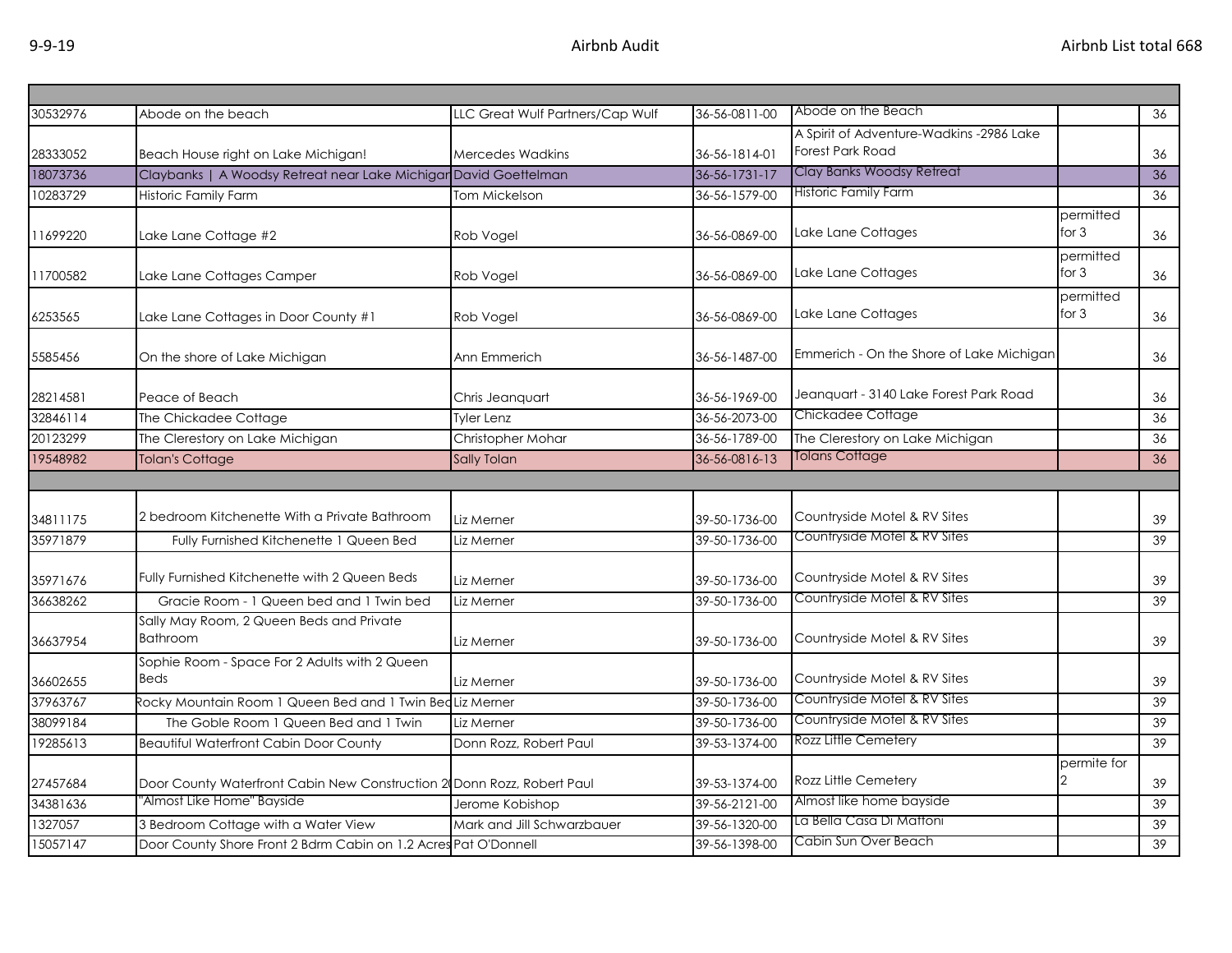| 17300921 | Family Friendly Cabin On The Bay!                            | Goffard                   | 39-56-1709-00 | Cabin on the Bay - Goffard         |                       | $\overline{39}$ |
|----------|--------------------------------------------------------------|---------------------------|---------------|------------------------------------|-----------------------|-----------------|
| 18833980 | Sunset Cliff Cottage                                         | Jon Hansen                | 39-56-0860-00 | Sunset Cliff Cottage               |                       | 39              |
|          |                                                              |                           |               |                                    |                       |                 |
|          |                                                              |                           |               |                                    |                       |                 |
| 35934019 | Bay Front - Stunning new construction in S Door Co           | 315 Breezy Acres          | 42-56-2115-07 | 315 Breezy Acres-Maison Rouge      |                       | 42              |
| 19594834 | Waterfront Door County Cottage                               | Lisa Soukup               | 42-56-1774-00 | Waterftont Cottage - Soukup        |                       | 42              |
|          |                                                              |                           |               |                                    |                       |                 |
| 11389754 | Charming Near Town Motel Room                                | Andrew Valentincic        | 46-50-1596-00 | Viking Village                     | permitted<br>for $13$ | 46              |
| 14825088 | Charming one bedroom flat at Viking Village                  | Andrew Valentincic        | 46-50-1596-00 | Viking Village                     | permitted<br>for $13$ | 46              |
| 15351847 | Cozy and charming studio with kitchen.                       | Andrew Valentincic        | 46-50-1596-00 | Viking Village                     | permitted<br>for $13$ | 46              |
| 33796800 | Remodeled 2 bedroom apartment unit.                          | Andrew Valentincic        | 46-50-1596-00 | Viking Village                     | permitted<br>for 13   | 46              |
| 10907613 | Sunrise A Frame on the lake                                  | Andrew Valentincic        | 46-50-1596-00 | Viking Village                     | permitted<br>for $13$ | 46              |
| 8898775  | Viking Village 2 Bedroom Flat                                | Andrew Valentincic        | 46-50-1596-00 | Viking Village                     | permitted<br>for $13$ | 46              |
| 13156138 | Cute Affordable Cabin on Island - Kayaker Cabin              | Dawn Chier                | 46-55-0731-00 | Coffee Creek Cabin                 | permitted<br>for 2    | 46              |
| 31445707 | Aunt Ethel's Cozy Island Cottage - close to town!            | Evelyn and Chad Beneda    | 46-56-2066-00 | Aunty Ethyl's                      |                       | 46              |
| 14443055 | <b>Bay Farm Lake Cottage</b>                                 | Kathleen Young            | 46-56-1650-00 | <b>Bay Farm LLC</b>                |                       | 46              |
| 25811058 | <b>Breezy Beach</b>                                          | <b>Richard Tobey</b>      | 46-56-1940-00 | <b>Breezy Beach</b>                |                       | 46              |
| 27853119 | <b>Buckwild Estate</b>                                       | Dan Jorgenson             | 46-56-1332-00 | <b>Buckwild Farm</b>               |                       | 46              |
| 6541476  | Charming Waterfront Cottage                                  | Alex Trueblood            | 46-56-1411-00 | Trueblood Cottage                  |                       | 46              |
| 13378765 | Coffee Creek Cabins "Biker Cabin" on Wash. Island Dawn Chier |                           | 46-55-0731-00 | Coffee Creek Cabin                 | permitted<br>for 2    | 46              |
| 25622011 | Folk Tree Farm on Washington Island                          | Casey Dahl & Shawn Murray | 46-56-1933-00 | <b>Folk Tree Farm</b>              |                       | 46              |
|          | Gull Cottage Waterfront Home on Washington                   |                           |               |                                    |                       |                 |
| 35580755 | Island                                                       | Vern Rubenic              | 46-56-1354-11 | <b>Blue Heaven Rendezvous</b>      |                       | 46              |
| 25616352 | Island View Cottage on Washington Island                     | Edward & Peri Ann Wasie   | 46-56-1909-00 | <b>Island View Cottage - Wasie</b> |                       | 46              |
| 22717916 | Old Orchard Farm                                             | Deb Sheridan              | 46-56-1867-00 | Old Orchard Farm                   |                       | 46              |
| 29857856 | Quiet Island Waterfront Retreat                              | Daniel Wiersum            | 46-56-2036-00 | Quiet Island Waterfront Retreat    |                       | 46              |
| 34836681 | The Birches - Private Home on Washington Island              | Christine Klann           | 46-56-2131-00 | Klann - 2129 Mc Donald Road        |                       | 46              |
| 25488651 | Washington Island Home in the Woods                          | Jeff and Corinn Sevcik    | 46-56-1891-00 | West Harbor - Sevcik               |                       | 46              |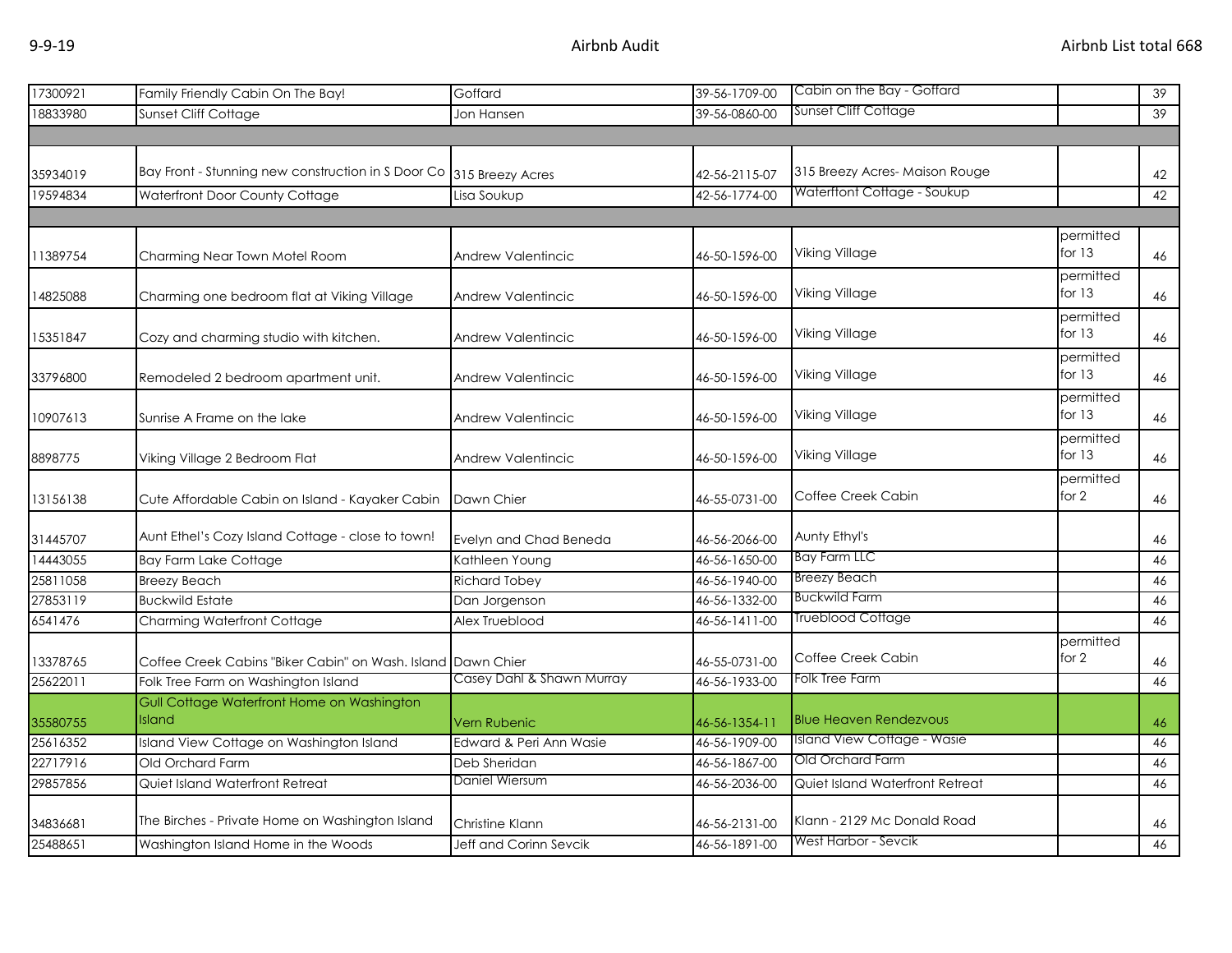|          |                                                                                               |                                                |               | Washington Island Historical Home - |            |    |
|----------|-----------------------------------------------------------------------------------------------|------------------------------------------------|---------------|-------------------------------------|------------|----|
| 24117398 | Washington Island home With history and warmth                                                | Carol Lemon                                    | 46-56-1917-00 | Lemon                               | 46         |    |
| 31407998 | Washington Island, remodeled single family home.                                              | Andrew Valentincic                             | 46-50-1596-00 | Viking Village                      | 46         |    |
| 26269262 | Watermark Inn-Washington Island (Suite B)                                                     | Larry Kilduff                                  | 46-56-0584-00 | Watermark Inn                       |            | 46 |
| 23713057 | Watermark Inn-Washington Island (Suite G)                                                     | Larry Kilduff                                  | 46-56-0584-00 | Watermark Inn                       |            | 46 |
| 35673335 | Hope Floats                                                                                   | Ashley Cote Hogan                              | 46-59-2162-00 | Hope Floats                         | 46         |    |
|          | <b>NOT LOCATED IN DOOR COUNTY</b>                                                             |                                                |               |                                     |            |    |
| 36871011 | <b>The Family Lure</b>                                                                        | Not Door County Comes up in Door County Search |               |                                     | Outside DC |    |
| 21549001 | <b>Cozy Lakefront Home</b>                                                                    | Not Door County Comes up in Door County Search |               |                                     | Outside DC |    |
| 32736987 | Warm, Inviting 2 bedroom house in Marinette, WI                                               | Not Door County Comes up in Door County Search |               |                                     | Outside DC |    |
| 31441773 | I bed apartment, lake view next to Lake Michigan                                              | Not Door County Comes up in Door County Search |               |                                     | Outside DC |    |
| 31401357 | Double Queen Beds - Independence Stay of Marin Not Door County Comes up in Door County Search |                                                |               |                                     | Outside DC |    |
| 1075853  | Modern, Sunny Getaway Door County!                                                            | Not Door County Comes up in Door County Search |               |                                     | Outside DC |    |
| 32284600 | Private Room with 10' Ceilings & Kitchen                                                      | Not Door County Comes up in Door County Search |               |                                     | Outside DC |    |
| 32317062 | Big Private Room with 10' Ceiling & Pool Table                                                | Not Door County Comes up in Door County Search |               |                                     | Outside DC |    |
| 30106811 | Nice Studio with 2 Full Beds and Full Kitchen                                                 | Not Door County Comes up in Door County Search |               |                                     | Outside DC |    |
| 14266783 | Cottage on Cedar                                                                              | Not Door County Comes up in Door County Search |               |                                     | Outside DC |    |
| 19012043 | Home Away From Home Northern Wisconsin                                                        | Not Door County Comes up in Door County Search |               |                                     | Outside DC |    |
| 19176512 | <b>Book Your Summer Getaway Now</b>                                                           | Not Door County Comes up in Door County Search |               |                                     | Outside DC |    |
| 20991844 | <b>Menominee River Vacation Home</b>                                                          | Not Door County Comes up in Door County Search |               |                                     | Outside DC |    |
| 21816932 | <b>Hogans Place 2</b>                                                                         | Not Door County Comes up in Door County Search |               |                                     | Outside DC |    |
| 21816968 | <b>Hogans Place</b>                                                                           | Not Door County Comes up in Door County Search |               |                                     | Outside DC |    |
| 27232787 | Cute 2 Bedroom Bungalow                                                                       | Not Door County Comes up in Door County Search |               |                                     | Outside DC |    |
| 31402597 | King Executive Suite - Independence Stay<br>Marinette #202                                    | Not Door County Comes up in Door County Search |               |                                     | Outside DC |    |
| 443694   | Lundgren Tree Farm                                                                            | Not Door County Comes up in Door County Search |               |                                     | Outside DC |    |
| 33710736 | Winding River Cottages-Pine Cone Cottage                                                      | Not Door County Comes up in Door County Search |               |                                     | Outside DC |    |
| 33045130 | Winding River Cottages-Evergreen Cottage                                                      | Not Door County Comes up in Door County Search |               |                                     | Outside DC |    |
| 33155244 | Quiet & Cozy upstairs apartment 1 bedroom                                                     | Not Door County Comes up in Door County Search |               |                                     | Outside DC |    |
| 28734368 | Luxury on the Lake                                                                            | Not Door County Comes up in Door County Search |               |                                     | Outside DC |    |
| 29841495 | Hogan's Place 3                                                                               | Not Door County Comes up in Door County Search |               |                                     | Outside DC |    |
| 31402252 | King Suite Room - Independence Stay of Marinette<br>#205                                      | Not Door County Comes up in Door County Search |               |                                     | Outside DC |    |
| 27703908 | 2 bedroom duplex in quiet neighborhood                                                        | Not Door County Comes up in Door County Search |               |                                     | Outside DC |    |
| 30403078 | <b>Bentley's Place</b>                                                                        | Not Door County Comes up in Door County Search |               |                                     | Outside DC |    |
| 32744370 | Cottage on the Bay                                                                            | Not Door County Comes up in Door County Search |               |                                     | Outside DC |    |
| 29843132 | <b>Hogans Place 4</b>                                                                         | Not Door County Comes up in Door County Search |               |                                     | Outside DC |    |
| 35508656 | CEDAR CABIN on the BAY (Lake Michigan--Green B Not Door County Comes up in Door County Search |                                                |               |                                     | Outside DC |    |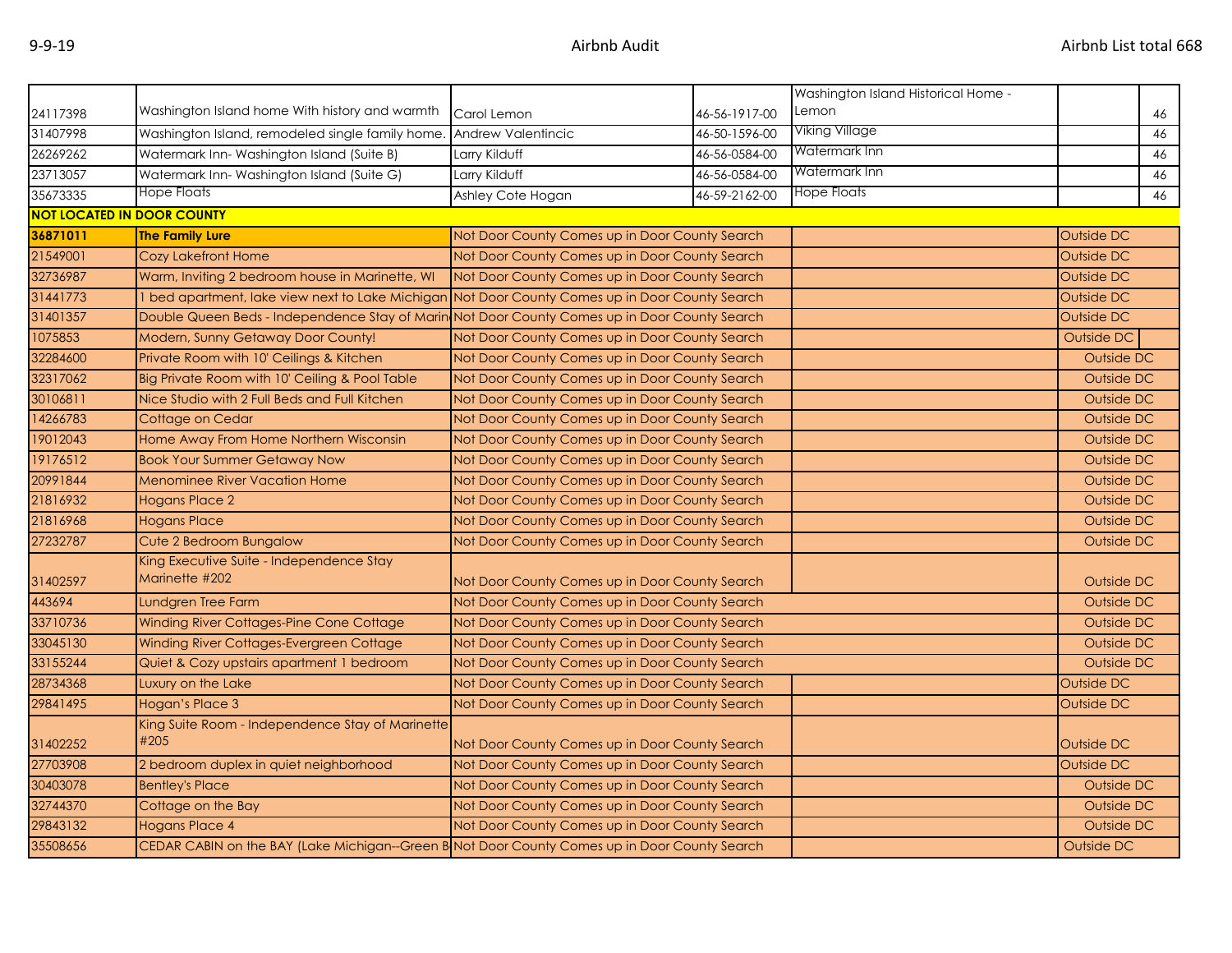| 31440292 | Stunning Waterfront! Fully Equipped 1 BR Condo   | Not Door County Comes up in Door County Search                                                  | Outside DC |
|----------|--------------------------------------------------|-------------------------------------------------------------------------------------------------|------------|
| 23147359 | Lakefront beauty Algoma condo                    | Not Door County Comes up in Door County Search                                                  | Outside DC |
| 17416421 | Gorgeous beach & 5 mi's 2 Door Cty.              | Not Door County Comes up in Door County Search                                                  | Outside DC |
| 32941122 | Buck's Harbor LLC in Algoma, WI                  | Not Door County Comes up in Door County Search                                                  | Outside DC |
| 36077426 | Country Farmhouse living                         | Not Door County Comes up in Door County Search                                                  | Outside DC |
| 15203485 | Minutes from Door County                         | Not Door County Comes up in Door County Search                                                  | Outside DC |
| 11893626 | Lake Michigan Sunrise view, close to Door County | Not Door County Comes up in Door County Search                                                  | Outside DC |
| 29252930 | Lake Michagan Living                             | Not Door County Comes up in Door County Search                                                  | Outside DC |
| 29779882 |                                                  | 3 bed apartment next to Lake Michigan loading doNot Door County Comes up in Door County Search  | Outside DC |
| 29780152 |                                                  | 2 bed apartment, lake view next to Lake Michigan Not Door County Comes up in Door County Search | Outside DC |
| 31402434 | I BR Suite - Independence Stay of Marinete       | Not Door County Comes up in Door County Search                                                  | Outside DC |
| 26424111 | Waterfront Inn Sail & Stay                       | Not Door County Comes up in Door County Search                                                  | Outside DC |
| 3010681  | Nice Studio with 2 Full Beds and Full Kitchen    | Not Door County Comes up in Door County Search                                                  | Outside DC |
| 20411213 | Paradise View                                    | Not Door County Comes up in Door County Search                                                  | Outside DC |
| 30106940 |                                                  | 2-Bedroom Apt next to Lake Michigan Loading Doc Not Door County Comes up in Door County Search  | Outside DC |
| 14648642 | Upper Peninsula MI Retreat                       | Not Door County Comes up in Door County Search                                                  | Outside DC |
| 32837226 | Downstairs apartment on private lake             | Not Door County Comes up in Door County Search                                                  | Outside DC |

| <b>MUNI</b>     |                       | # of Airbnb Properties 8/1/19 | # of Airbnb Properties 8/1/19 |
|-----------------|-----------------------|-------------------------------|-------------------------------|
| $\overline{2}$  | <b>Baileys Harbor</b> | 51                            | 55                            |
| 4               | <b>Brussels</b>       | 0                             | 0                             |
| $\overline{6}$  | Clay Banks            |                               |                               |
| $\overline{8}$  | Town of Egg Harbor    | 54                            | 56                            |
| 9               | Village of Egg Harbor | 31                            | 30                            |
| $\overline{11}$ | Ephraim               | 46                            | 47                            |
| $\overline{12}$ | Gibraltar             | 88                            | 91                            |
| $\overline{14}$ | Town of Forestville   |                               |                               |
| $\overline{15}$ | Town of Jacksonport   | 15                            | 13                            |
| 27              | Nasewaupee            | 19                            | 20                            |
| 32              | Liberty Grove         | 68                            | 69                            |
| 33              | Sevastopol            | 29                            | 29                            |
| 34              | Sister Bay            | 32                            | 33                            |
| 35              | City of Sturgeon Bay* | 129                           | 115                           |
| 36              | Town of Sturgeon Bay  | 12                            | 12                            |
| $\overline{39}$ | Gardner               | 15                            | 15                            |
| 42              | Union                 | 2                             | $\overline{2}$                |
| 46              | Washinton Island      | 25                            | 25                            |
|                 | NOT IN DOOR COUNTY    | 44                            | 46                            |